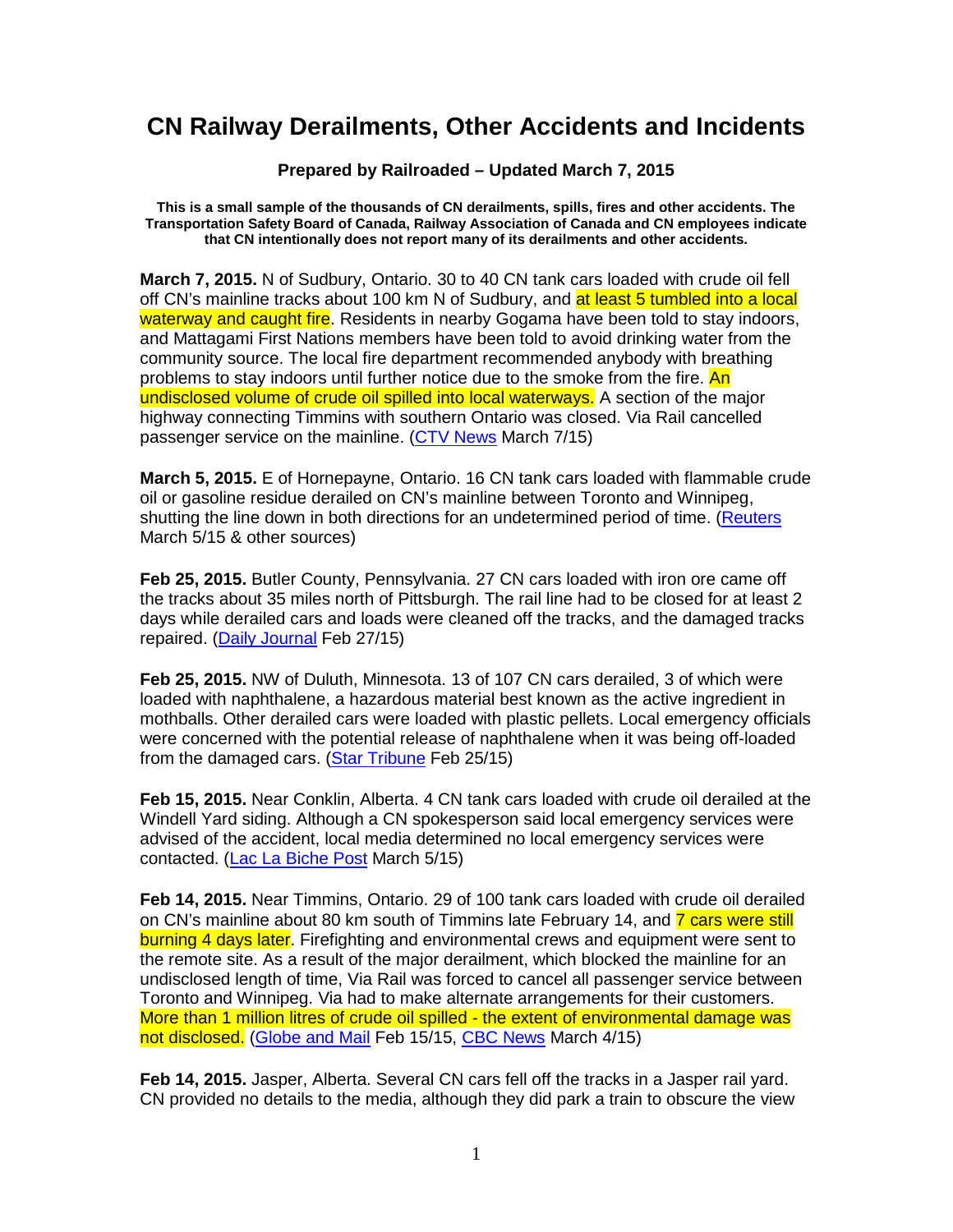of the accident from the Jasper townsite. CN crews were apparently still working at the derailment site 3 days following the accident. (Fitzhugh Feb 25/15)

**Jan 31, 2015.** Richmond Hill, Ontario. 2 CN cars derailed – one was carrying steel, the other was loaded with sulphuric acid, a dangerous good. A nearby road was closed off to traffic for an undetermined length of time. (Hamilton Spectator Jan 31/15, CBC News Jan 31/15)

**Jan 21, 2015.** Downtown Winnipeg, Manitoba. 9 CN cars derailed in downtown Winnipeg during rush hour. 7 of the cars were loaded with sand and 2 were full of residue. (Reuters Jan 21/15)

**Jan 9, 2015.** Thunder Bay, Ontario. 4 empty CN grain cars fell off the tracks inside a rail yard. There were damages to the track that required repair. (Chronicle Journal Jan 10/15)

**Jan 9, 2015.** Mont-Joli region, Quebec. A CN freight train car loaded with wood chips derailed, forcing a Via Rail passenger train to stop in Mont-Joli. The Via train left Montreal and was headed for Halifax. 91 Via passengers waited between 5 and 7 hours before boarding buses to continue to their destinations. (CBC News Jan 10/15, Montreal Gazette Jan 10/15)

**Jan 7, 2015.** Near Jarrow, Alberta. 23 of 114 CN cars derailed early this morning between Kinsella and Irma, Alberta. One of the derailed cars spilled an undisclosed volume of liquid adhesive (glue). (Adhesives are dangerous because they are toxic and flammable.) Other derailed cars were full of gasoline and ethanol residue. CN's main track between Edmonton and Winnipeg was closed down, as was the main highway – Highway 14. The TSB is investigating the major derailment. The extent of environmental damage from the spilled glue is not known. Alberta had the highest number of main line derailments in Canada last year and during the past 5 years. (Global News Jan 7/15, Prince George Citizen Jan 7/15, CBC News Jan 7/15)

**Dec 29, 2014.** North of Niton Junction, Alberta. 10 CN cars loaded with stone derailed and **spilled their cargo** about 160 km west of Edmonton, Alberta. (CTV News Dec 30/14)

**Dec 21, 2014.** Squamish, British Columbia. Between 2 and 4 CN cars derailed and flipped over, **spilling their contents**. The derailment occurred near the Culliton Creek Bridge at the end of Paradise Valley Road. (Squamish Chief Dec 23/14)

**Dec 13, 2014.** Saskatoon, Saskatchewan. 5 CN cars filled with grain derailed near the 11<sup>th</sup> Street bypass. (Global News Dec 13/14)

**Dec 12, 2014.** Near Raymore, Saskatchewan. 35 CN freight cars, including one loaded with isopropanol alcohol (a dangerous good), fell off the tracks. 22 cars were carrying automobiles which were damaged. Other derailed cars were carrying steel, canned goods and mineral oil. CN's main line was closed indefinitely. The major derailment occurred about 3 km west of Raymore. (CBC News Dec 12/14, CJME Dec 12/14, Regina Leader Post Dec 13/14)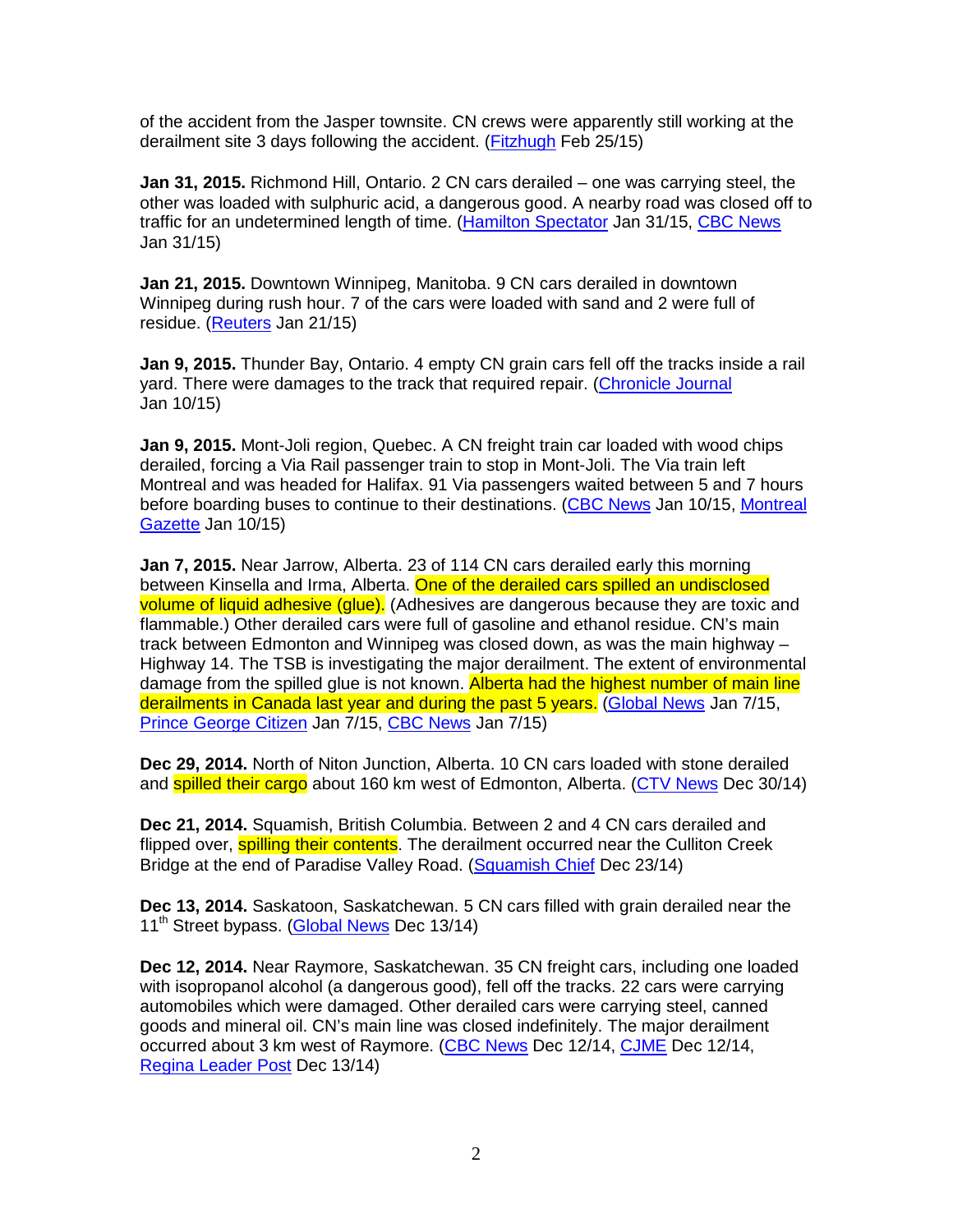**Dec 2, 2014.** Near Brereton Lake, Manitoba. 12 CN cars derailed in Whiteshell Provincial Park about 115km east of Winnipeg. It took CN about 16 hours to clean up the derailment and restore service. (Global News Dec 3/14)

**Nov 28, 2014.** Sudbury, Ontario. CN tanker car loaded with highly corrosive sulphuric acid flipped off the tracks on Vale Canada Ltd. property. Vale captures sulphur dioxide at its smelter and converts it into sulphuric acid for sale. (Sudbury Star Dec 2/14)

**Nov 17, 2014.** Winnipeg, Manitoba. Two locomotives collided near CN's Symington Yard, injuring an engineer who was sent to the hospital. No further details, (Winnipeg Free Press Nov 17/14)

**Nov 15, 2014.** East of Prince Rupert, British Columbia. 26 intermodal CN cars and one locomotive derailed. The derailed cars carried distiller grain, lumber, pulp and rolls of paper. The derailment disrupted CN operations for about 24 hours. (BC Local News Nov 17/14)

**Nov 8, 2014.** Moncton, New Brunswick. 16 cars derailed while entering CN's Gordon Yard – 10 were loaded with unrefined crude oil and 6 cars for transporting vehicles were empty. Over 150 litres of crude oil spilled from one of the derailed tank cars. The Moncton Fire Chief complained that his department was not contacted by CN about the derailment even though 10 of the cars carried flammable product. A contractor hired by CN to transfer oil from the damaged car to a spare car contacted the fire department more than 7 hours after the derailment. It took about 2 days to clean up the tracks. (CBC News Nov 8/14, CBC News Nov 10/14)

**Oct 26, 2014.** North of Sault Ste. Marie, Ontario. 9 CN cars derailed about 130 km north of Sault Ste. Marie. One of the derailed cars spilled an undisclosed volume of diesel fuel. It is not known whether any of the fuel spilled into nearby waterbodies. Another one of the derailed cars was loaded with sulphuric acid. It took over 3 weeks to clean up the derailment site, including mobile vacuum units trying to remove spilled diesel fuel. (Soo Today Oct 26/14, Soo Today Nov 10/14)

**Oct 21, 2014.** Calgary, Alberta. 3 CN cars derailed at a southeast Calgary intersection, closing  $52<sup>nd</sup>$  Street to vehicular traffic in both directions. One derailed car was loaded with oil, one with automobiles, and the  $3<sup>rd</sup>$  car was empty. (Calgary Herald Oct 21/14)

**Oct 7, 2014.** Near Clair and Wadena, Saskatchewan. 26 of 100 CN rail cars derailed. 6 of the derailed cars were loaded with hazardous goods, 4 with either hydrochloric acid or caustic soda and 2 with petroleum distillate. An explosion and fire resulted from an undisclosed volume of spilled petroleum distillate from 2 cars. Huge plumes of thick, heavy, black smoke and fire at least 30m high were reported. Local officials were concerned about the toxic smoke, and kept people 8 kilometres away from the scene. 50 people from Clair and others from farm homes in the area were evacuated and school students in Wadena were kept indoors during the day. The extent of environmental damage was not disclosed. (CBC News Oct 7/14, CTV News Oct 7/14)

**Sept 26, 2014.** Near Wildwood, Alberta. About 15 CN cars loaded with coal fell off the tracks, **spilling coal all over the rail right-of-way**. The extent of environmental damage was not disclosed. (Global Edmonton Sept 26/14)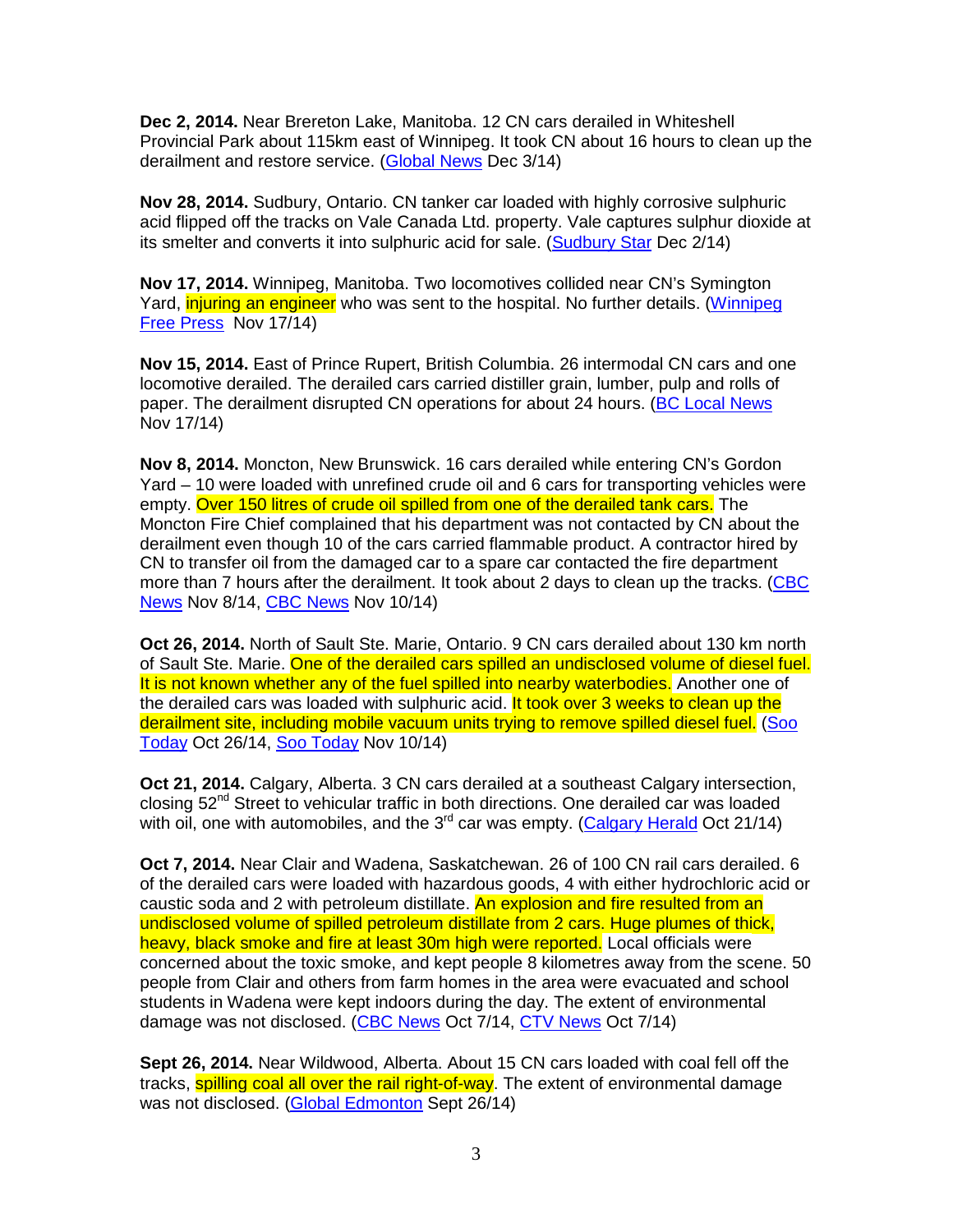**Sept 25, 2014.** East of Vermilion, Alberta. 17 to 20 CN freight cars loaded with peas derailed, forcing the closure of the rail line for at least 24 hours. The TSB is investigating. (CTV News Sept 26/14)

**Sept 18, 2014.** Near Central City, Iowa. 9 CN cars including box cars and hopper cars fell off the tracks near Ford Road. The cars were carrying agricultural and forest products. (KWWL Sept 18/14)

**Sept 16, 2014.** East of Slave Lake, Alberta. 4 CN locomotives and 21 cars derailed in the Mitsue Industrial area about 10km east of Slave Lake. 3 of the derailed cars were carrying dangerous chemicals: 2 cars carried sodium chloride and 1 carried sulphuric acid. The Slave Lake Fire Dept. sent 4 crews, including a dangerous goods team and more than a dozen firefighters, to the scene. (CBC News Sept 16/14)

**Sept 14, 2014.** Macomb County, Michigan. CN freight train derailed about 4:00 a.m. in the morning about 20 miles NE of Detroit. Police said a broken axle caused the crash. CN provided no additional details. Traffic on several major roads was blocked and the tracks were cleared some time later in the afternoon. (Associated Press Sept 14/14)

**Sept 9, 2014.** Near Cherhill, Alberta. 8 CN cars filled with gravel fell off the tracks near Cherhill, about 100km NW of Edmonton. 4 of the cars tipped over and spilled their loads on and around the tracks. It is not known how long the main line was shut down to clean up the mess. (QMI Agency Sept 9/14)

**Aug 31, 2014.** Near Hondo, Alberta. 15 CN cars carrying grain derailed near Hondo, about 200km NW of Edmonton. Initial reports suggested 25 cars had derailed, but CN has since lowered the number to 15. An undisclosed amount of grain was spilled. 2 TSB officials were sent to the site to investigate. (Edmonton Sun Aug 31/14)

**Aug 27, 2014.** Toronto, Ontario. A CN derailment south of York University caused delays for several hours on the Barrie and Richmond Hill GO Transit train lines. As a result, there was no train service to York University on August 27; shuttle buses were used instead. (City News Toronto Aug 27/14)

**Aug 26, 2014.** Emerson, Manitoba. 2 CN cars full of propane and a third empty car toppled off the tracks. Crews from 4 fire departments were on the scene. About 40 people who live near the derailment were forced to evacuate from their homes until the derailed cars were back on the tracks again. (CBC News Aug 26/14)

**Aug 20, 2014.** Regina, Saskatchewan. 8 CN cars derailed at Regina's Co-op refinery: 6 tanker cars full of residue, an empty asphalt car and an empty coke car. The media questioned why the public was not informed of the derailment. Emily Hamer, a CN public affairs spokesperson, said it is not CN's practice to release derailment information unless asked by the media. She also said there is no plan to release findings from an investigation into the derailment. Based on CN's comments and information from the TSB and other CN employees, it is highly probable that the majority of CN derailments are not reported. (CJME Aug 21/14)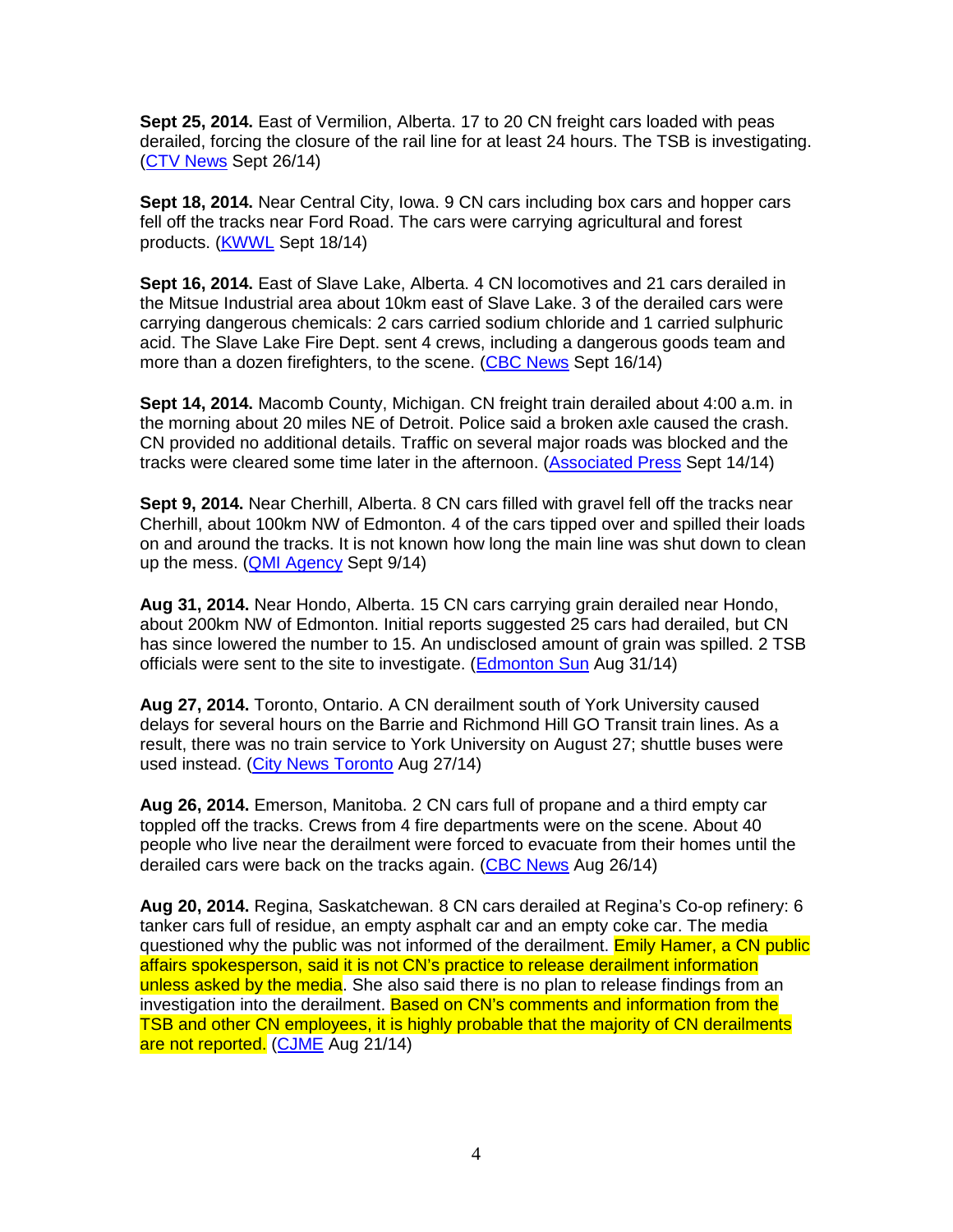**Aug 12, 2014.** 145 km NE of Prince George, British Columbia. 11 empty sulfur and centre beam cars of a 127-car CN train jumped the tracks near the Parsnip River. (CBC News Aug 12/14, 250 News Aug 12/14)

**Aug 1, 2014.** Near Lacombe, Alberta. 16 CN cars carrying grain derailed, closing the main line track and a local road for at least a day. (Global News Aug 1/14)

**Aug 1, 2014.** East of Gananoque, Ontario. Via Rail passenger train struck a derailed CN train. 6 cars of a 120-car CN train had derailed on the main line, 1 car carrying lube oil and 5 empty lumber cars. The Via train hit one of the derailed lumber cars, **puncturing** the Via locomotive's fuel tank and spilling an undisclosed amount of fuel. One of the 300 Via passengers was injured. Via cancelled all trains August 1 between Toronto and Ottawa and between Toronto and Montreal. (Wall Street Journal Aug 1/14)

**Aug 1, 2014.** Baton Rouge, Louisiana. 7 cars of a 105-car CN train derailed and overturned on a main line. 2 derailed cars were full of lube oil, 1 car was full of difluoromethane residue, 1 car carried fiber board and 3 were full of plastic pellets that spilled onto the tracks. The derailment shut down local traffic. (Times-Picayune Aug 1/14)

**July 26, 2014.** Edson, Alberta. 2 cars carrying lumber fell off the tracks in the Edson CN rail yards. There were 2 other CN derailments in the same yard during the previous few weeks, with no details. Jim Feeny, a CN public Affairs spokesperson, said derailments are not uncommon and are often not reported by CN. The TSB has expressed concern in the past about CN not reporting derailments and other accidents. (Edson Leader Aug 7/14)

**July 25, 2014.** West of Burns Lake, British Columbia. A CN train rammed into a logging truck at an uncontrolled crossing, knocking 22 train cars and 2 locomotives off the tracks. An undisclosed amount of diesel fuel was spilled. (CTV News July 25/14)

**July 20, 2014.** Slinger, Wisconsin. 3 CN locomotives and 3 CN cars derailed, flipped over, and crashed into a Wisconsin & Southern train at a rail crossing, causing another 7 cars to derail. About 5,000 gallons of diesel fuel spilled from one of the locomotives. A CN engineer and a CN conductor were taken to hospital with unspecified injuries. A temporary shelter was set up at a local middle school for more than 120 people who were evacuated. The derailed CN cars were carrying frack sand and the Wisconsin & Southern train was carrying steel, lumber and plastic pellets. Lumber was spilled at the site. The extent of environmental damage caused by the fuel spill was not disclosed. The derailment resulted in more than \$3.1 million in damages. (Washington Times July 21/14)

**July 12, 2014.** North of Three Hills, Alberta. 15 CN cars derailed about 60km NE of Calgary, causing disruptions to transportation services in the area. Most of the cars carried general consumer merchandise, while 2 contained chemicals for household and industrial use. Alberta Emergency Alert indicated a local road was closed for an undisclosed length of time. (CBC News July 13/14)

**July 10, 2014.** Brockville, Ontario. 26 CN freight cars derailed, including 13 tanker cars carrying hazardous goods residue, 5 cars carrying carbon powder and 2 loaded auto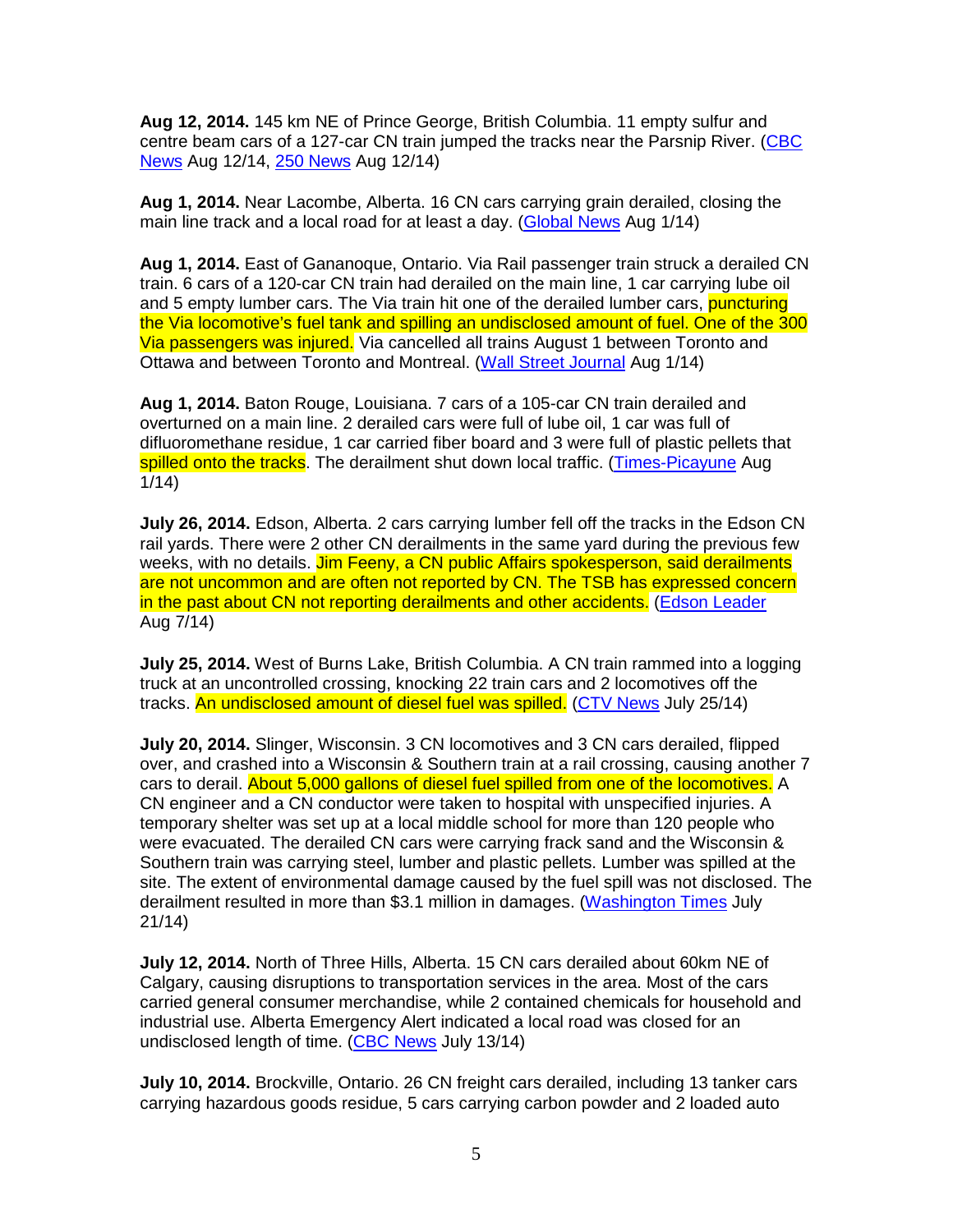carriers. Via Rail passenger service was disrupted due to the derailment on the main line. CN provided no further details. (Reuters July 10/14)

**July 4, 2014.** Near Whitecourt, Alberta. 6 cars of an 81-car CN train carrying crude oil, methanol, gravel and lumber derailed and flipped over on their sides. 3 of the derailed cars carried crude oil and 1 carried highly volatile methanol. At least 1 of the tanker cars spilled an undisclosed volume of hazardous product. (QMI Agency July 4/14, Reuters July 4/14)

**June 27, 2014.** Near Chisholm, Alberta. 11 CN grain cars derailed, blocking the main line and a railroad crossing for about a day. A Chisholm resident, Gene Crick, said, "I just don't know what to think of it. But something's got to be done because, what the heck, three derailments in a row?" Regarding this latest CN derailment, he said, "The mess that I'd seen was the tracks, a real mess; twisted right up in the air. It's just like a cat came in and plowed it up." (South Peace News July/14)

**June 11, 2014.** Near Faust, Alberta. 20 CN cars fell off the main line tracks near Faust, about 60km west of Slave Lake: 17 cars carried dangerous goods residue (up to 2,000 gallons per tank car), 2 were grain hopper cars and 1 was a lumber car. (Global News June 11/14)

**June 4, 2014.** Ladysmith, Wisconsin. At least 2 CN cars derailed, as the last 5 cars in a longer train became disconnected. One of the derailed cars tipped over. (Leader-Telegram June 4/14)

**May 30, 2014.** North of Lac La Biche, Alberta. About 50,000 litres of molten sulphur spilled from 3 of 7 derailed CN cars. The spill took several days to clean up and CN's main line was closed for an undisclosed period of time. Local residents were upset that CN did not notify them of the derailment; rather, they found out about the accident numerous days later from a Canadian Press story. (Brandon Sun June 4/14)

**May 23, 2014.** Alberton Township, 3 miles west of Fort Frances, Ontario. 35 CN cars derailed, the majority of which were carrying potash and paper products; 2 were carrying sulphur. Local fire officials had to extinguish a grass fire started by the derailment. Vehicle traffic had to be diverted around the derailment site. (Fort Frances Times May 24/14)

**May 9, 2014.** Just outside Grand Falls, New Brunswick. 6 CN rail cars fell off the tracks as the train was exiting the main line onto a side track. 2 of the cars were carrying automobiles, 2 had fertilizer, 1 carried railway ties and 1 was empty. It is not known how long the tracks were closed to clean up the derailed cars. (4-Traders May 10/14)

**May 8, 2014.** Slave Lake, Alberta. 9 CN cars loaded with wood pulp derailed on CN's main line in downtown Slave Lake. Some of the cars tipped completely over on their sides, and crushed several nearby sheds. 6 nearby residences were evacuated. About 245 feet of track had to be replaced, as the main line and several road crossings were closed down for some time. (CBC News May 9/14, Edmonton Journal May 9/14, plus other sources)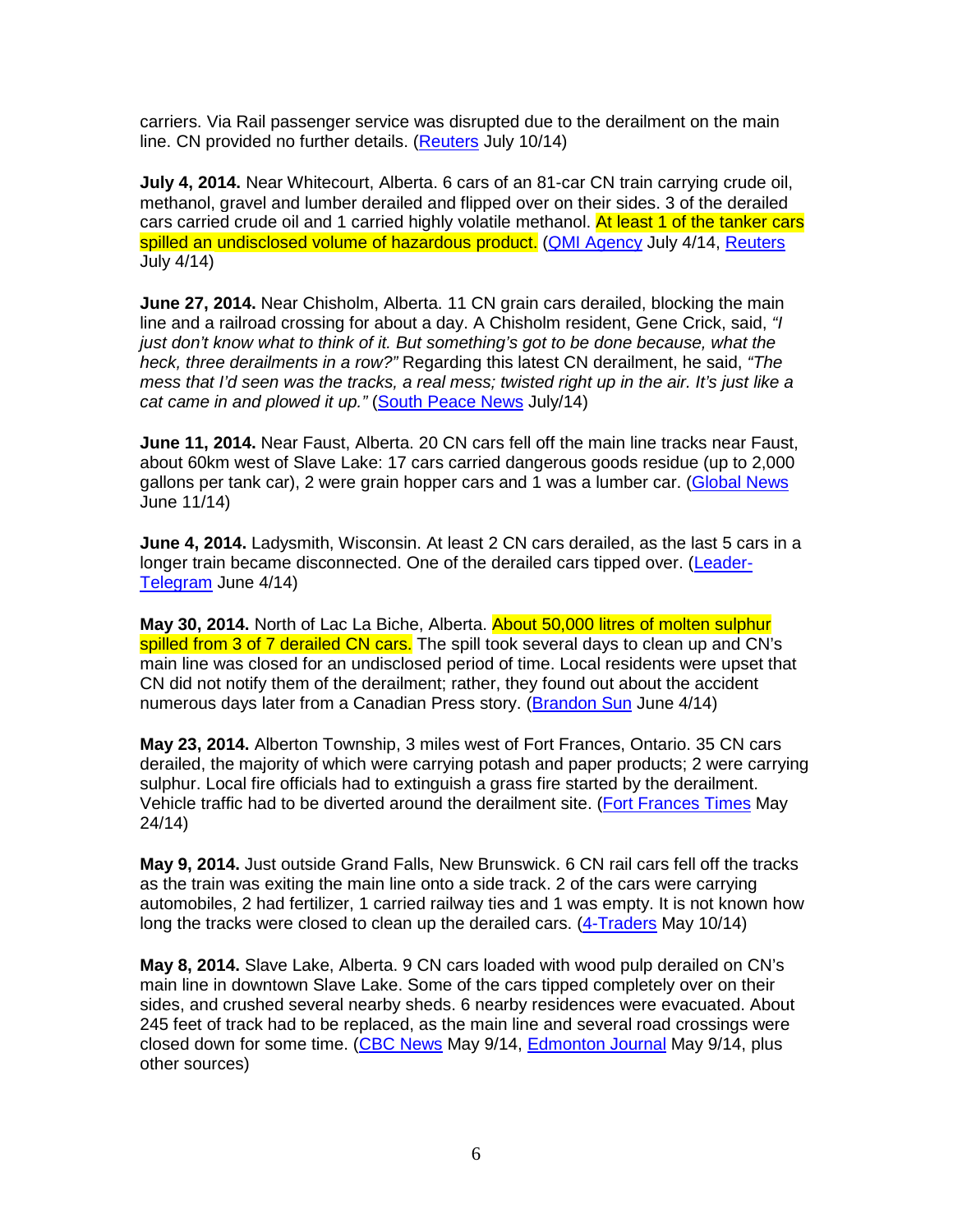**May 4, 2014.** Racine County, Wisconsin. CN locomotive fuel tank was punctured by a piece of metal on the tracks, spilling 4,000 gallons of diesel fuel. Crews were able to clean up only about 1,600 gallons of the spilled diesel fuel and the rest soaked into the ground. Local officials were concerned about possible contamination of very shallow nearby water wells. The local fire chief said soils contaminated with hazardous liquids are typically replaced with new soil. (The Republic May 5/14)

**April 22, 2014.** Burlington, Ontario. 3 CN cars carrying rock derailed in the Aldershot Rail Yard at a point where 2 rails crossed. (Toronto Star April 22/14)

**April 20, 2014.** St. Norbert, Winnipeg, Manitoba. 7 CN cars carrying plastic, wood products and pipes fell off the tracks not far from several homes along Highway 75. The line where the derailment occurred was flagged for trains to slow to 16 km/h due to track and surface conditions. A day later, 2 derailed cars still hadn't been removed; there was no word from CN when the track would be back in service. (Global News April 22/14)

**March 16, 2014.** Saint-Laurent, Montreal, Quebec. A CN worker was crushed to death between 2 railway cars in the Taschereau Yards after one of the cars on the moving train he was on derailed. (Montreal Gazette March 17/14)

**March 5, 2014.** Beaver County, Alberta. Two empty CN grain cars derailed and sustained damage along a stretch of track adjacent to Highway 14. (Alberta Police Report March 5/14)

**Feb 24, 2014.** Between Prince George and Tumbler Ridge, British Columbia. 24 loaded coal cars derailed, forcing the closing of CN's main line. The spilled coal caused an undisclosed amount of environmental damage. (250 News Feb 25/14)

**Feb 24, 2014.** Fairbanks, St. Louis County, Minnesota. 50 CN cars plus 2 locomotives derailed. The train had a total of 116 cars. The train was loaded with iron ore pellets and was bound for Two Harbors. 2 engineers on the train were taken to a local hospital. (Duluth News Tribune Feb 25/14)

**Feb 23, 2014.** Saint-Henri, Montreal, Quebec. 2 CN locomotives and 2 cars carrying grain fell off the rails on a CN main line close to homes, community organizations and schools. About 3,500 litres of diesel fuel spilled from one of the locomotives and caused an undisclosed amount of environmental damage. (Global News Feb 24/14, Globe and Mail Feb 23/14)

**Feb 9, 2014.** New Lenox, Illinois. 3 to 4 CN cars derailed near Lincoln-Way High School and one of the cars hit and damaged a locomotive that was stopped on an adjacent track. One of the derailed cars was carrying plastic; the others were apparently empty. Traffic was blocked and had to be rerouted. This particular area is contentious among New Lenox residents because when CN bought the former EJ&E tracks, they announced plans to quadruple the number of freight trains. Local officials tried to get CN to build an overpass at one of the major crossings to mitigate the additional train traffic, but CN refused. (CBS Chicago Feb 10/14)

**Jan 31, 2014.** Outside New Augusta, Mississippi. 19 CN cars fell off the tracks, **spilling** 50,000 gallons of crude oil, 17,000 gallons of fertilizer and 10,000 gallons of petroleum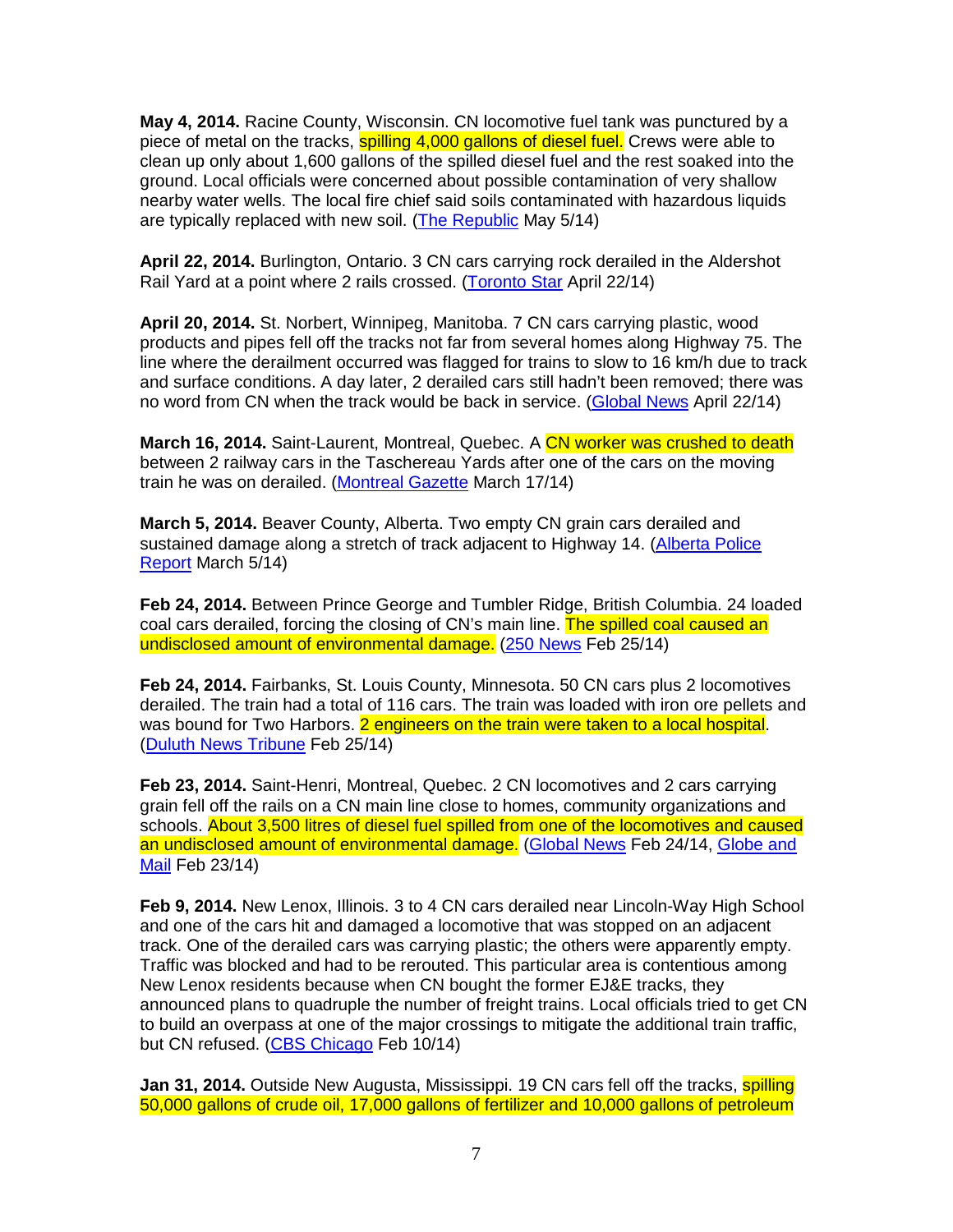distillate. Other hazardous goods reported spilled included undisclosed volumes of fuel oil, methanol and ethanol. Most of the hazardous goods spilled from 3 of the derailed tank cars, although other derailed cars were also spilling hazardous products. About 50 nearby Perry County residents were evacuated for over 2 days and sheltered in a special Red Cross facility set up for those affected by the derailment. About 100 railroad employees and 50 government officials, firemen and police officers were on site assisting with clean up efforts which were estimated to take about a week to complete. The extent of environmental damage was not disclosed; however, **some of the spilled** hazardous goods made its way into a local waterway. (The Republic Jan 31/14, Hattiesburg American 1 Jan 31/14, Hattiesburg American 2 Feb 4/14)

**Jan 28, 2014.** Mundelein, Illinois. A CN freight train derailed and forced Metra commuters on the North Central Services to make other transportation plans for at least a day. The cold hampered CN from repairing the tracks and moving the derailed cars, one of which was carrying plastic pellets. Several other CN freight trains were halted on the single track and had to be moved before the Metra service could be restored. (Daily Herald Jan 28/14)

**Jan 26, 2014.** Saint-Basile, Edmundston, New Brunswick. 5 CN freight cars jumped the tracks; 3 were carrying automobiles, one was carrying clay and the  $5<sup>th</sup>$  car was carrying flammable liquefied petroleum gas. The cars tipped over and were lying on their side in a ditch. A local farmer had warned CN last summer that repairs were required at the site of the derailment. This was the second derailment on the same farmer's property. About 15-20 years ago, fuel cars derailed and were upside down in the local brook, spilling hazardous product. (CBC News 1 Jan 27/14, CBC News 2 Jan 28/14)

**Jan 16, 2014.** Crystal Springs, Mississippi. A CN train hauling coal caught fire. 2 men were able to escape from the locomotive which sustained major damage from the fire. (WJTV Jan 17/14)

**Jan 15, 2014.** Edmonton, Alberta. 3 moving CN trains collided. 3 locomotives, 2 tank cars loaded with dangerous goods and 1 empty flat car fell off the tracks. One of the locomotives spilled an undisclosed amount of diesel fuel. CN told the Edmonton Journal they did not know what dangerous goods were in the derailed tank cars, whereas CN contacted Edmonton Fire Rescue about 1 of the derailed tank cars possibly containing propane. Municipalities across Canada are concerned because CN and other rail companies are not required to provide municipalities with real-time information on what dangerous goods are travelling through their communities and when. (Edmonton Journal Jan 16/14)

**Jan 11, 2014.** Burnaby, British Columbia. 7 cars loaded with coal from a 152-car CP train operated by a CN crew went off the CN tracks. 3 of the cars tipped over and spilled about 270 tons of coal, much of it into Silver Creek which is sensitive fish habitat. A substantial amount of coal was also carried downstream into Brunette River and Burnaby Lake. Government officials were concerned about the negative effects of the coal on salmon eggs and eggs of the endangered Western Painted Turtle. Turtles and their eggs had to be removed from the clean-up area, and a turtle beach had to be restored and basking logs cleaned. Chum salmon were observed spawning in the creek near where the coal was spilled. Coho salmon and rainbow trout were also in the area. Burnaby Lake Regional Park was negatively impacted. Local observers said Silver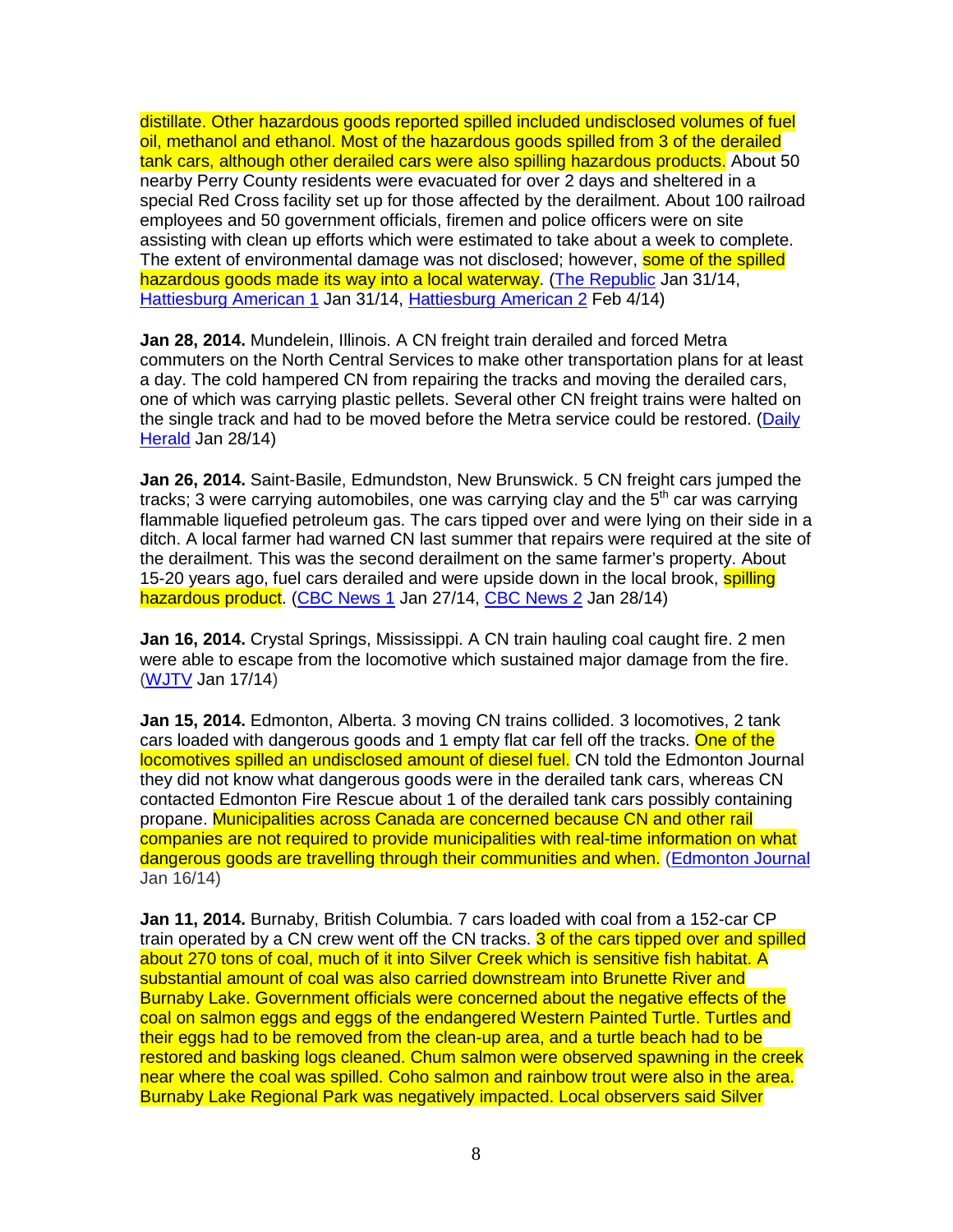Creek turned black following the spill. B.C. Environment officials called CN's follow-up reports on the spill "deficient" and "unsatisfactory", citing significant types of information that was missing. Washed out ground under the CN tracks may be the cause of the derailment, as heavy rains had fallen in the area. Local residents were quick to denounce plans to expand coal export at the Neptune Terminals. They pointed to this derailment as proof that the recent decision by the port authority to expand coal exports was a poor one. (Vancouver Sun Jan 11/14, Globe and Mail Jan 11/14, The Straight Apr 17/14, Burnaby Now Apr 19/14)

**Jan 7, 2014.** Near Plaster Rock, New Brunswick. A 122-car CN train derailed, with 19 cars and an unmanned locomotive falling off the tracks. A cracked wheel and an emergency brake application likely contributed to the derailment. 9 of the derailed cars were loaded with hazardous goods  $-5$  with crude oil and 4 with propane. A significant fire resulted with huge clouds of orange smoke and flames billowing into the air. Fires continued burning 4 days following the derailment. About 50 households (150 people) were forced to evacuate within a 2-kilometre radius of the fire, and 4 days following the derailment were still not permitted to return to their homes. Firefighters, police, ambulances and a hazardous materials team were dispatched to the site. The volume of hazardous product spilled and the extent of environmental damage were not provided by CN. An earlier derailment near Plaster Rock unreported by CN was one of 2 unreported incidents that prompted the TSB to seek a summons in 2006 ordering CN to turn over all of its accident records. A subsequent in-depth CBC investigation in 2013 uncovered that CN did not report to authorities more than 1,840 derailments and other accidents over a 6-year period, including 44 on main rail lines. (Edmonton Journal Jan 8/14, CBC News Jan 7/14)

**Dec 29, 2013.** Killy, British Columbia. 5 CN cars derailed with 4 tipping over on their side in the Killy Yard. One of the derailed cars blocked the main track. (Vancouver Sun April 24/14)

**Dec 27, 2013.** Wainwright, Alberta. 7 cars derailed in the CN Rail yard. Although CN provided few details, apparently 3 grain cars flipped off the tracks while 4 other cars remained upright. Derailed cars were carrying grain and salt. There was damage to derailed cars. (Star News Dec 27/13)

**Dec 5, 2013.** Two Harbors, Minnesota. Three crew members were injured when a 107 car CN train carrying iron ore derailed as it entered the Two Harbors rail yard, sending 76 cars off the tracks. Another 17 cars parked next to the moving train were also pushed off the tracks. Trains were unable to operate in that portion of the yard for some time, interrupting shipment of iron ore. The attorney representing the 3 injured CN crew members blamed the incident on CN's failure to remove snow and ice from the tracks. He said CN had been informed earlier in the day of unsafe snow and ice conditions between the Highland siding and Waldo and the 4-mile descent into the Two Harbors rail yard. The same day, another runaway train had been reported on the same track, but fortunately that train's crew was able to regain control of the train. The attorney was quoted as saying, "The railroad had advance knowledge of the storm and information from knowledgeable railroaders about conditions. If attempts were made to clear the snow, they were inadequate. As a consequence, these guys were not going to be able to control that train. The railroad knew it, but they kept sending the train on the track with deep snow." He said CN's decision-making did not reflect a regard for the well-being of its employees. "When you put profits over safety, this is what happens", he said.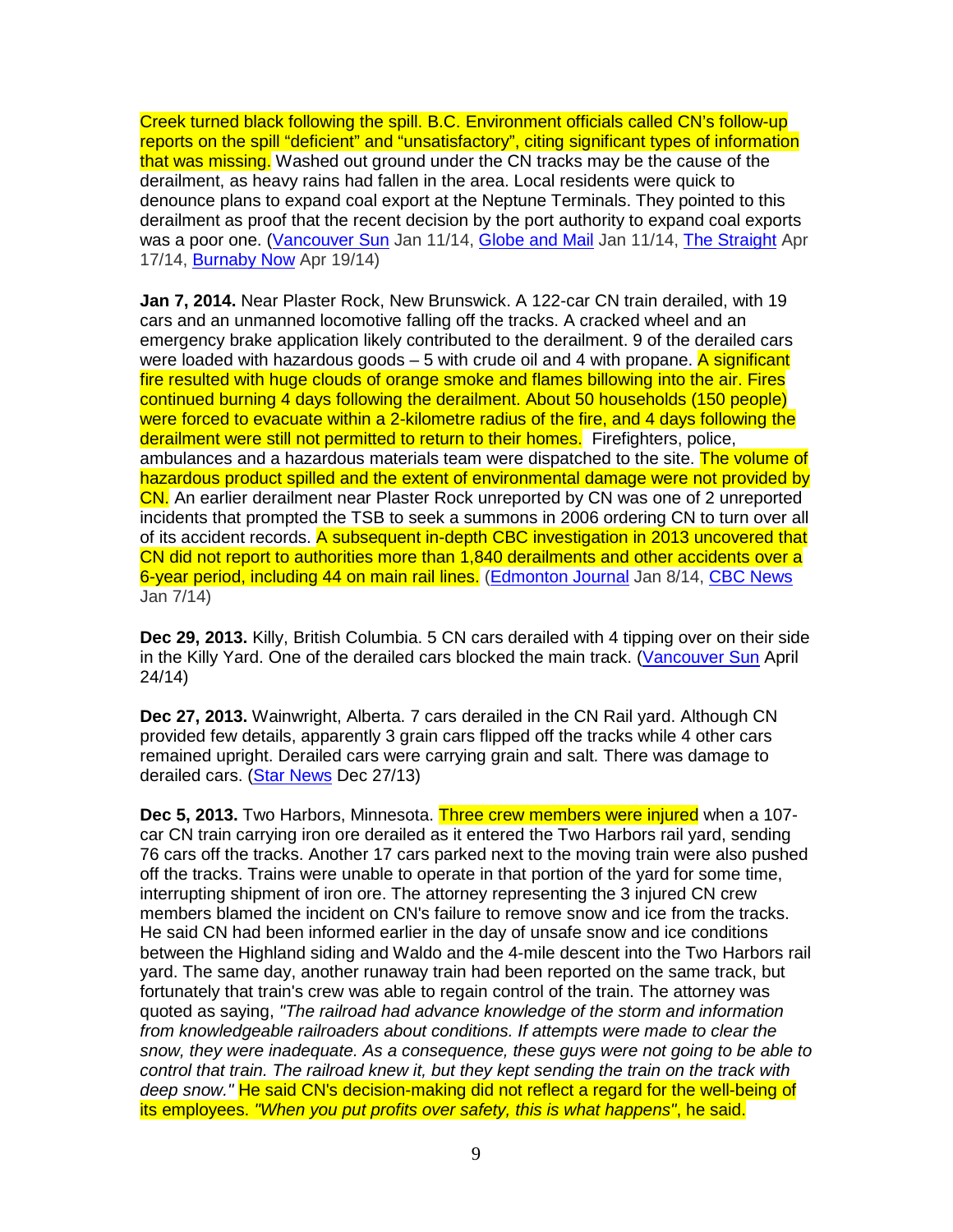Neighbouring business operators said they had never seen a train pileup of this magnitude, and a retired CN engineer said the derailment was one of the 2 most serious train-related incidents he had seen since he started working on railroads in 1974. (Lake County News Chronicle Dec 15/13, Northlands News Center Dec 6/13)

**Nov 18, 2013.** Near Tisdale, Saskatchewan. A CN conductor trainee was hit and killed by a CN freight train at the Murphy's interchange track during switching operations. CN would provide no further details, other than to suggest that CN's safety record is good (which is their standard response lately, following a recently heightened interest by Canadians in rail safety). A year later, the TSB said the accident could have been prevented – the trainee was unsupervised, which led to the fatal accident. (Reuters Nov 19/13, CBC News Oct 22/14)

**Nov 11, 2013.** Near Fort Frances, Ontario. A 184-car CN train derailed, **spilling grain all** over the tracks. A total of 40 freight cars fell off the tracks. It took several days for the spilled grain to be cleaned up and for the rail cars to be removed. (Fort Frances Times Nov 12/13)

**Nov 9, 2013.** Near Asquith, Saskatchewan. Six CN cars carrying lumber jumped the tracks. Nearby residents expressed concern not only about derailments close to their homes, but also about challenges getting compensation from CN for damages incurred by CN-started fires. (Global News Nov 10/13)

**Nov 6, 2013.** Montreal, Quebec. 10 empty CN cars derailed in the Taschereau Yard, damaging the derailed cars and the track. The TSB investigation determined that improper train marshalling by CN contributed significantly to the derailment. CN had a block of empty cars marshalled ahead of a block of loaded cars which resulted in the empty cars experiencing a significantly higher lateral/vertical force than the loaded cars. CN has been warned many times by the TSB about improper train marshalling which has resulted in many other derailments. (TSB Report R13D0077) (CNW Jan 21/15)

**Nov 3, 2013.** Near Peers, Alberta. 13 CN cars derailed. 12 of the derailed cars were loaded with lumber and 1 was carrying sulphur dioxide. CN rail traffic along its main line was shut down while mangled rail cars and spilled broken lumber were cleaned off the tracks. (CTV News Nov 3/13)

**Oct 19, 2013.** Gainford, Alberta. A 134-car CN train carrying crude oil and liquefied petroleum gas (propane) derailed about 90 km west of Edmonton, causing explosions and a massive fire. 9 of the 13 derailed tank cars were carrying propane and 4 carried crude oil. 1 of the cars carrying propane exploded and 3 others also caught fire. The amount of petroleum product spilled and the extent of environmental and property damages were not disclosed. A state of emergency was ordered for the entire area. All 100 Gainford residents and another 25 people living within 2 km of the derailment site were evacuated for 4 days due to the fear of additional explosions, fires and noxious fumes. The intensity of the fire was so severe, firefighters were forced to let the fire burn itself out, which took 4 days. The main east-west highway (Yellowhead No. 16) and the main east-west rail line (Trans-Continental) through western Canada were closed for 5 days. Evacuated residents were upset they received very limited compensation from CN, restricted primarily to out-of-pocket expenses. Residents who claimed for lost wages due to the evacuation order were not compensated. Some residents described CN's small compensation payments as "reprehensible". In 2015, the TSB reported that transverse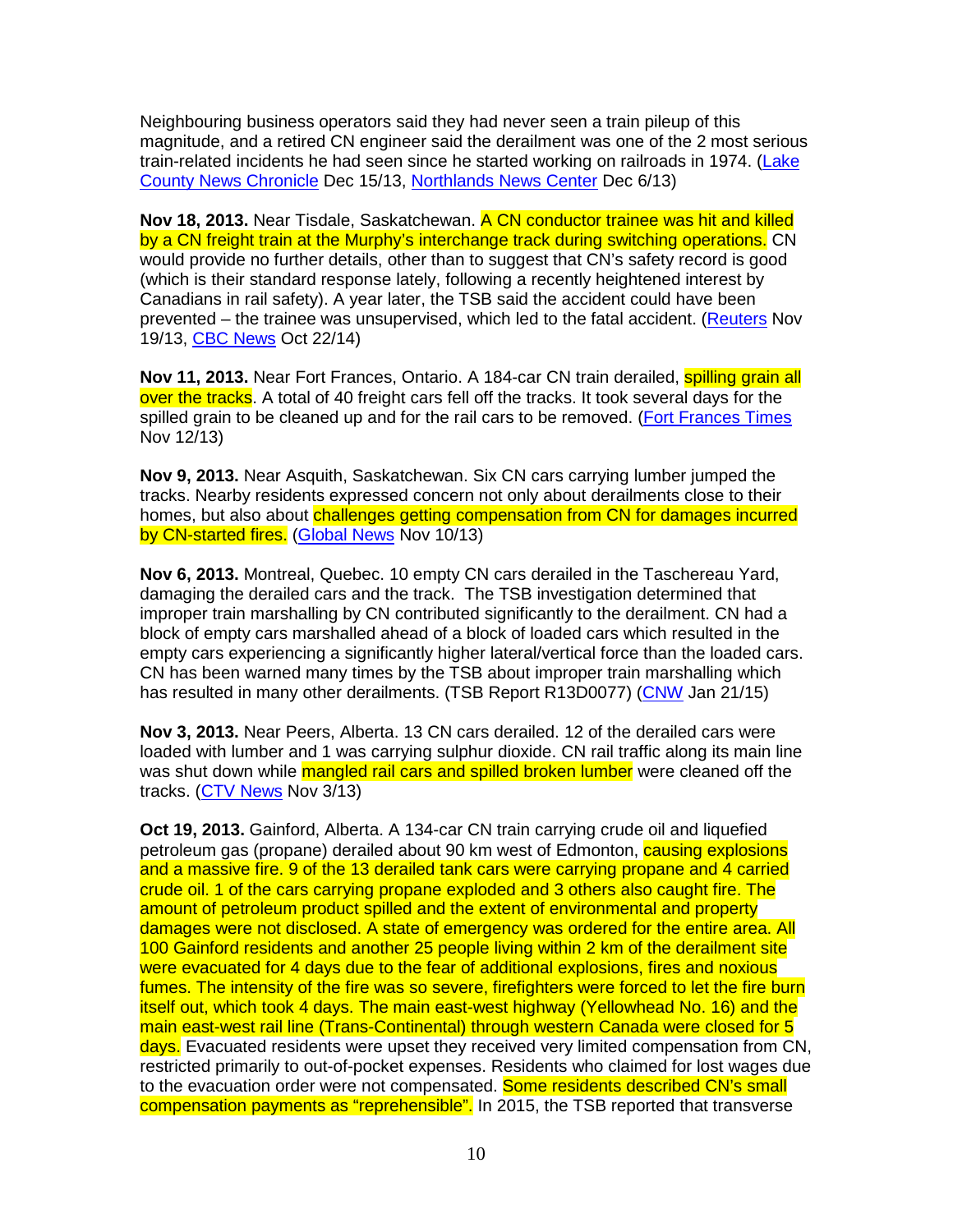cracks in the aging rail tracks along a curved section of the line caused the derailment. CN's replacement of the inside rail earlier in the year, but not the outside rail, was also criticized by the TSB as being the wrong decision – especially since the new inside rail sat taller than the worn one it replaced, which placed more stress on the older and worn outside rail. (Chicago Tribune Oct 19/13, CBC News Oct 19/13, plus additional sources)

**Oct 16, 2013.** Sexsmith, Alberta. 4 CN tank cars carrying anhydrous ammonia derailed. One of the derailed tank cars was leaning and sinking. Anhydrous ammonia is a dangerous good. In the absence of receiving any information from CN, Sexsmith fire resources ordered an evacuation of about 150 homes. (Calgary Herald Oct 16/13)

**Oct 7, 2013.** Brampton, Ontario. The last 4 cars of a 73-car CN train derailed, sending one CN employee to the hospital with minor injuries. A CN public relations spokesperson suggested to the media there were no injuries, whereas the Peel Emergency Services reported the CN employee suffered minor injuries. The 4 derailed tank cars carried jet fuel residue. (Rail tank car "residue" can consist of up to several thousand gallons of dangerous goods per tank car. Rail companies erroneously refer to these cars as being empty.) The derailment held up numerous Kitchener GO trains. (Toronto Star Oct 7/13)

**Oct 2, 2013.** North Battleford, Saskatchewan. 3 CN tank cars derailed; 2 of the cars contained crude oil and the other contained asphalt. Human error likely caused the derailment when a wrong switch was aligned while connecting rail cars together. CN waited 5 hours before notifying North Battleford emergency crews about the derailment. Mayor Ian Hamilton says he was angry the City wasn't notified right away by CN. (Global News Oct 3/13)

**Sept 25, 2013.** Near Landis, Saskatchewan. 17 of 130 CN cars carrying oil, condensate, ethanol and mixed freight derailed. 1 tank car spilled an undisclosed amount of oil, and the derailment sparked a grass fire. The Landis school was evacuated for a day as a precaution. The extent of environmental damage was not disclosed. (Toronto Star Sept 25/13)

**Sept 16, 2013.** About 60 km south of North Bay near South River, Ontario. 11 CN freight cars derailed, of which 1 carried methanol, 3 carried sulphuric acid residue, and 7 were hauling general merchandise and consumer goods. The tracks were closed for about 2 days. (The Nugget Sept 17/13)

**Aug 27, 2013.** Watson Island, British Columbia. 2 CN locomotives derailed. (Vancouver Sun April 24/14)

**Aug 8, 2013.** Near Morey, British Columbia. An intermodal flat car derailed on the Albreda Subdivision after being struck by a rock slide. (Vancouver Sun April 24/14)

**Aug 1, 2013.** Near Tumbler Ridge, British Columbia. 15 CN cars loaded with ore derailed. (Vancouver Sun April 24/14)

**June 2, 2013.** Symington Rail Yard, Winnipeg, Manitoba. 6 empty CN lumber cars crashed off the tracks, damaging 2 power poles and knocking power out to 1,900 customers in the Windsor Park area. (CTV Winnipeg June 3/13)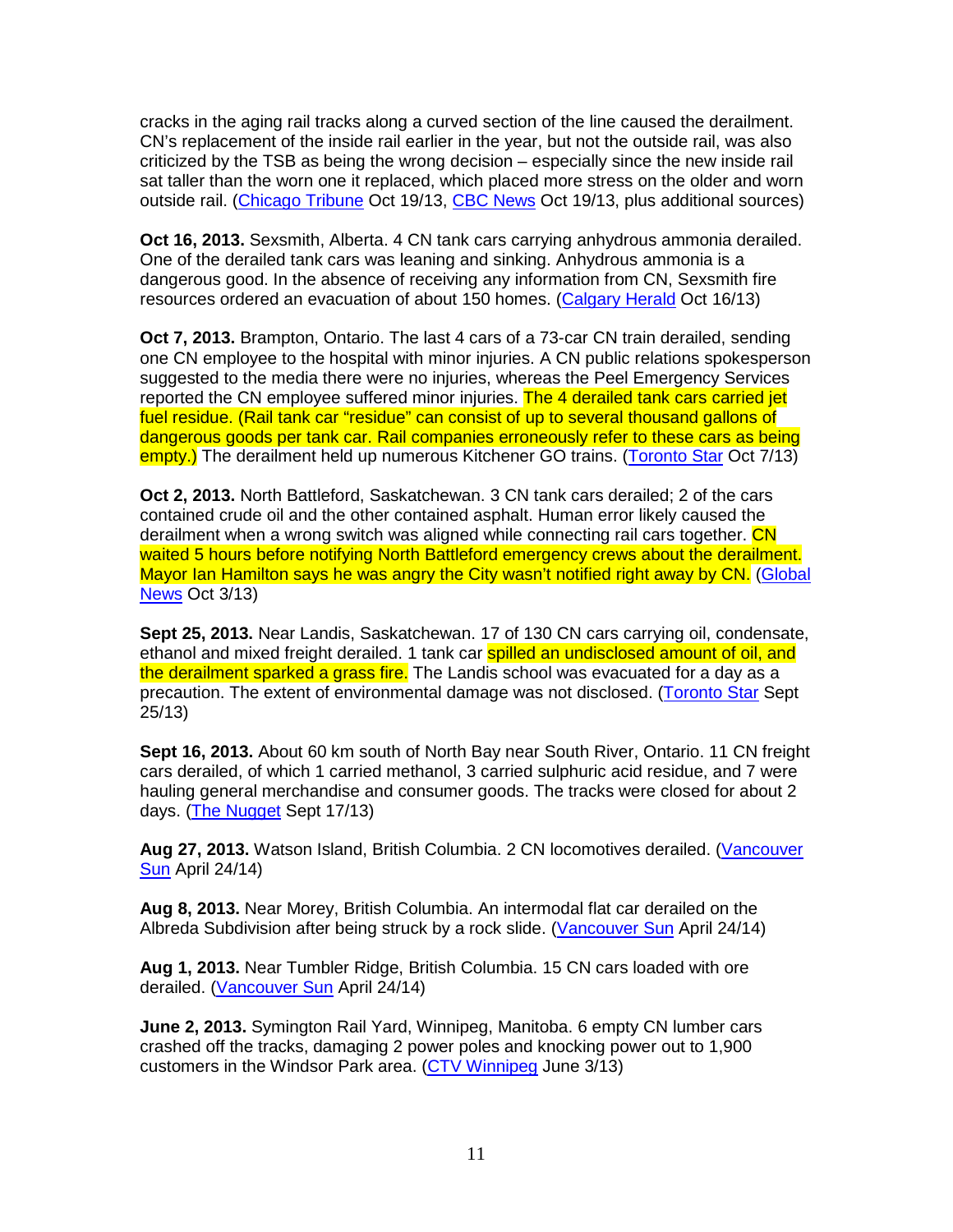**May 24, 2013.** Chetwynd, British Columbia. A bulkhead flat car derailed in the Chetwynd Yard. (Vancouver Sun April 24/14)

**May 24, 2013.** Quesnel, British Columbia. A CN locomotive derailed in the Quesnel Yard. (Vancouver Sun April 24/14)

**May 15, 2013.** Near Chetwynd, British Columbia. 12 CN cars carrying sulphur derailed. (Vancouver Sun April 24/14)

**April 30, 2013.** Near Pense, west of Regina, Saskatchewan. 11 CN cars fell off the tracks, blocking a grid road. Fertilizer spilled from some of the cars. (National Post May 1/13)

**April 28, 2013.** Togo, Saskatchewan. A Via Rail passenger train travelling on track owned and maintained by CN derailed at a washed out section of track, only hours after the tracks had been inspected. 2 locomotives, a baggage car and the first passenger train derailed but remained upright. The diesel fuel tanks of both locomotives ruptured, spilling diesel fuel and causing the train to catch on fire. The Via crew and passengers were evacuated from the train without any serious injuries. The TSB reported the main cause of the washout was a blocked culvert combined with a rapid melt of snow, which led to the ground being saturated and the embankment weakened. The TSB also noted that the CN track inspectors responsible for the location had not received "any significant" training" in identifying potential ground hazards. (CBC News June 11/14)

**April 19, 2013.** Near Cedarvale, British Columbia. 5 intermodal CN cars carrying household consumer goods derailed east of Terrace, causing the rail line to be shut down for an undisclosed length of time. There was track and signal damage. (CJFW April 19/13)

**March 31, 2013.** Near Matsqui, British Columbia. A CN gondola car derailed on the main Yale Subdivision track. (Vancouver Sun April 24/14)

**March 30, 2013.** Gary, Indiana. 35 cars of a 101-car CN freight train derailed. 3 of the derailed cars carried hazardous materials. The derailment also ruptured a 14-inch industrial gas line. Hazmat responded to the accident and directed that South Shore train service be halted until the gas rupture was cleaned up and the area was determined to be safe. (WSBT TV March 30/13 & Chicago Sun-Times March 30/13)

**March 25, 2013.** Kenner, Louisiana. 14 cars of a 141-car CN train derailed. 2 of the derailed cars carrying coal tipped over and another 5 leaned, looking close to toppling over. An undisclosed amount of coal was spilled. The derailment blocked Farm Avenue and Morey Street in Kenner. (The Times-Picayune March 25/13)

**March 19, 2013.** Williams Lake, British Columbia. 2 CN locomotives derailed in the Williams Lake Yard. (Vancouver Sun April 24/14)

**March 16, 2013.** Near Hatfield, Wisconsin. 19 CN cars loaded with sand plowed off the railway, **spilling sand across the area**. County Road K remained closed for at least a day. (La Cross Tribune March 17/13)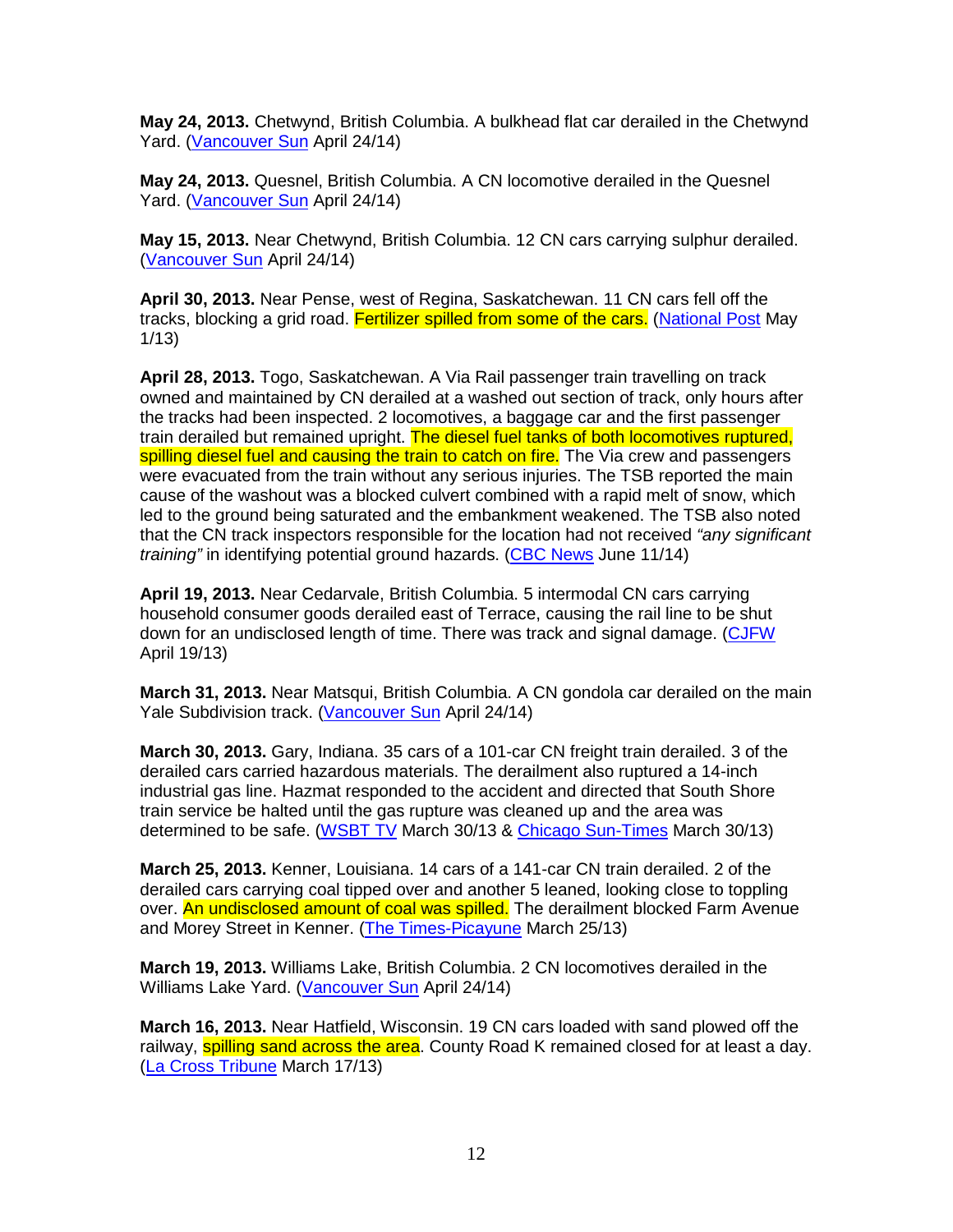**March 15, 2013.** Fort Nelson, British Columbia. A tank car full of fuel oil residue derailed in the Fort Nelson Yard. (Vancouver Sun April 24/14)

**March 10, 2013.** North Vancouver, British Columbia. 3 cars derailed in the CN Lynn Creek Yard. (Vancouver Sun April 24/14)

**March 7, 2013.** Winnipeg, Manitoba. A CN locomotive and 1 intermodal car derailed in a rail yard, blocking traffic on the East Perimeter Highway for over 4 hours. It appeared that 2 CN trains collided, causing the derailment. (Metro Winnipeg March 7/13)

**Feb 22, 2013.** McComb Subdivision, Jackson, Mississippi. 18 CN cars derailed – 17 were loaded with grain and the other was empty. Some track was damaged and will need to be replaced. Rail traffic between Jackson and New Orleans was expected to be shut down for most of the day. As of April 4, 2013, 11 tons of the wheat spilled during the derailment was rotting and emitting a foul odour at the Hinds County Penal Farm in Raymond where it had been piled, and was causing concern to local residents. (WLBT Feb 22/13 & other sources)

**Feb 9, 2013.** Fort Rouge Rail Yard, Winnipeg, Manitoba. About 8 CN cars derailed, 6 of which flipped over on their sides. The cars were carrying household and consumer goods. (CBC News Feb 9/13)

**Feb 7, 2013.** Near Biggar, Saskatchewan. A CN locomotive and 17 containers derailed about 5 km west of Biggar. The cars were carrying consumer and household products. (Leader Post Feb 7/13)

Jan 30, 2013. Prince George, British Columbia. More than 3,000 litres of diesel fuel spilled from a punctured CN locomotive fuel tank in the Prince George rail vard. (Vancouver Sun April 24/14)

**Jan 25, 2013.** Kaukauna, Wisconsin. Diesel fuel spilled from a CN locomotive's fuel tank punctured by a portion of track beside the main line that had been pushed up by frost. At least 1,200 gallons of fuel spilled for about a mile along the track. Options considered for clean up included using a chemical that consumes fuel oil and excavating beneath the railroad bed to remove any contaminated soil. The extent of environmental damage was not disclosed. (Post-Crescent Media Jan 28/13)

**Jan 24, 2013.** Blackfoot Subdivision, near Paynton, Saskatchewan. A CN train carrying crude oil crashed into a road grader on a public crossing, killing the driver of the grader. A locomotive and 16 tank cars loaded with crude oil derailed. At least 2 of the tank cars toppled over on their sides and spilled an undisclosed amount of crude oil. (Each tank car can carry up to 650 barrels of oil.) The extent of environmental damage was not disclosed. (Canadian Press Jan 24/13, TSB Investigation R13E0015)

**Jan 22, 2013.** Thornton, British Columbia. 2 CN cars derailed in the Thornton Yard. Track and drawbar damage was sustained. (Vancouver Sun April 24/14)

**Jan 22, 2013.** Near McBride, British Columbia. 21 CN cars derailed on the Fraser Subdivision. (Vancouver Sun April 24/14)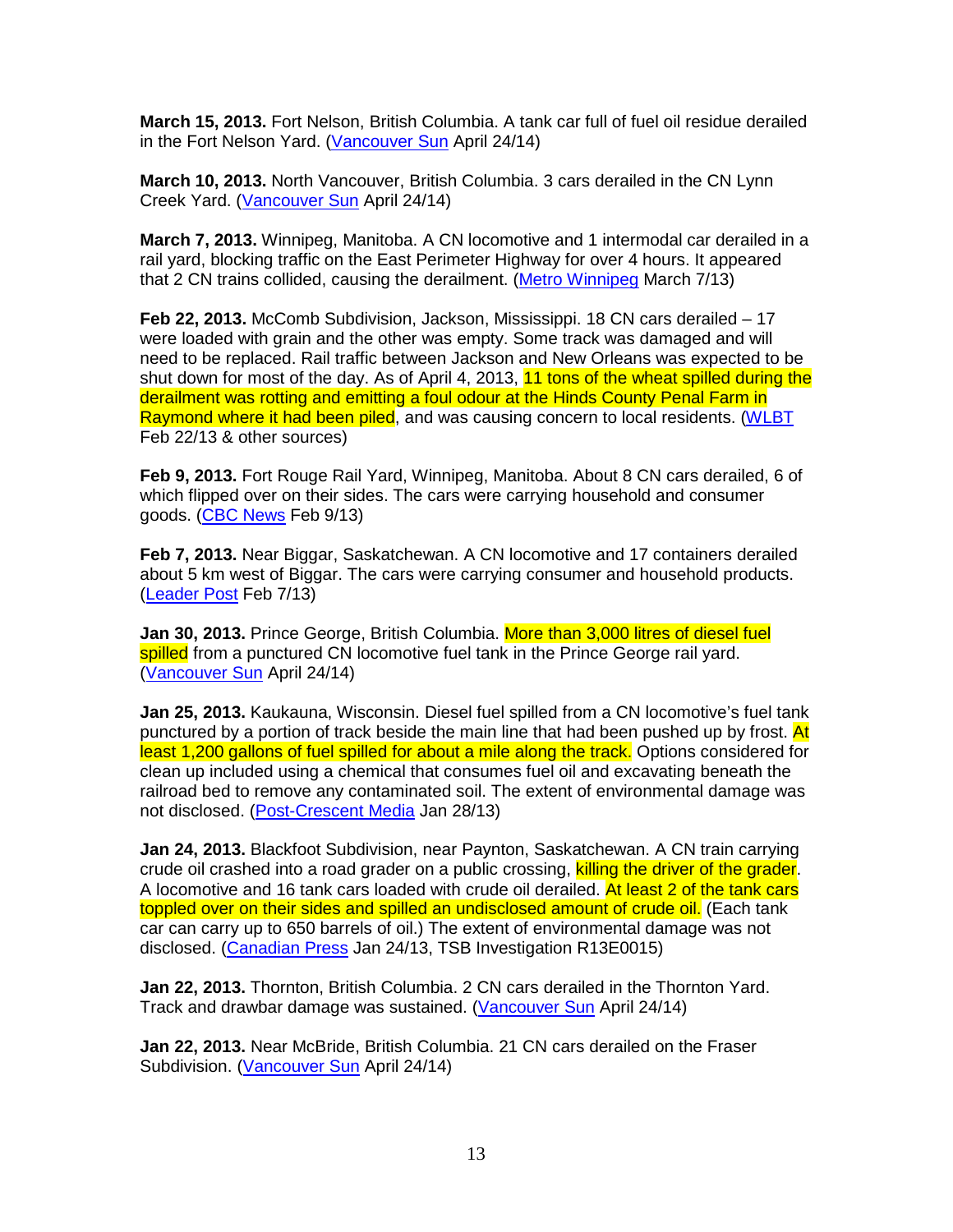**Jan 18, 2013.** Prince George, British Columbia. 2 cars derailed in the Prince George Yard. About 200 feet of track were damaged. (Vancouver Sun April 24/14)

**Jan 6, 2013.** Decatur, Illinois. 6 cars derailed on a dead end siding. Cars rammed through the end of the track, ending up in a heap and partly toppled down a steep embankment. 4 cars contained soybean oil, 1 was loaded with limestone and 1 tank car carried residue of an undisclosed product. (Herald & Review Jan 8/13)

**Jan 3, 2013.** South of Pemberton, British Columbia. 3 empty wood pellet hopper cars derailed while crossing a bridge, 1 toppling off the bridge and closing Highway 99 for about 2 hours. (Globe & Mail Jan 3/13)

**Dec 26, 2012.** Wainwright Subdivision, near Clover Bar Station, NE Edmonton, Alberta. 3 CN contractors were injured when they were hit by a CN freight train as they were clearing snow off rail switches. 2 were in critical condition, while the third man had relatively minor injuries. It appears the "Safety Watch" protocol was not followed. (Edmonton Journal Dec 28/12, TSB Investigation R12E0182)

**Dec 19, 2012.** The Canadian Transportation Agency ruled today that both Canadian National Railway and Canadian Pacific Railway exceeded revenue caps for the movement of western grain for the 2011-12 crop year. Both railways must pay the amount by which they exceeded their 2011-12 caps plus a penalty to the Western Grains Research Foundation. (Canada News Centre Dec 19/12)

**Dec 17, 2012.** Williams Lake, British Columbia. 2 locomotives derailed as they entered a rail yard. (Got News Network Dec 17/12)

**Nov 28, 2012.** About 180km north of Fort St. John, British Columbia. Workers were switching cars on and off a train in a rail yard when a fuel tank car derailed and rolled onto a CN conductor, killing him. (Canadian Press Nov 30/12)

**Nov 19, 2012.** A new Canadian National Railway "Quiet Zone" restriction in Naperville and Warrenville, Illinois will take effect today. CN trains will not be allowed to sound their horns in this quiet zone unless deemed necessary for safety purposes. Naperville and Warrenville join Aurora and DuPage County in successfully pressing for the quiet zone after residents complained about the excessive horn use by CN on the rail line they took over from Elgin, Joliet & Eastern Railway in January 2009. 33 communities along the former EJ&E Railway main line have been battling with CN over their concern about CN's aggressive approach to the EJ&E takeover. Communities have been concerned about increased rail traffic, increased noise and diesel exhaust pollution, adjacent property devaluation, and increased traffic jams at many rail crossings which have very significant impacts on emergency vehicle response times. (Beacon-News Nov 15/12)

**Nov 8, 2012.** North of Squamish Terminals, British Columbia. A 6-axle CN locomotive had its fuel tank punctured by a broken piece of track, causing about 5,700 litres of diesel fuel to spill onto the track and into the Squamish Estuary. Containment booms were used to try to limit migration of the diesel fuel in the sensitive estuary ecosystem. Concerns were expressed by local residents because the herring spawning season was close to starting and herring eggs are very sensitive to environmental contamination. About 50 feet of rail track were also torn up and the subsurface soil dug up in an attempt to remove some of the diesel fuel. A local former B.C. Rail employee placed part of the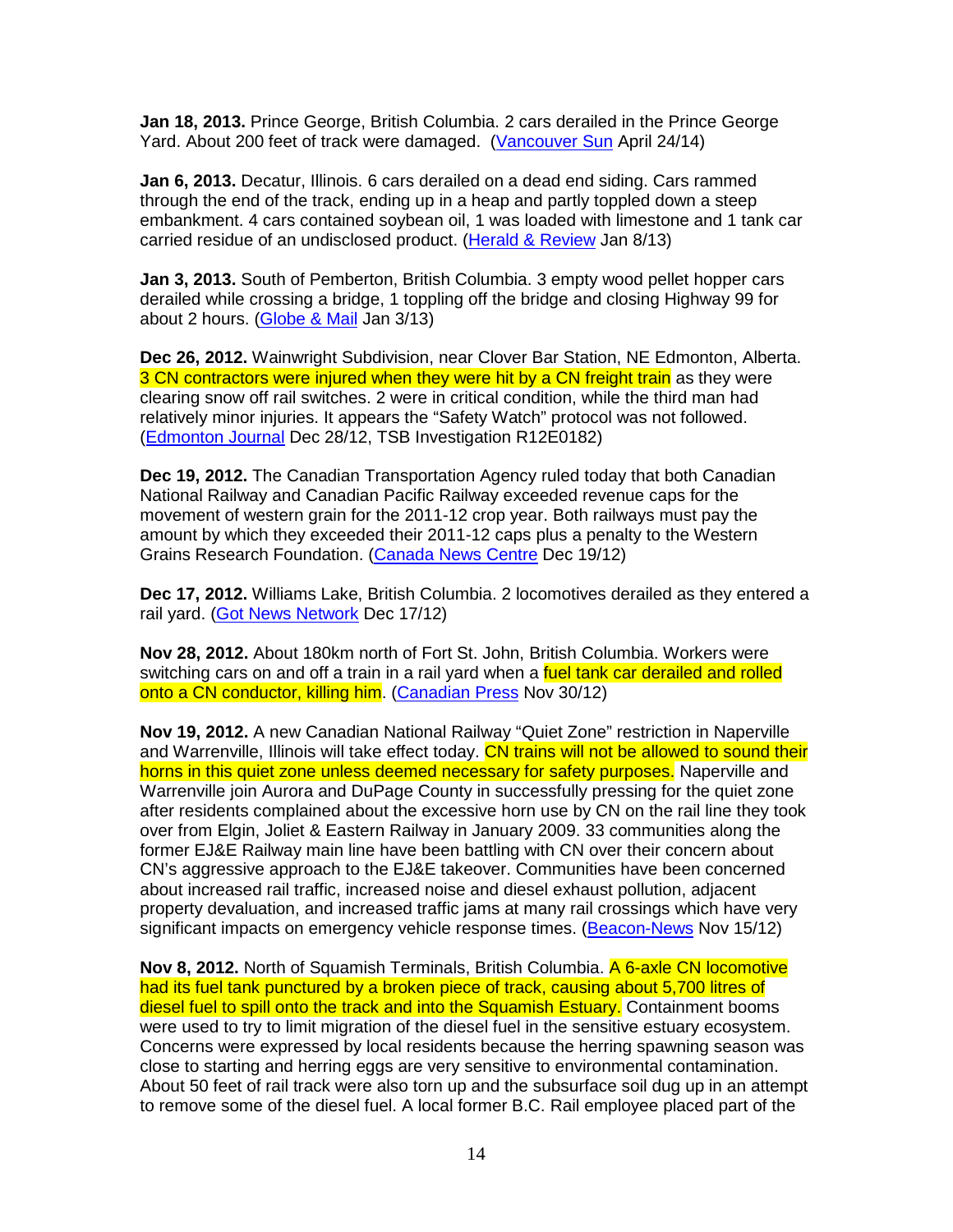blame on CN using large 6-axle locomotives on the line whereas when B.C. Rail was operating the same line it used smaller 4-axle locomotives. He indicated the 6-axle units can't make the turns on that section of track without placing too much stress on the track. (Squamish Chief Nov 14/12)

**Nov 1, 2012.** Ontario's Superior Court gave the go-ahead today for a multi-million dollar lawsuit against CN Rail and Via Rail on behalf of most of the passengers of a fatal train derailment February 26, 2012 in Burlington, Ontario. The train was traveling 4 times faster than the speed limit while changing tracks. Arguments for the class-action lawsuit to proceed included that CN Rail and Via Rail were negligent in the derailment that killed 3 Via employees, injured 1 Via employee and injured 45 passengers. Altogether, 68 of the 75 passengers have joined the lawsuit. (Toronto Sun Nov 1/12, CBC News Oct 26/12)

**Oct 11, 2012.** Waterloo, Ontario. 4 tank cars derailed in uptown Waterloo. CN failed to notify the Region of Waterloo, which was a violation of an agreement between the 2 parties. A Waterloo Chronicle news article read, "The incident has left Waterloo residents worried, as the train was bound for the Chemtura chemical manufacturing plant in Elmira." (Waterloo Chronicle Oct 24/12)

**Sept 7, 2012.** Battle Creek Yard, Michigan. About 8 cars loaded with grain derailed and ripped up about 700 feet of track and a switch. (Railroadfan.com Sept 8/12)

**June 26, 2012.** Near Poser, west of McBride, British Columbia. 8 loaded coke cars went off the tracks. (250 News June 26/12)

**May 26, 2012.** Hixon, British Columbia. 8 empty freight cars derailed and toppled over. (250 News May 28/12)

**May 15, 2012.** Outside Oakville, Manitoba. Train derailed when it made an emergency stop. The rear wheels of 1 of the cars carrying wheat went off the rails. Sparks from the derailment started a grass fire, causing nearby piles of old rail ties to also catch fire. Highway 13 in Oakville was closed throughout the night due to the accident. (CN often leaves old discarded rail ties by the track, which creates a fire hazard.) (CTV Winnipeg News May 16/12)

**May 9, 2012.** Just outside Collins, Mississippi. About 2 dozen loaded coal cars derailed on the CN main line. A significant amount of coal was spilled. Rails and a bridge were damaged. The train consisted of 105 cars, all loaded with coal. The Collins Fire Department Chief said, "There have been multiple derailments over the years, but nothing of this magnitude or this size." (WDAM May 9/12)

**April 26, 2012.** Between Valemont & Blue River, British Columbia. A locomotive and up to 15 cars derailed due to a washout. At least 2 container cars fell into the North Thompson River. A contamination containment boom was set up on the river in an attempt to contain what was described as a **chemical slick on the surface of the water**. Crews were still cleaning up debris from the derailment over 2 weeks later. The extent of environmental damage, including from the chemical spill, was not disclosed. (Castanet News May 12/12, CFJC TV May 13/12)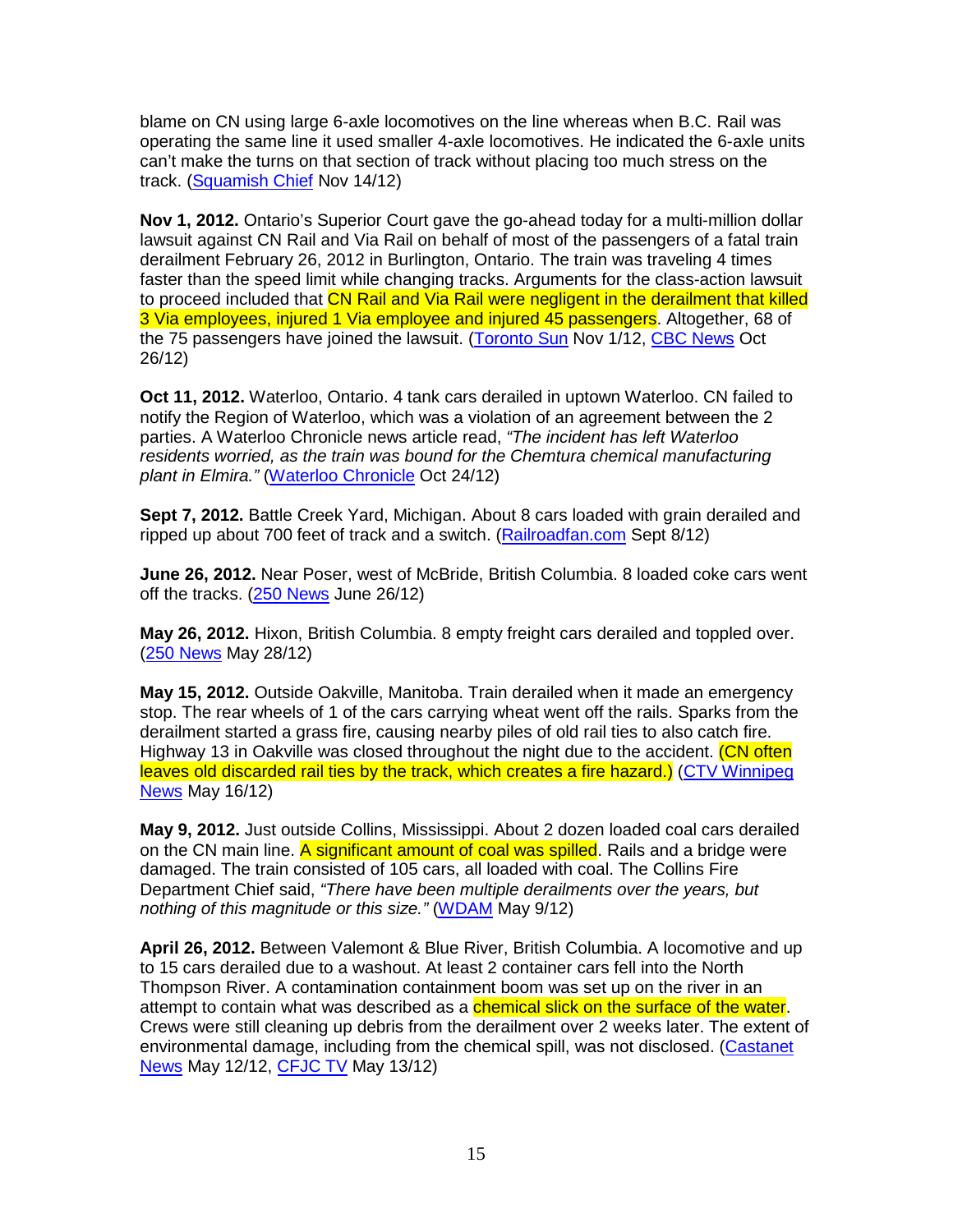**April 1, 2012.** Near Searchmont, Ontario. 11 of 34 cars derailed – 5 tank cars carrying residue and 6 cars carrying steel products. Damaged rail cars and rolls of steel were scattered in the surrounding bush. (The Sault Star April 3/12)

**March 20, 2012.** SE Calgary, Alberta. 4 cars and 1 engine derailed in CN's Ogden Rail Yard. A conductor was reported to have suffered injuries when he jumped from the train. A fuel tank on the engine was punctured and an undisclosed amount of fuel spilled onto the ground. (CBC News March 20/12)

**March 15, 2012.** 35km east of Melville, Saskatchewan. 22 empty cars derailed on CN's main line. (Leader-Post March 16/12)

**March 6, 2012.** Saint John, New Brunswick. 12 CN cars derailed. 4 of the cars carrying potash flipped on their sides, **spilling potash on the ground.** (CBC News March 6/12)

**Feb 26, 2012.** Oakville Subdivision, near Aldershot Station, Burlington, Ontario. Three Via Rail engineers were killed and 46 other people were injured when the Via Train 92 locomotive and 5 cars derailed on track owned, operated and maintained by CN Rail. The train was switching from one track to another when it flew off the tracks and collided with a building, destroying the locomotive that the 3 deceased crew members were in. The locomotive's fuel tank was punctured and about 4,300 litres of diesel fuel spilled. The train was traveling 4 times faster than the speed limit while changing tracks. A lawsuit was later initiated against CN and Via Rail by passengers who are seeking compensation for physical and emotional injury, damage to property and loss of income as a result of the derailment and crash. An Orangeville Citizen editorial read, *"There* should be no need to await the safety board's final report on the crash before replacing such wholly inadequate switching, something that would likely have happened many years ago had the CNR not had such a cavalier attitude toward safety." The TSB slammed Transport Canada and the railway industry for not having voice recording included in locomotive data recorders, a recommendation made repeatedly by the TSB since 2003. The TSB said, "Voice recordings allow investigators to understand the environment in which crews operated and the decisions they made leading up to an accident. The lack of this information in rail investigations deprives the TSB of a key tool it needs to help make Canadians safer." The federal NDP said a positive train-control system, mandatory in the U.S. since 2008, would have prevented the accident, and having mandatory voice recorders in trains would have allowed investigators to know exactly what happened. Emile Therien, past Canada Safety Council President, said Transport Canada has relinquished its regulatory control to individual rail companies, making it more perilous to ride the rails. He said it's time for rail companies to stop monitoring themselves and for the federal government to step up to its on-the-track oversight responsibilities. (Orangeville Citizen March 1/12, TSB Investigation R12T0038)

**Feb 21, 2012.** 12km east of Smithers, British Columbia. 46 coal cars went off the track, spilling coal and damaging rail cars and rail tracks. One nearby resident said, "My property is a hell of a mess. I have property on both sides and they've made a mess of everything." (Houston Today March 3/12)

**Jan 21. 2012.** Tumbler Subdivision, 50km NE of Prince George, British Columbia. 13 CN cars loaded with coal derailed. (250 News Jan 22/12)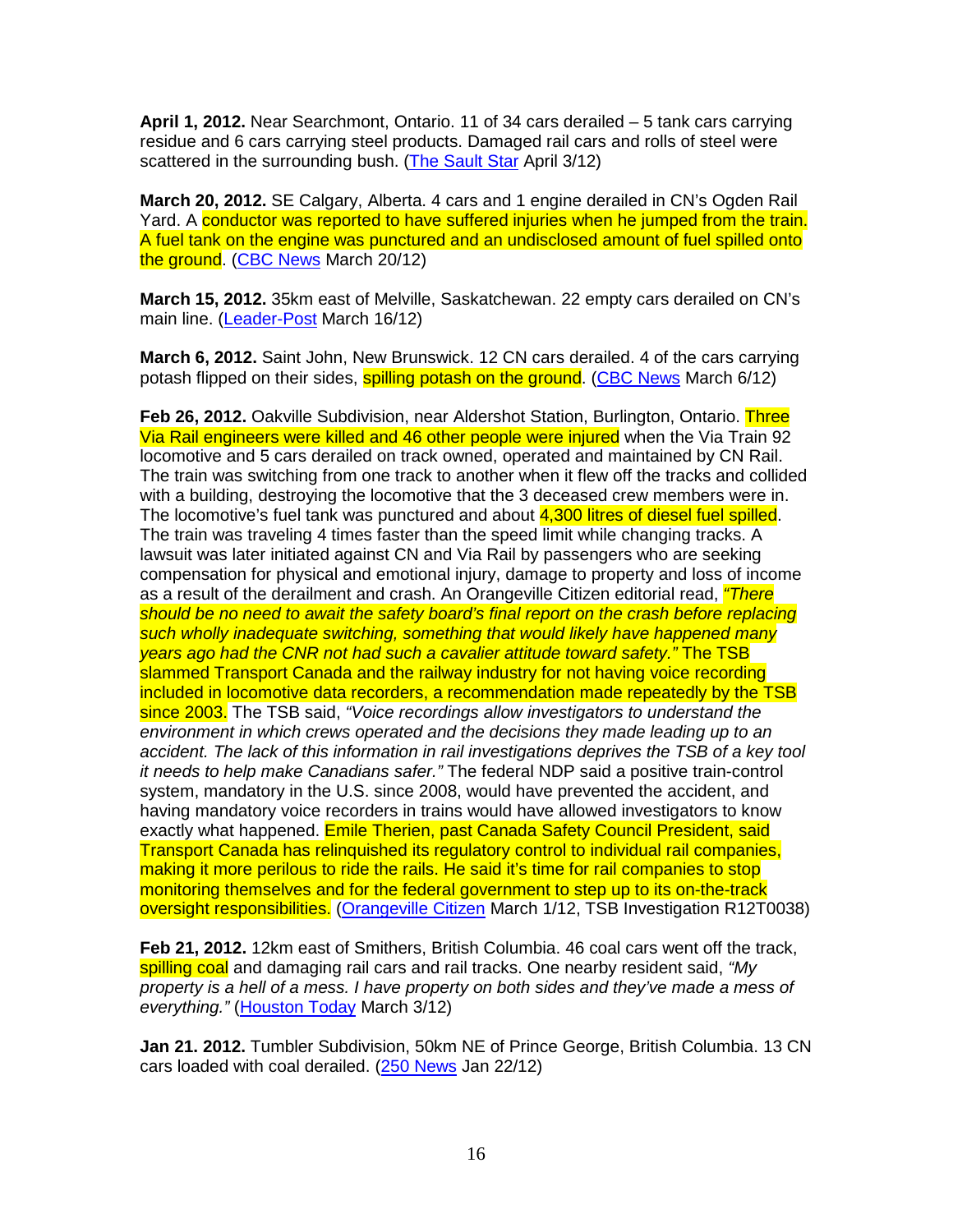**Jan 21, 2012.** Near Fabyan, Alberta. 31 cars hauling grain derailed as a CN train crossed the Fabyan Bridge on the Wainwright Subdivision main track. The outside rail in a curve at the end of the bridge rolled over, causing the derailment. About 1,760 feet of track were destroyed, 17 of the derailed cars fell into the Battle River valley far below, rail cars were destroyed or sustained major damage, and there was significant damage to the bridge itself. The TSB found that loose and broken lag screws securing the track led to the derailment. As an example of the misleading information often provided by CN public affairs staff, both Julie Senecal and Warren Chandler of CN had told Star News that all 137 cars in the train were grain cars. Shortly following the derailment, a TSB investigator informed Star News that CN's information was not correct; there were only 74 cars that contained grain, while 31 tank cars contained dangerous goods residue (up to several thousand gallons in each car), 19 were empty, 5 were auto carriers, 2 carried pulp and 4 cars carried steel pipe. (Star News March 2/12, TSB Report R12E0008)

**Jan 20, 2012.** Near Hay Lakes, Alberta. 18 cars hauling plastic pellets and other general merchandise derailed. (CBC News Jan 20/12)

**Jan 18, 2012.** 16km north of Prince George, British Columbia. 11 cars in a CN train carrying lumber and pulp products went off the tracks. (250 News Jan 22/12)

**Jan 18, 2012.** Grande Cache Subdivision, Hanlon (between Hinton & Grande Cache), Alberta. CN train with 6 locomotives, 91 loaded coal cars and 1 empty car had a number of problems that eventually resulted in 13 loaded coal cars from the 13,620-ton train being left unattended on an incline with hand brakes improperly applied. The 13 loaded cars ran away uncontrolled for about 3 miles and plowed into a stationary CN train on the main line, causing 9 loaded cars and 3 locomotives to derail. 7 of the derailed cars were destroyed and the 3 derailed locomotives were extensively damaged. 1 locomotive flipped on top of another locomotive, with 2 locomotives ending up on their side. 1 crew member was seriously injured and taken to hospital by helicopter, while 2 crew members sustained minor injuries. At least 2,800 litres of fuel and 740 tons of coal spilled, resulting in undisclosed environmental damage. About 250 feet of track were damaged. (Canadian Press Jan 18/12, TSB Report R12E0004)

**Dec 21, 2011.** Near Caribou, British Columbia. 19 CN rail cars carrying coal derailed on the main track after a wheel gave out and caused emergency braking. The TSB criticized CN and reiterated to Transport Canada to put regulations in place for wheel safety inspections on rail cars. The American Association of Railways has set a threshold of 90,000 pounds of impact for rail operators in the U.S. to pull the train and replace wheels. Unfortunately, Transport Canada has no threshold in place even though on Dec. 1, 2011 the TSB called on Transport Canada to establish one. A similar CN derailment of 36 coal cars occurred along the same line near Fort Fraser, B.C. February 12, 2011. (Canadian Press Jan 22/13, TSB Report R11V0254)

**Oct 29, 2011.** Near Meharry, Manitoba. A CN freight train and a Via Rail passenger train approached one another on the same track, without either of the crews being aware, until it was almost too late. The trains were able to come to emergency stops within 1,500 feet of one another. An October 17, 2012 TSB investigation report determined that the rail near-miss resulted when short-cuts were made to railway operating rules and procedures. The redundancy and safeguards built into the rules are often compromised when short-cuts are taken, which increases the risk of accidents. The investigation also highlighted one of many outstanding issues on the TSB's Watchlist – the need for video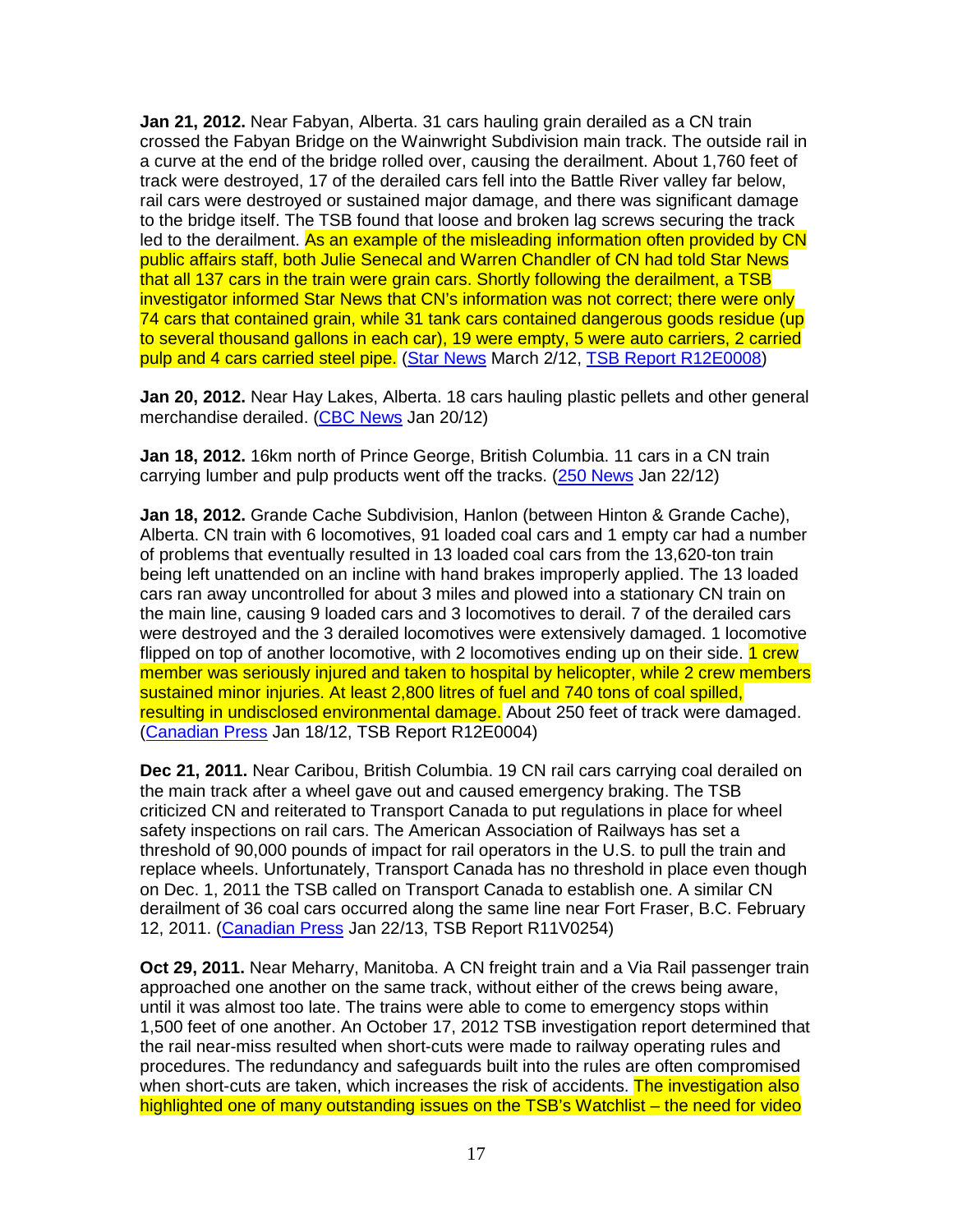and voice recorders on locomotives. The absence of such recorders has hindered many TSB investigations of rail accidents and rail near-misses, including this one. (TSB News Release Oct 17/12, TSB Report R11V0057)

**Oct 21, 2011.** Three Hills Subdivision, near Alix Junction, Alberta. A too-long freight train over 2 miles long consisting of 3 locomotives and 87 loaded cars derailed in a curve on the main track near the Ardley Bridge over the Red Deer River. The train consisted of 62 loaded double-stack intermodal cars (140 platforms) and 25 mixed freight cars. The TSB investigation found that 7 loaded double-stack intermodal flat cars (13 car bodies) derailed over a mile behind the locomotives when a sudden catastrophic failure of a rail occurred likely due to an existing defect in the rail. Several of these cars rolled down a bank and came to rest upside down. One derailed 3-unit intermodal flat car was carrying paint, paint products, sodium hydroxide, phosphoric acid and other dangerous goods. About **900 litres of phosphoric acid were spilled** and 470 feet of track were destroyed. The extent of environmental damage was not disclosed. The TSB criticized CN by indicating that their ultrasonic rail tests did not identify all the transverse defects in the older vintage rail. (TSB Report R11C0118)

**Sept 24, 2011.** Near Point-Saint-Charles, Quebec. A train exceeded the authorized speed limit at a switching crossover, causing a derailment on the main track. The TSB found that side-to-side force due to excessive speed and the sudden application of brakes caused the wheel of one of the cars to lift, leading to the derailment of 6 cars. About 650 feet of track and several track turnouts were damaged. (TSB Report R11D0075)

**July 14, 2011.** Near Waterfall, Ontario. 11 multi-platform intermodal cars carrying 86 containers derailed on CN's Bala Subdivision main track. About 6,800 feet of track were damaged or destroyed including a siding switch. The TSB reported that the derailment resulted from the combined effects of weakened track structure, worn car components condition and strained cornering behaviour of double-stack cars. (TSB Report R11T0162)

**July 14, 2011.** Kingston Subdivision, near Durham Junction, Ontario. 2 CN workers were repairing a section of track when a Via Rail train travelling on a track next to the track the workers were repairing hit and killed one of the workers. The TSB indicated the inappropriate use of the "Safety Watch" protocol was considered the primary factor in the fatality. The minimum required sight line at the accident location was 2,200 feet, whereas the actual sight line was less than 800 feet. The TSB criticized CN for improper or no training regarding the "Safety Watch" procedure, and criticized Transport Canada for lax implementation of its overall responsibility for rail safety. (TSB Report R11T0161)

**June 23, 2011.** 10km south of Anzac, south of Fort McMurray, Alberta. CN train derailed and an undisclosed amount of an undisclosed chemical leaked from 1 or more of the rail cars. The extent of environmental damage was not disclosed. The Fort McMurray Fire Department, Environment Canada and Alberta Sustainable Resources were all at the scene. Few details were provided by CN officials. (CHED News June 24/11)

**June 23, 2011.** Edmonton, Alberta. 1 CN freight train collided with the tail end of a second stationary CN freight train along the main track near 50<sup>th</sup> Street and the Yellowhead Freeway. The collision resulted in the derailment and toppling of 2 intermodal flat cars and 1 of the locomotives sustaining damage. As well, 6 empty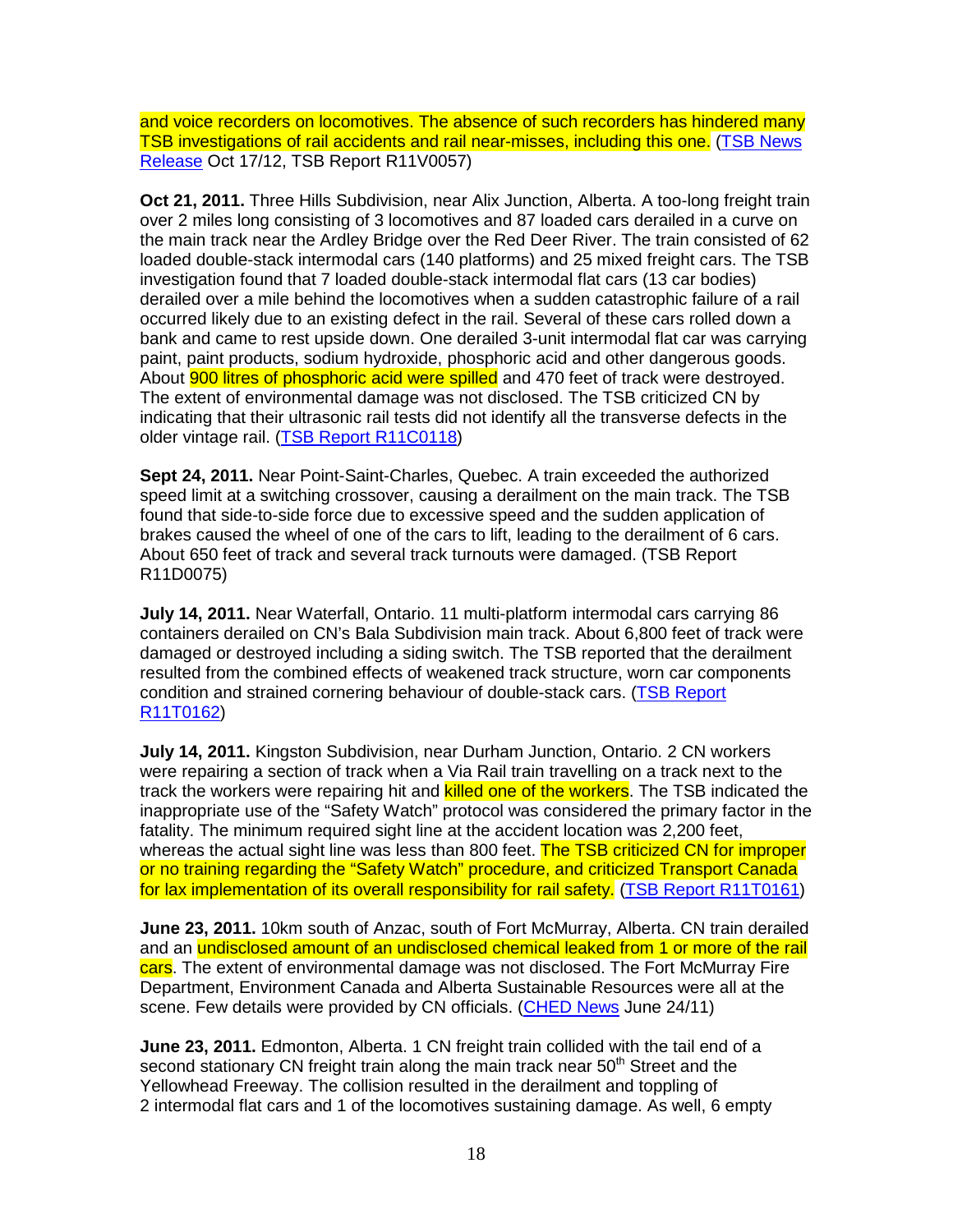containers and 2 containers loaded with waste paper and metal scrap were damaged. The TSB reported that the moving train was traveling too fast considering the short sight line distance, and that the operating crew was fatigued. (CBC News June 23/11, TSB Report R11E0063)

**June 3, 2011.** Edmonton, Alberta. A moving CN freight train collided with the tail end of a stationary CN freight train. 2 intermodal flat cars from the stationary train derailed, and the lead locomotive in the moving train was damaged. The crew in the moving train did not have a long-enough clear and direct line of sight and did not reduce train speed accordingly before it collided with the stationary train. The TSB investigation report released October 18, 2012 on the collision read, "In the absence of additional backup safety defences in signalled territory, when signal indications are not correctly identified or followed, existing defences may not be adequate to reduce the risk of collision and derailment." The TSB has had an outstanding recommendation for more than a decade regarding this problem and has identified it as an issue on its Watchlist which is a list of issues "the TSB has determined pose the most serious risk to Canada's transportation system." (TSB News Release Oct 18/12)

**May 22, 2011.** Sarnia Rail Yard, Ontario. 2 CN trains collided during switching operations in the yard. 6 tank cars carrying dangerous goods, a locomotive and 2 loaded bi-level auto carriers derailed. About 400 feet of track were damaged. Sarnia Fire and Rescue Services were on the scene and remained on site while CN crews cleaned up the mess. The TSB reported that train movement information was not properly communicated between yard coordinators and operating crews. (The Observer May 24/11, TSB Report R11T0113)

**May 17, 2011.** SW Strathcona County, near Edmonton, Alberta. A CN-caused wildfire burned several acres of a private conservation area - Bretona ConservAction Area. The Strathcona Fire Department and the landowner had to fight the fire and contain it to prevent the entire 100-acre conservation area from burning. The fire occurred only about 100m from the industrial rail yard built in 2010 as a joint project by CN, Cando Contracting Ltd. and Imperial Oil Ltd. to store 225 petroleum tank cars right next to 2 homes and 2 conservation areas. Had the fire spread into the rail yard, it would have been disastrous. CN has refused to compensate the landowner for damages resulting from the wildfire. (Railroaded News Release May 18/11)

**May 8, 2011.** Clover Bar Yard, Edmonton, Alberta. 4 freight cars jumped the tracks. CN did not share information on the contents of the derailed cars. (CTV News May 8/11)

**April 24, 2011.** Prince George CN Yard, British Columbia. A locomotive derailed and appeared to have crashed into cars that were full of coal. (250 News April 24/11)

**April 22, 2011.** Ikea (Sweden's furniture giant), Tuxedo Yards Development Corp., and Seasons (Winnipeg) JV Corp. are suing CN Rail for unspecified damages to the property where Ikea's new store was to be built in Winnipeg. More specifically, the suit claims CN has refused to remove fill and materials it dumped on the property over several decades. They also claim that while CN has removed the tracks, it didn't take away the ballast used to construct the spur track, and it also left underground drainage pipes all over the property. As well, the companies allege that when a building CN built on the site was being demolished, they found the walls contained hazardous levels of asbestos in the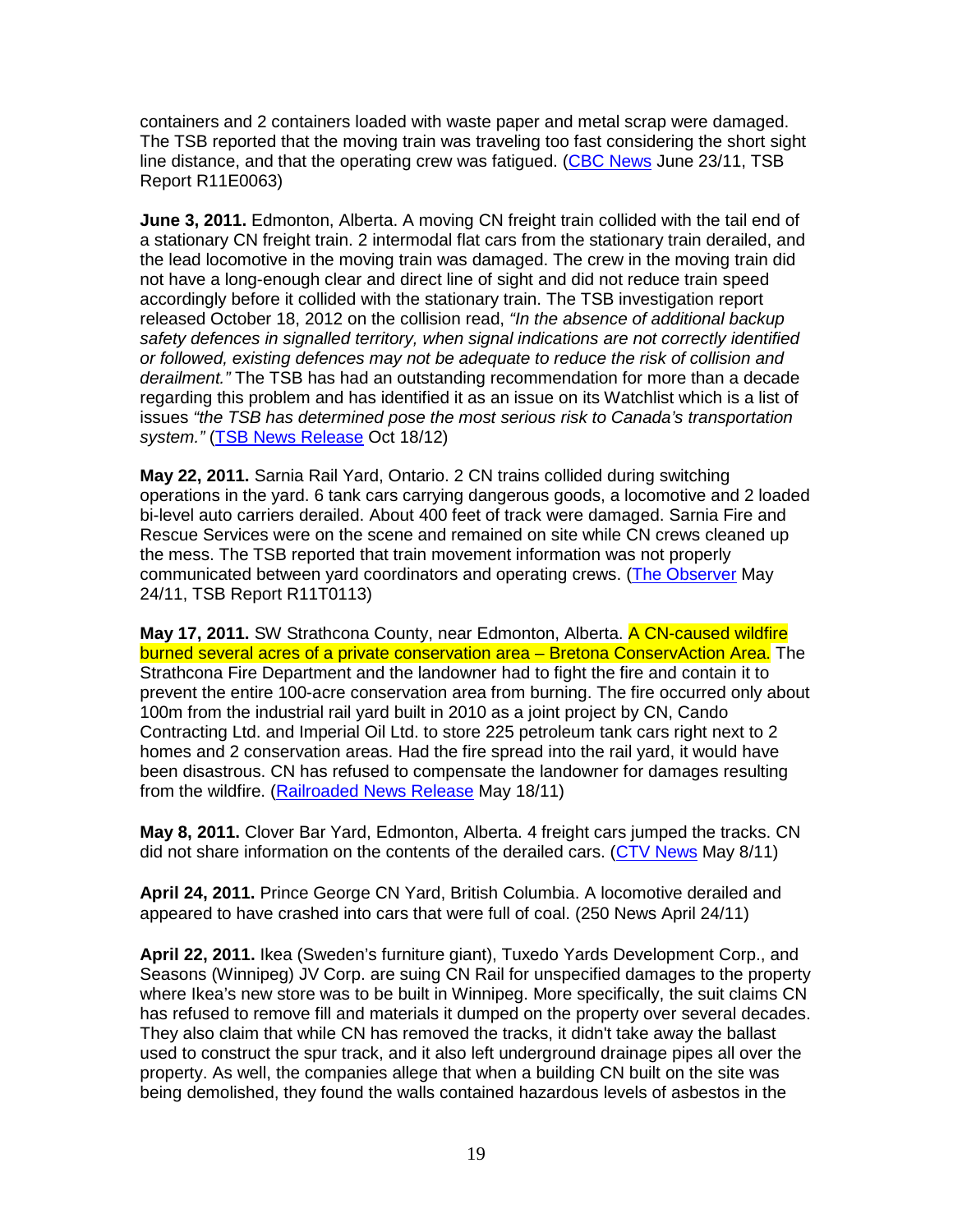vermiculite insulation. The companies claim they asked CN to remove the material, but finally did it on their own when CN didn't. (Winnipeg Free Press April 27/11)

**March 31, 2011.** Symington Rail Yard, Winnipeg, Manitoba. 10 CN cars derailed and 1 of the toppled cars **spilled an undisclosed amount of gasoline**. (Winnipeg Free Press March 31/11)

**March 27, 2011.** East of Port Hope, Ontario. At least 25 CN cars in a 116-car train derailed. The derailment, considered "significant", occurred on a main line and included spills of dangerous goods - jet fuel and propane. Booms were required in an attempt to contain the spills. A fire broke out and a "Red Alert" was issued through Emergency Management Ontario. A Red Alert means there is "a major risk to health, safety and security". Families from 20 houses were forced to flee their homes. The rail corridor was also shut down. About 67,000 litres of spilled aviation fuel were eventually recovered, while about 133,000 litres made their way into the local environment including the water system, causing undisclosed environmental damage. As with many other CN derailments across North America, CN did not allow the media near the vicinity of the spill to view clean up progress. Fuel spilled during the derailment on the shores of Lake Ontario continued to come up through a swamp area 19 months later. Production on 2 private farm properties was still not back to normal. Not only the farmland near the lake was affected, but the access roadways to them as well. Clean-up has included excavating and hauling away contaminated soil. It is not known whether CN has paid compensation to the farmers for damages. (Toronto Star March 27/11, Northumberland Today April 25/11, Northumberland Today Oct 4/12)

**March 15, 2011.** A U.S. Federal Appeals Court ruled unanimously that CN must honour conditions imposed by the U.S. Surface Transportation Board on CN's purchase of the Elgin Joliet & Eastern (EJ&E) Rail Line that runs between Illinois and Indiana. The decision means CN must pay \$68 million to cover the lion's share of costs in building 2 underpasses in the Chicago area to mitigate rail crossing traffic jams. CN has been battling with 33 communities along the EJ&E main line that are concerned about CN's aggressive approach to the EJ&E takeover. Communities have been concerned about increased rail traffic, increased noise and diesel exhaust pollution, adjacent property devaluation, and increased traffic jams at many rail crossings which have very significant impacts on emergency vehicle response times. (Chicago Business March 15/11)

**March 11, 2011.** A British Columbia Provincial Court convicted CN of an offence under the federal Fisheries Act. CN was sentenced to pay \$75,000 for spilling a deleterious substance – diesel fuel - into a fish-bearing river. In January 2009, Environment Canada was notified of a diesel slick near the confluence of Barker Creek and the Fraser River in B.C. Their investigation confirmed that the source was a fuel pumping station at the CN Rail Thornton Yards. (Daily Commercial News March 14/11)

**End of Feb 2011.** Kennedy Siding, Pine Pass, British Columbia. CN train carrying 16 propane cars derailed. (250 News Feb 26/11)

**Feb 12, 2011.** Fort Fraser, British Columbia. 36 of 104 loaded CN coal cars derailed on the main track. A rail car wheel fractured when a crack, which had been growing over a period of time, reached such a size that the wheel could no longer support normal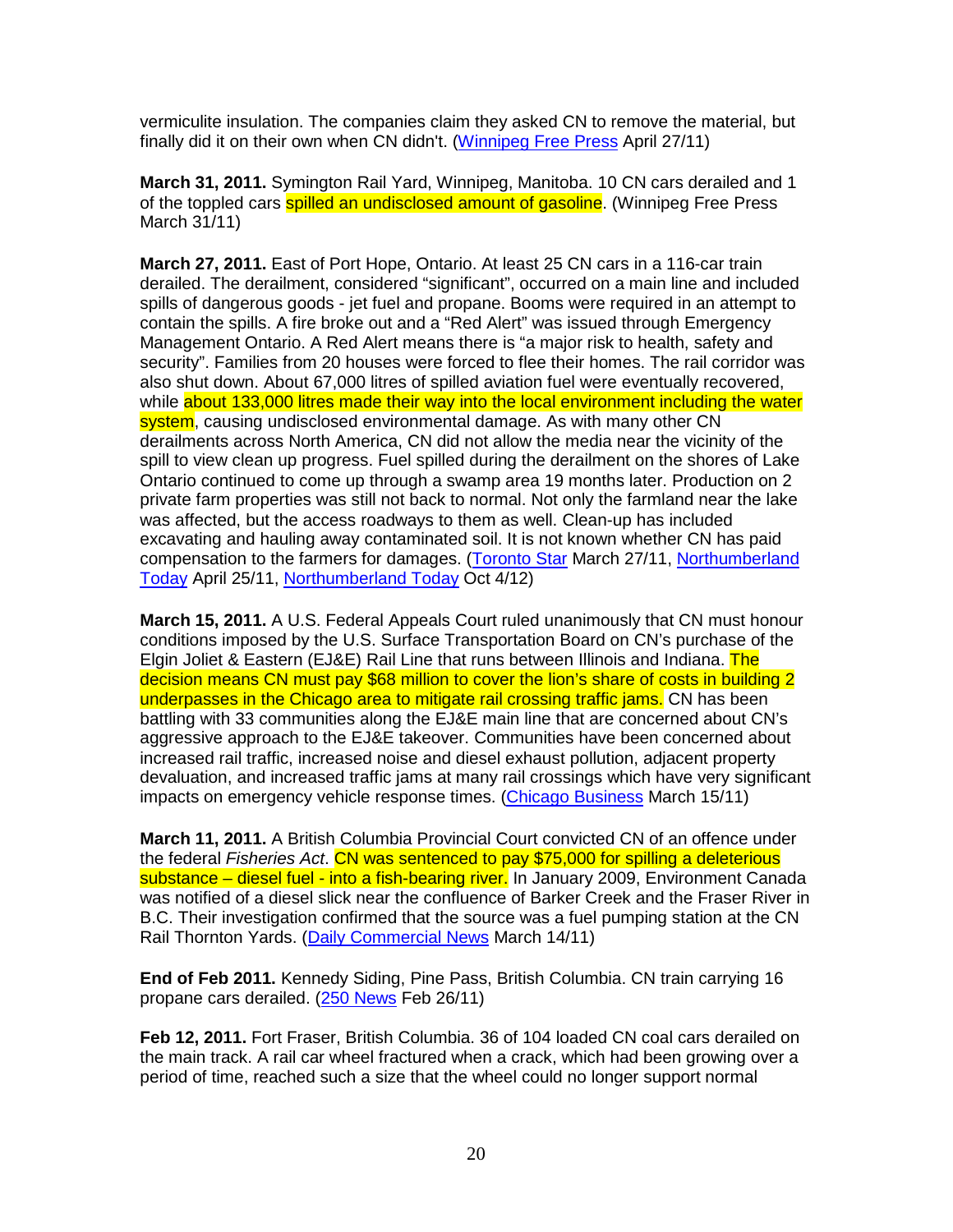service loads. 19 loaded CN coal cars went off the tracks on the same line near Caribou, B.C. December 21, 2011. (TSB Report R11V0039)

**Feb 7, 2011.** Mussey Township, St. Clair County, Michigan. 4 CN cars derailed, **spilling** ammonia nitrate, which is used as a fertilizer. CN did not disclose how much ammonia nitrate was spilled. (The Times Herald Feb 7/11)

**Jan 6, 2011.** Vernon Township, Michigan. A CN train that derailed spilled hydrochloric acid, forcing about 35 nearby residents to evacuate their homes. 12 of about 100 cars came off the tracks, including 4 that toppled over on their sides. 10 tank cars were loaded with toxic hydrochloric acid, 1 carried flammable ethanol and the other was a freight box car. At least 1 tank car with a capacity of 20,000 gallons spilled hydrochloric acid and a cloud of gas drifted into the surrounding area. Hydrochloric acid is toxic and can damage eyes, skin, lungs and other organs. Local authorities monitored air and water quality before lifting the evacuation notice. A CN public relations spokesperson refused to share information on the health of the train crew, saying it is company policy not to discuss the status of employees. CN also did not disclose how much hydrochloric acid had spilled or the extent of environmental damage. (Washington Post Jan 7/11)

**Jan 2, 2011.** 10km west of Tête-Jaune Cache, British Columbia. 33 of 113 loaded CN coal cars derailed at a bend in the track next to the Fraser River, on their way to Prince Rupert. The derailed cars slid onto the riverbank, spilling an undisclosed amount of coal. (Each car carries up to 1 million kg of coal.) A small marsh that drains into the Fraser River was directly impacted by the spilled coal. Crews worked several days clearing up the mess and removing all the debris. A veteran CN employee said the derailment could have been caused by any number of rail defects. (Rocky Mountain Goat Jan 5/11)

**Dec 27, 2010.** Neenah Rail Yard, Wisconsin. Part of a 99-car CN train - 11 empty freight cars - derailed and 7 of them toppled over on the main line. An undisclosed length of track was damaged. (Chicago Tribune Dec 27/10)

**Dec 21, 2010.** The U.S. Surface Transportation Board fined CN \$250,000 for intentionally under-reporting train blockages at railroad crossings along the EJ&E line between Illinois and Indiana. The decision was the first fine ever imposed on a railroad by the U.S. Surface Transportation Board. The decision stated that an investigation into Canadian National's reporting of the blockages, "supports the conclusion that CN has knowingly violated the Board's orders that CN report, on monthly and quarterly bases, the date and descriptive information for each crossing blockage exceeding 10 minutes in duration." For example, U.S. Representative Judy Biggert indicated that CN had reported only 14 blocked crossings lasting 10 minutes or longer for a particular reporting period, whereas the actual number was 1,457, over 100 times the reported number. TRAC (The Regional Answer to Canadian National) stated, "The STB decision brings to light a serious flaw in how railroads are regulated." TRAC has indicated that more needs to be done to ensure that communities across the U.S. are not harmed by CN's lack of respect for U.S. citizens. (nwitimes.com Dec 21/10, several other sources)

**Dec 10, 2010.** Prichard, Alabama. At least 10 CN cars loaded with coal derailed and 3 overturned, spilling an undisclosed amount of coal and closing Highway 45. (FELA Lawyer News Dec 10/10)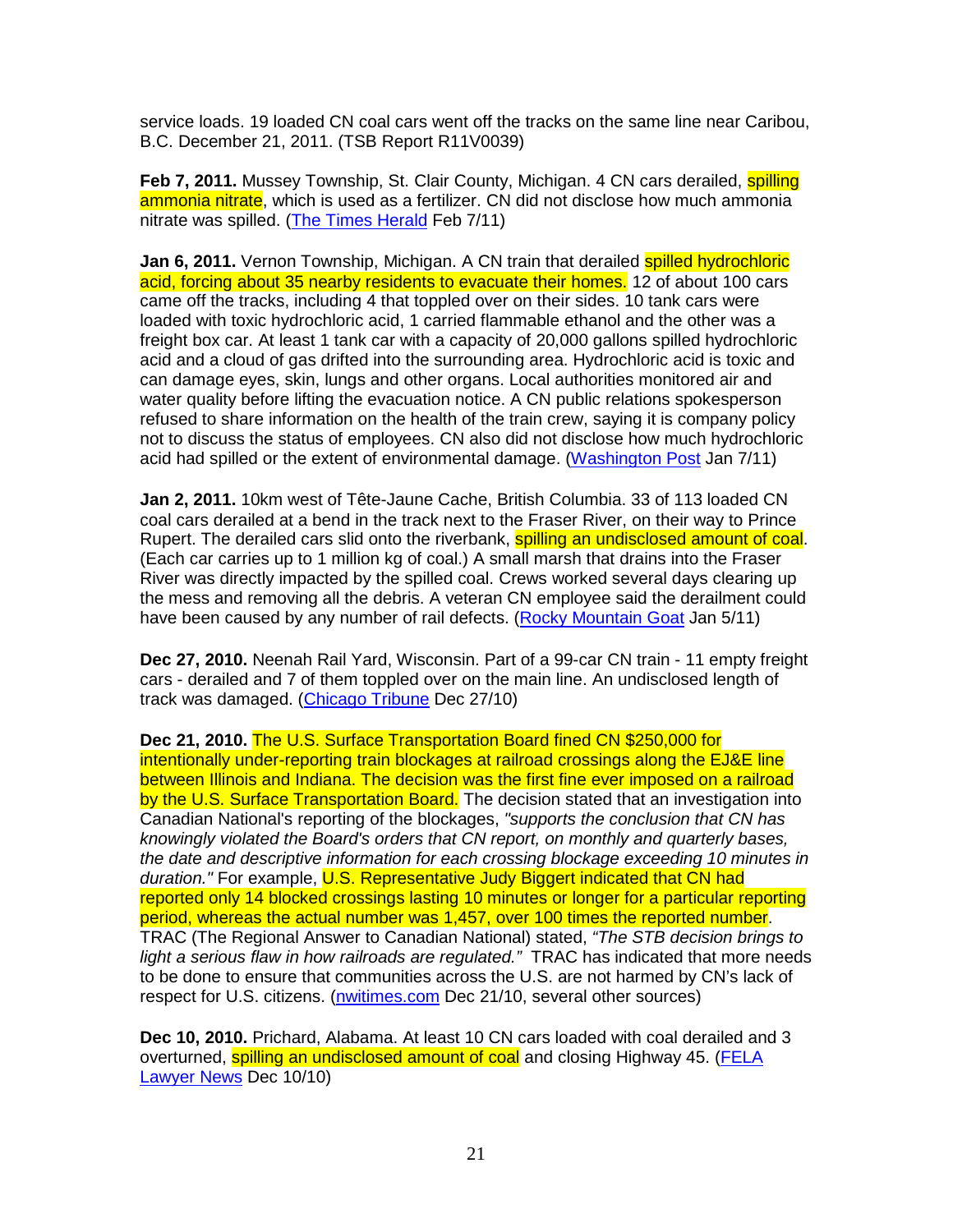**Nov 27, 2010.** Williams Lake, British Columbia. 2 locomotives derailed, disrupting traffic at a public crossing just north of a rail yard. (Williams Lake Tribune Dec 2/10)

**Nov 21, 2010.** Scotford Rail Yard, Fort Saskatchewan, Alberta. 14 CN cars fell off the track – 10 tank cars and 4 general freight cars - a short 3 months following a 43-car derailment in the same yard. Another CN derailment in the same yard April 6, 2005 involved a hydrogen peroxide spill. (Fort Saskatchewan Record Nov 25/10)

**Nov 19, 2010.** East of Vibank, Saskatchewan. 2 locomotives and 1 empty hopper car derailed, closing Highway 48 for 2 days while CN cleared the derailed locomotives and car, and repaired damages. (Regina Leader Post Nov 20/10)

**Nov 5, 2010.** SW Strathcona County, near Edmonton, Alberta. The first petroleum tank cars were moved in to an industrial rail yard joint ventured by Cando Contracting Ltd., CN and Imperial Oil Ltd. Construction of the new rail yard began June 21, 2010 and was completed by late October. Up to 225 tank cars owned by Imperial Oil Ltd. are to be stored and moved in and out of the rail yard. The rail yard was built only 68m from one home and 163m from another home, and only 30m from 2 conservation areas. This violates minimum set-back distance requirements of the Railway Association of Canada, Federation of Canadian Municipalities and CN's own policy, all of which indicate that new rail yards are not to be built within 300m of any homes. Construction and operation of the rail yard also breaches federal transportation, railway safety and environmental legislation and regulations; Alberta environmental protection and drainage legislation; Canadian Rail Operating Rules; CN environmental policies; CN community relations policies; Imperial Oil environmental policies; and, Imperial Oil community relations policies. (Railroaded News Release July 21/10, Railroaded News Release Nov 8/10)

**Oct 18, 2010.** Kingston Subdivision, near Lancaster, Ontario. CN train derailed 18 cars on the main track, including 6 cars containing dangerous goods. An undisclosed amount of sodium cyanide (solid) was spilled. As a precautionary measure, residents in close vicinity to the accident site left their homes. About 1,000 feet of track were damaged or destroyed. The train consisted of 2 locomotives at the head of the train and 122 cars (59 loaded, 63 empty). It weighed 8,350 tons and was 7,105 feet long. The train derailed due to a rail roll-over partly attributable to improperly assembling the train. (TSB Report R10D0088)

**Oct 10, 2010.** New Haven, Michigan. About 3,000 gallons of diesel fuel spilled from a CN locomotive, causing undisclosed environmental damage. (The Voice News Oct 11/10)

**Oct 8, 2010.** Parry Sound, Ontario. CN train carrying dangerous goods derailed. 19 cars fell off the tracks, 15 of them containing extremely flammable propane and fuel oil. A major emergency response included evacuations, road closures and fire crew deployment. Many rail cars and 1,000 feet of track were damaged. About 40 gallons of fuel oil were spilled. (Cottage Country Now Oct 8/10)

**Oct 2, 2010.** Near Newbrook, NW of Edmonton, Alberta. 2 locomotives and 18 cars derailed on the way from Edmonton to Fort McMurray in a 1½ mile long train with 3 locomotives and 162 cars. (Edmonton Journal Oct 3/10)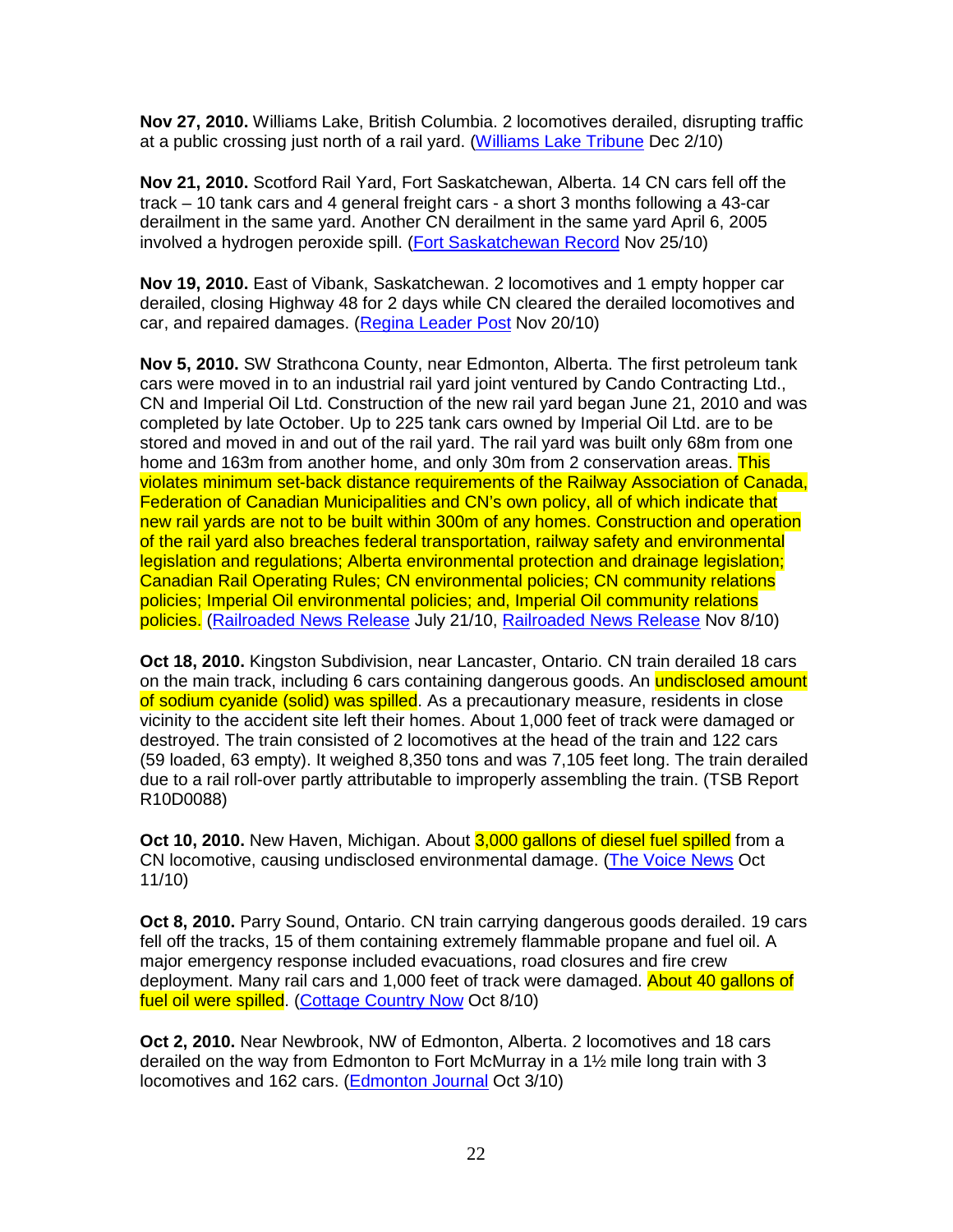**Oct 1, 2010.** Near Falding, Ontario. CN freight train derailed 21 cars on the main track. The derailed cars included 8 loaded tank cars containing liquefied petroleum gas and 7 loaded tank cars containing fuel oil. A number of homes in the vicinity of the derailment were evacuated. The TSB found that the train was not properly assembled, braking instructions were not properly followed, and the locomotive engineer was fatigued. (TSB Report R10T0213)

**Sept 30, 2010.** Brimson, North of Two Harbors, Minnesota. 2 CN ore trains collided after one of the trains carrying 116 cars full of taconite ore left a siding and entered the main track before getting permission. It later collided with a CN train with 118 empty rail cars. 3 locomotives and 14 cars derailed, all 5 crew members from both trains were injured, and the derailment resulted in over \$8 million in property damages. The NTSB blamed the collision on the loaded train entering the main line without permission and a lax CN policy on train right-of-way communication on a route without signals. (Duluth News Tribune Feb 12/13)

**Aug 23, 2010.** Saint-Maurice Subdivision, near Clova, Quebec. 17 CN cars (16 loaded and 1 empty) derailed and about half of the cars toppled over on their sides on the main track. About 1,300 feet of track were destroyed. The derailment zone covered a distance of about 1,300 feet. The derailed equipment consisted of 10 gondola cars loaded with wood chips, 1 covered hopper car (sodium cyanide residue), and 6 covered cars carrying newsprint. The train was made up of 5 locomotives and 95 cars (90 loaded and 5 empty), it weighed 13,100 tons and was 5,640 feet long. The derailment occurred when a track slid sideways as the train was passing over it. (TSB Report R10Q0037)

**Aug 18, 2010.** Scotford Rail Yard, Fort Saskatchewan, Alberta. 43 CN tank cars carrying 7 types of hazardous goods including diesel and liquefied petroleum gas derailed, many of them toppling over on their sides. The derailment occurred during switching operations - 1 CN train was shoving 50 loaded and 5 empty cars in the yard when the movement collided with 46 parked empty cars on the track. It is not known whether there were any hazardous products spilled or whether there was any environmental damage, as CN staff made sure no members of the public were allowed near the site. The TSB attributed the derailment to human error and to the poorly lit rail yard during a night time operation. Other CN derailments in the same yard include one April 6, 2005 and another one November 21, 2010 (Edmonton Journal Aug 19/10, Railroaded News Release Aug 19/10, TSB Report R10E0096)

**July 31, 2010.** 15km south of Lytton, British Columbia. A water bomber crashed in the Fraser Canyon while fighting a CN-caused wildfire, killing the pilot and co-pilot. (FireFightersCloseCall.com Aug 1/10)

**July 21, 2010.** 10km east of Prince George, British Columbia. 16 CN cars loaded with coal derailed.

**July 20, 2010.** Tk'emlups First Nation Reserve, near Kamloops, British Columbia. A fire investigator is confident that a CN engine in a rail yard ignited a large grass fire on the Tk'emlups First Nation Reserve. In 2009, the City of Kamloops billed CN for \$20,000 for firefighting when sparks from a train ignited a 3-day blaze. These are just a few examples of the many fires caused annually by CN. Idling and slow-moving locomotives, such as in rail yards, pose particularly high fire hazards. (Kamloops Daily News July 23/10)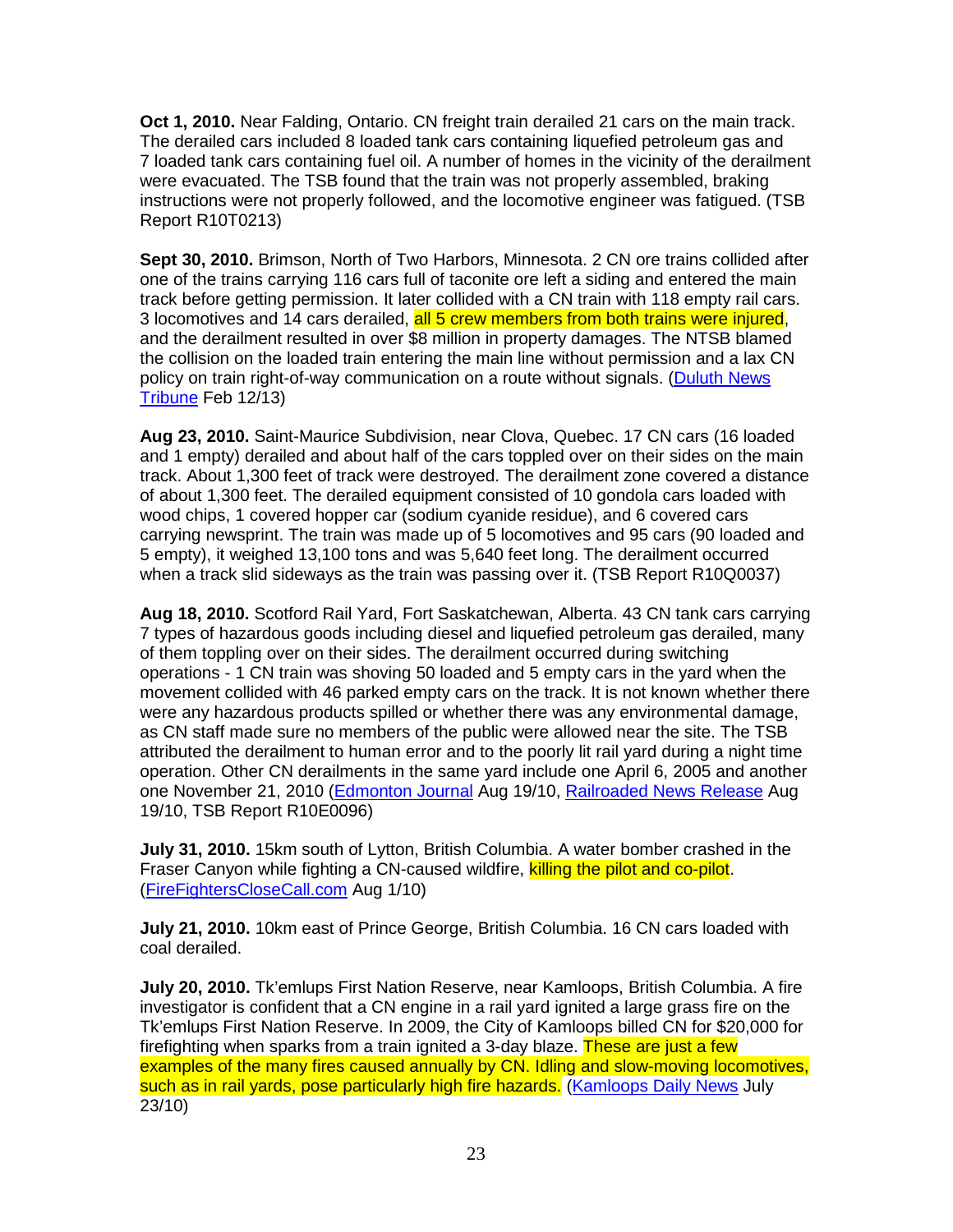**July 6, 2010.** Jasper Yard, Jasper, Alberta. A CN freight train collided with a Via passenger train while passengers were disembarking on the station track. The passenger train was pushed to a 45° angle. The CN l ocomotive and one of the Via passenger cars were damaged. The TSB attributed the accident to human error – improper communication between the 2 crews. (TSB Report R10E0080)

**June 15-28, 2010.** Between Sarnia, Ontario and Port Huron, Michigan. About 2,000 rail tank car loads of biodiesel were moved back and forth repeatedly across the Canada/U.S. border without unloading the cars. One CN worker said, "In 25 years, I'd never done anything like it…The clerk told me it was some kind of money grab. We just did what we were told." CN made \$2.6 million from the money-making scheme. (UPI Dec 3/12)

**March 30, 2010.** Pickering, Ontario. 9 cars of a 149-car CN train stretching 9,383 feet and weighing 12,166 tons jackknifed and derailed at the Pickering GO Station on the main track. 1 car spilled a load of lumber and the fuel tank of one of the 3 locomotives was punctured and **spilled 50 litres of diesel fuel which caught fire**. Local residents were concerned about the sixth derailment in as many years along this section of track running from Whitby to Pickering. This is of particular concern to Canadians living next to railways, considering that 12% of all rail traffic carries dangerous goods, according to the Railway Association of Canada. In April 2011, the TSB issued a scathing investigation report faulting the way in which this latest train was assembled. The train was pulled by 3 locomotives, all located in the front of the train, a method the TSB has blamed for a number of other CN derailments involving these too-long and too-heavy trains. Following a similar CN derailment near Brighton, Ontario in 2009, CN had pledged to start building trains over 8,500 feet long by spacing locomotives throughout the train, a technique known as distributing power, which cuts down on in-train forces. The TSB has investigated 10 derailments that involved longer, heavier trains and excessive in-train forces. 9 of these were Canadian National trains. CN has the lowest safety level rating, 1 or 2 on a scale of 5. One of many reasons identified for this poor safety record is the lack of dialogue by CN management with its train operators and the general strained relationship between the railway union and CN management. A "culture of fear" is known to exist within CN, and workers are reluctant to bring safety risks to the attention of their supervisors for fear of reprisal. (TSB Report R10T0056, The Toronto Star March 31/10, Financial Post April 15/11, Consider This April 21/11)

**March 2, 2010.** Morrisburg, Ontario. CN train derailed 26 cars on the Kingston Subdivision main track. The train comprised 2 locomotives and 121 cars (53 loaded, 68 empty). It was 8,703 feet long and weighed 9,641 tons. About 1,400 feet of track, including 4 crossovers, were damaged. The TSB blamed the derailment on a cracked axle and insufficient inspections by CN. (TSB Report R10T0035)

**Feb 25, 2010.** St-Charles-de-Bellechasse, Quebec. A Via Rail passenger train on CN track entered a siding track at excessive speed resulting in 2 locomotives and 6 passenger cars derailing on the main track. 2 locomotive engineers and 5 passengers were injured. A house, garage and 6 motor vehicles were destroyed. Via passenger cars and siding track were also extensively damaged. **About 3,000 litres of diesel fuel spilled** from the derailed train, causing undisclosed environmental damage. The TSB reported the following factors as contributing to the derailment: snow accumulation, poor visibility, misinterpretation of the advance switching signal, and safety deficiencies related to medical testing for employees (slow transfer of medical information for locomotive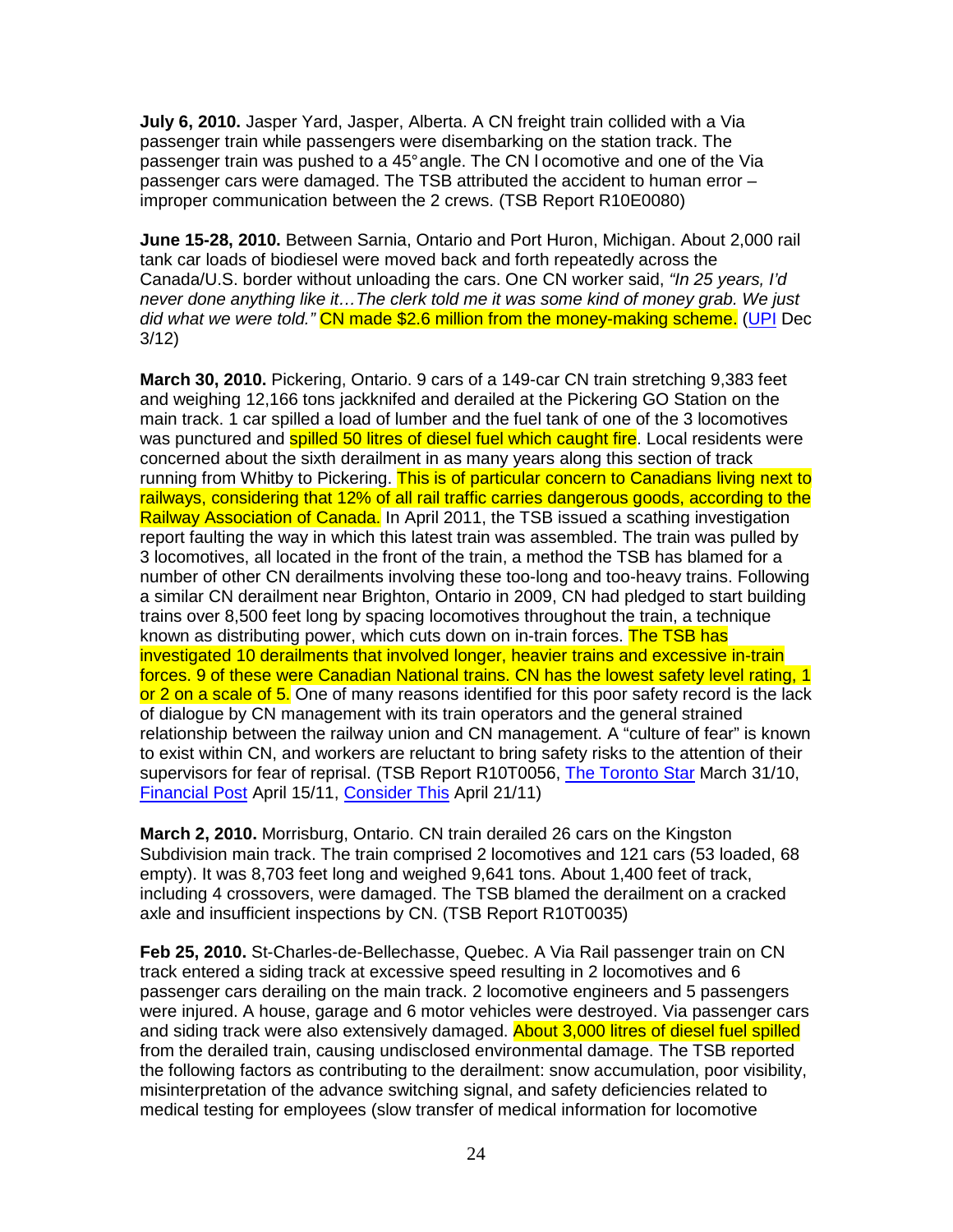engineers hired by Via Rail from CN and other railways). When the TSB investigation report was released March 6, 2012, TSB officials said Canadians have reason to fear rail safety because the rail industry and Transport Canada refuse to recognize the necessity of maintaining and in many cases improving rail safety measures. (CTV News March 6/12, TSB News Release March 6/12, TSB Report R10Q0011)

**Feb 9, 2010.** MacMillan Yard, Toronto, Ontario. 2 CN cars derailed in the yard during switching operations. 1 of the cars, a tank car, broke into 2 sections and **spilled its entire** load of about 57,000 litres of ferric sulphate - a hazardous corrosive liquid - along the roadway and adjacent tracks. The extent of environmental damage from the spill was not disclosed. 3 additional cars were damaged. The TSB reported that the tank split in 2 due to a small fatigue crack at a weld seam that should have included a reinforcing pad. (TSB Report R10T0020)

**Dec 5, 2009.** Rivers Subdivision, near Spy Hill, Saskatchewan. A CN freight train derailed 36 cars on the main track, including 22 tank cars loaded with dangerous goods – liquefied propane, benzene, plastic pellets. An undisclosed quantity of dangerous goods was subsequently spilled, resulting in a fire which initially involved 34 of the cars and burned for 6 days. All residents within a 1.6-kilometre radius were evacuated. About 400 feet of track were destroyed. The extent of environmental damage was not disclosed. The train consisted of 2 locomotives at the head of the train and 168 cars (142 loaded, 26 empty). It weighed 12,423 tons and was over 2 miles long. The TSB determined the probable cause of the accident was the sudden failure of a rail that had persistent surface defects. (TSB Report R09W0252, several additional sources)

**Nov 21, 2009.** Lac-St-Jean Subdivision, Sainte-Tite, Quebec. A CN train derailed 10 cars (5 loaded and 5 empty) on the railway bridge across des Envies River. About 200 feet of the main track were damaged and one span of the bridge was destroyed. The train consisted of 2 locomotives and 11 cars (5 loaded and 6 empty). It weighed 1,250 tons and was 850 feet long. The derailment was caused by a fatigued rail on the bridge that had developed numerous defects over time. (TSB Report R09Q0047)

**Nov 17, 2009.** Yale Subdivision, near Komo, British Columbia. A CN freight train consisting of 1 locomotive, 45 loaded cars and 13 empty cars struck a debris slide of rock, mud and trees on the main track that derailed the locomotive and 3 cars loaded with copper concentrate. The train struck the slide, rode up and over it and came down on the other side where the locomotive rolled over onto its side. The first 3 cars behind the locomotive jackknifed and derailed. About 833 gallons of fuel were spilled from the locomotive, which overturned on its side, resulting in undisclosed environmental damage. The locomotive engineer sustained contusions and a laceration to his right leg. The conductor suffered a fractured right thumb and contusions. Both were taken by ambulance to the hospital in Hope. The train weighed 6,394 tons and was 3,519 feet long. (TSB Report R09V0235)

**July 17, 2009.** Limoilou Yard, Quebec City, Quebec. 5 CN tank cars derailed. A turnout and about 180 feet of track were damaged. Aviation fuel, which is extremely flammable and explosive, spilled from one of the tank cars. A safety perimeter was established around the derailment area. The Dufferin-Montmorency Highway and neighbouring public roads were closed to traffic. The derailment occurred when a track in one of the yard switches rolled over due to the lateral forces exerted by the heavy tank car wheels. (TSB Report R09Q0030)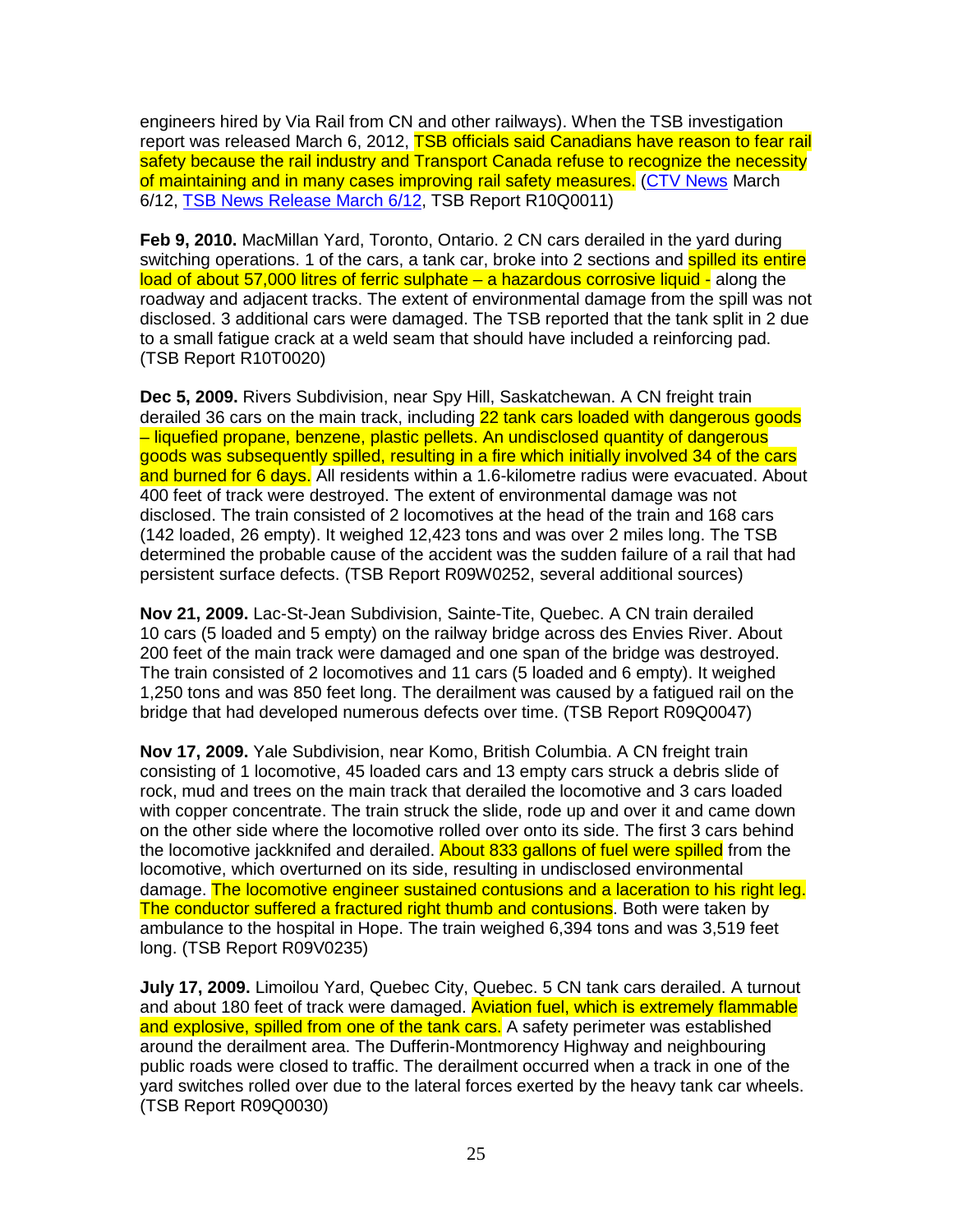**June 28, 2009.** Redditt Subdivision, Jones, Ontario. A CN train collided with the tail end of another CN train which was stopped on the main track. As a result of the collision, the 4 intermodal cars (six platforms in total) from the stationary train and the 3 locomotives from the moving train derailed. The locomotive engineer from the moving train was transported to hospital with injuries. The TSB reported miscommunication between the rail traffic controller and the operating crew of the moving train. (TSB Report R09W0118)

**June 19, 2009.** Cherry Valley, Illinois. 19 of 74 tank cars carrying flammable ethanol, derailed at a highway railway crossing where cars waited for the train to pass. 13 of the derailed cars were punctured, causing the ethanol to spill which exploded into a huge fireball. The train, hauling a total of 114 cars, was carrying about 2 million gallons of ethanol. One 44-year-old woman waiting at the railway crossing burned to death, and 9 to 11 others were injured (reports vary). The dead woman's husband was burned but survived and her 19-year-old pregnant daughter was injured and lost her baby. 600 nearby homes were evacuated due to the intensity of the ethanol fire. About 60,000 gallons of ethanol spilled into a creek that flows into the Rock and Kishwaukee rivers, killing a minimum of 72,350 fish, many of which were game species. The Illinois Attorney General found CN Rail responsible for what was characterized as the single-largest fish kill that was not natural in the history of the state of Illinois. Monetary damages were estimated to total \$7.9 million. The NTSB investigation found a washout of the tracks, a failure of CN's emergency communications, and inadequate design of the tanker cars all contributed to the derailment and severity of the accident. The NTSB report released in February 2012 contained many more criticisms of CN. Associated Press research of U.S. statistics revealed that ethanol tank cars have been breached in at least 40 serious accidents between 2000 and mid-2012. An Illinois District County Court ordered CN to pay US\$36 million to settle 2 negligence lawsuits that revealed Canada's largest railway was negligent in the operation, maintenance and supervision of the train and track. (Associated Press Sept 12/12, Rock River Times June 6/12, NTSB Report RAR-12-01)

**May 22, 2009.** CN Walker Yard, Edmonton, Alberta. A fire broke out in the rail yard and was contained within about an hour. Generally, rail yards pose high fire risks because extremely flammable diesel fuel, oil, grease and solvents leak and drip all over the ground from locomotives and rail cars. As well, tank cars carrying flammable products often ignite during derailments and spills in rail yards. (Edmonton Sun May 23/09)

**May 19, 2009.** Becancour, Quebec. A stub sill was reported broken on a tank car loaded with chlorine at a chemical plant. (A stub sill is part of the frame which connects the tank cars.) Based on this particular type of fault, the **TSB warned, "that tens of thousands of** faulty railway cars may be in operation, hauling dangerous goods across Canada". (TSB Report R09W0016)

**March 21, 2009.** Kingston Subdivision, near Brighton, Ontario. 6 of 137 CN rail cars were ripped off the main track - 3 carrying hazardous materials - after the train, which stretched nearly 2.7km, came to an unexpected and abrupt stop. This forced some of the heavier loaded cars in the back of the train to crash into some lighter empty ones closer to the front, causing the knuckle on the 107<sup>th</sup> car to break. CN and others have been realizing significant cost savings by increasing the length and weight of their trains, and by improperly assembling them, but at the same time this practice is compromising safety. As a result of the increasing number of derailments of too-long, too-heavy and improperly assembled trains, the federal government launched a 2-year study in an attempt to develop regulations to address the problem. (TSB Report R09T0092)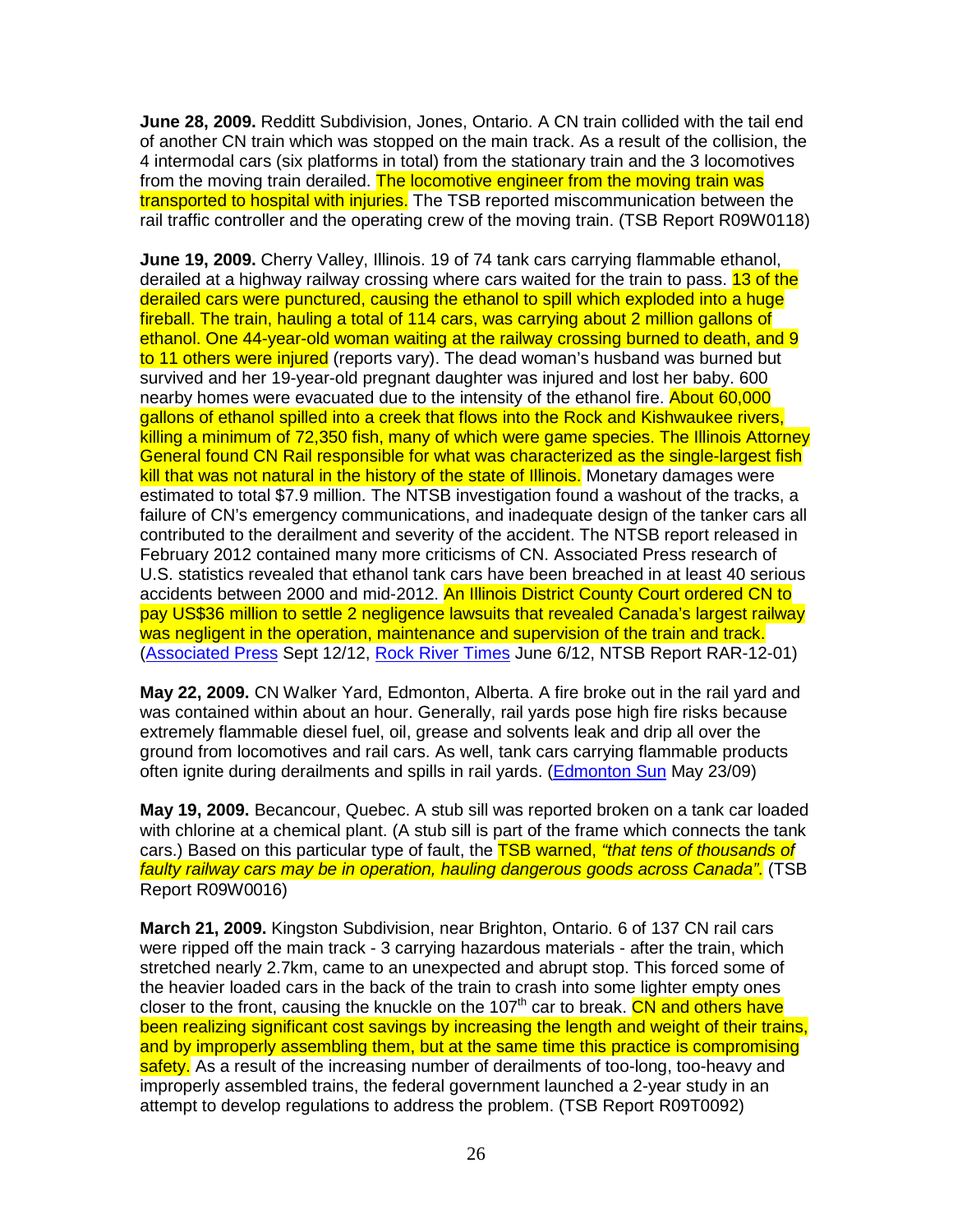**Feb 13, 2009.** Allanwater Subdivision, Robinson, Ontario. A CN freight train derailed 2 locomotives and 29 cars on the main track. The derailed cars included a load of sodium chlorate and 2 loads of propane. The derailed cars struck an 800-gallon wayside propane tank that fuelled a switch heater, puncturing it and igniting an explosion and fire. The fire engulfed most of the derailment site, including approximately 15 of the 29 derailed cars. 2 tank cars of lard and a carload of lumber were consumed in the fire. Several bulldozers and large backhoes were brought to the accident site to contain the fire and to work on restoring the rail line. The heavy equipment spread the damaged rolling stock about the site and covered it in snow in an effort to extinguish the fire, which burned for about 24 hours. The train consisted of 2 locomotives at the head of the train and 94 cars. It weighed 10,386 tons and was 6,061 feet long. The TSB was unable to determine the cause of the derailment because the wrecking and restoration work had commenced without TSB consent. (TSB Report R09W0033)

**Jan 14, 2009.** Near Dugald, Manitoba. A faulty stub sill went undetected, allowing a tank car loaded with 51,500 pounds of flammable liquid propylene to separate from the rest of the train before coming to a stop. (A stub sill is part of the frame which connects the tank cars.) In a scathing report issued August 25, 2010, the TSB said the lack of formal protocols to record and report stub sill failures may prevent other broken parts from being found before the next accident. The TSB warned "that tens of thousands of faulty railway cars may be in operation, hauling dangerous goods across Canada". The TSB continued, "Approximately 41,000 cars within the North American tank car fleet are equipped with this model of stub sills, and approximately 35,000 of them are in dangerous goods service…These numbers are alarming and must not be ignored." Adding to the concern, Transport Canada, the regulator, was either unaware of, or had limited information regarding, stub sill failures so the problem has gone undetected. The TSB strongly suggested Transport Canada take the lead in coordinating with the railway industry and other North American regulators on the issue of reporting stub sill failures. (This does not appear to have been done.) Adding to the risk, the TSB said today's trains are longer and heavier than ever, making them more difficult to control. Alarmingly, stub sills manufactured according to older design criteria may be more susceptible to failure in the current operating environment of longer heavier trains. Prior to the mid-1990's, an average train in main-track service was about 5,000 feet long and weighed 6,000 to 7,000 tons. Following the privatization of CN in 1995, some of the trains are now over 12,000 feet long and weigh more than 10,000 tons. (TSB News Release Aug 25/10, TSB Report R09W0016)

**Dec 31, 2008.** Drummondville Substation, near Villeroy, Quebec. 33 CN cars derailed on the main track - 7 tank cars with residue, 6 empty box cars and 20 loaded covered hopper cars. 2 main-track turnouts were damaged. A switch heater gas line was severed, causing about 2,000 gallons of propane gas to leak into the air. About 500 feet of track were destroyed. The train consisted of 3 locomotives and 115 cars (70 loaded and 45 empty), weighed 10,800 tons and was 7,000 feet long. The local fire department was advised by local residents of the accident, arrived on the scene shortly thereafter, and established a safety perimeter, evacuating about 70 residents from the area. Passenger and freight train service were suspended for several days. The TSB reported that the train derailed when the switch heel block joint failed under the weight of the train, and that a simple wrench test would have detected the loose switch bolts. (TSB Report R08Q0028)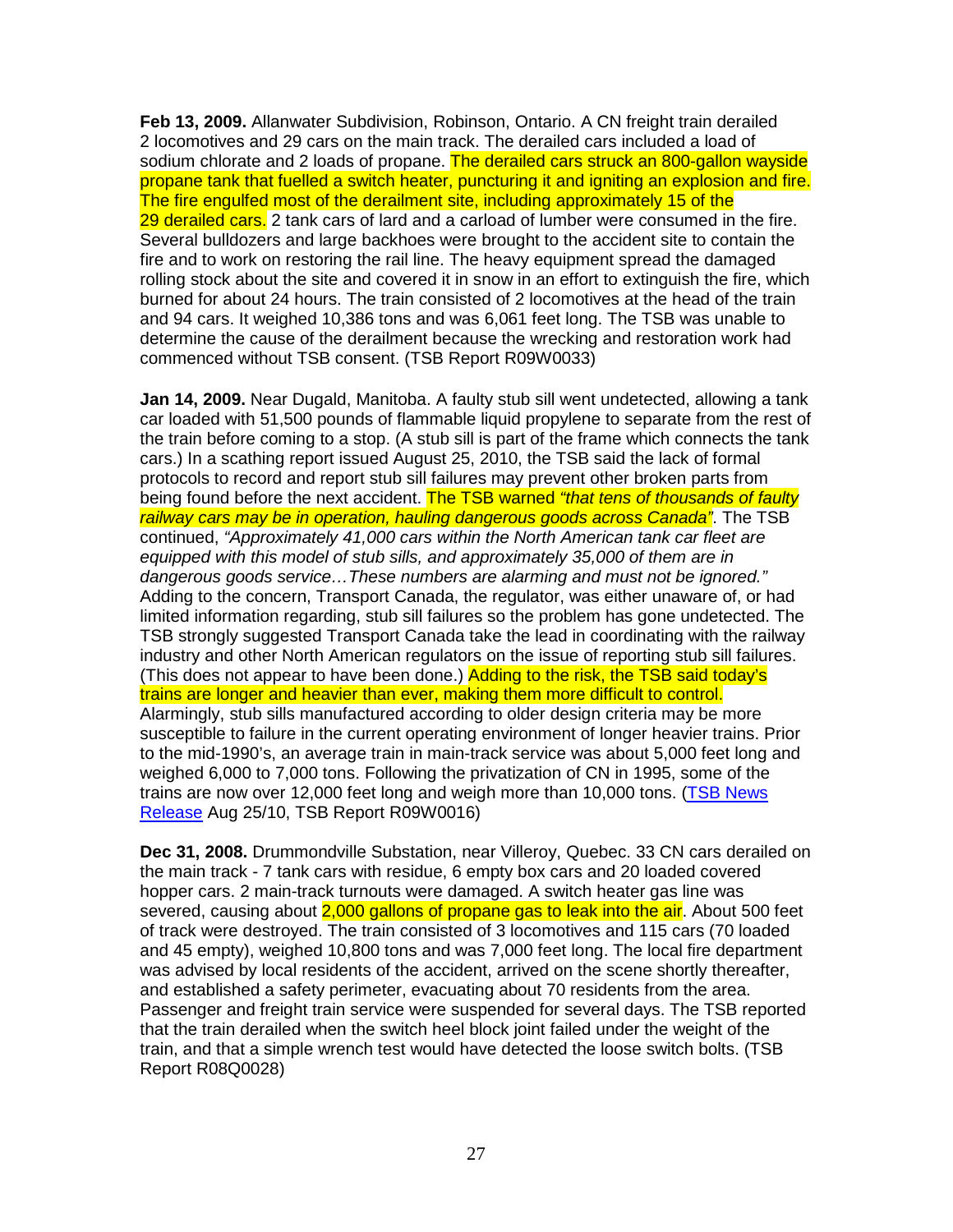**Dec 18, 2008.** Edson Subdivision, Peers, Alberta. A CN freight train weighing 9,444 tons and 8,244 feet long derailed 48 of its 147 cars on the main track. The derailed cars included 16 loaded hopper cars, 7 loaded centre beam bulkhead flat cars, 3 loaded box cars, 12 empty covered hopper cars, a loaded gondola, and 9 tank cars carrying residue. The first 6 derailed cars had left the track on the high side of a curve. The following 42 cars were derailed on both sides of the track. About 1,715 feet of main track were damaged. The TSB reported that, as the train was travelling through the curve, the high rail likely broke under the 21st car or one of the adjacent cars due to heavy loads and inservice forces. (TSB Report R08E0150)

**Oct 21 & 22, 2008.** Symington Yard, Winnipeg, Manitoba. 3 CN cars derailed in the yard on October 21. On October 22, a CN mechanical crew was cleaning up the derailment site. While one of the clean up crew members was monitoring a crane that was lifting a derailed car, the employee was struck by a locomotive that was in switching operation right next to the derailment work site. The employee, who suffered a broken wrist, a facial laceration and a bruised knee, was taken to the hospital. The TSB questioned why CN decided to resume normal switching operations so quickly and so close to the derailment site where clean up activities were underway. This resulted in reducing the physical space available to the clean up crew and, therefore, the level of protection. The locomotive struck the employee because the physical space required to conduct re-railing activities was insufficient. (TSB Report R08W0219)

**Oct 1, 2008.** Near Hamiota, Manitoba. 11 empty cars of a 153-car CN train derailed, causing major damage to both the rail lines and the cars. (TCRC76 Oct 2/08)

**July 3, 2008.** CN Bedford Subdivision, Halifax, Nova Scotia. A Via Rail train was moving westward exiting a loop track. At the same time a CN train was reversing eastward toward Halifax Ocean Terminals. In an area where sightlines were restricted due to the curvature of the track and a rock cut, the 2 trains collided. As a result of the collision, 2 locomotives, a baggage car and 5 coaches of the Via train were severely damaged. There was also some track damage. (TSB Report R08M0063)

**June 23, 2008.** Wabamun, Alberta. A stub sill on a tank car completely severed from the car during normal CN train operation. The car was scrapped with, unfortunately, no record of the stub sill failure which could have helped fix the problem on many other tank cars carrying dangerous goods. (A stub sill is part of the frame which connects the tank cars.) Based on this particular type of fault, the TSB warned, "that tens of thousands of faulty railway cars may be in operation, hauling dangerous goods across Canada". (TSB Report R09W0016)

**May 2008.** Standing Committee on Transport, Infrastructure & Communities released its report on Rail Safety in Canada. The report was particularly critical of CN's carrying out of safety standards and manner of reporting safety issues. The Committee wrote, *"Due* to the frequency of rail accidents in Canada in the last few years, notably in British Columbia, Alberta, Ontario and Quebec, there is a concern that the rate of accidents is on the rise. The repercussion from these accidents has been severe in terms of human fatalities and environmental damage." The Committee remained concerned about both the increase in main track derailments and the need for better rail safety generally across the country. There is a lack of accountability by both Transport Canada and the railroads with regard to rail safety. Transport Canada is not accountable enough in enforcing safety regulations, ensuring the implementation of safety procedures is more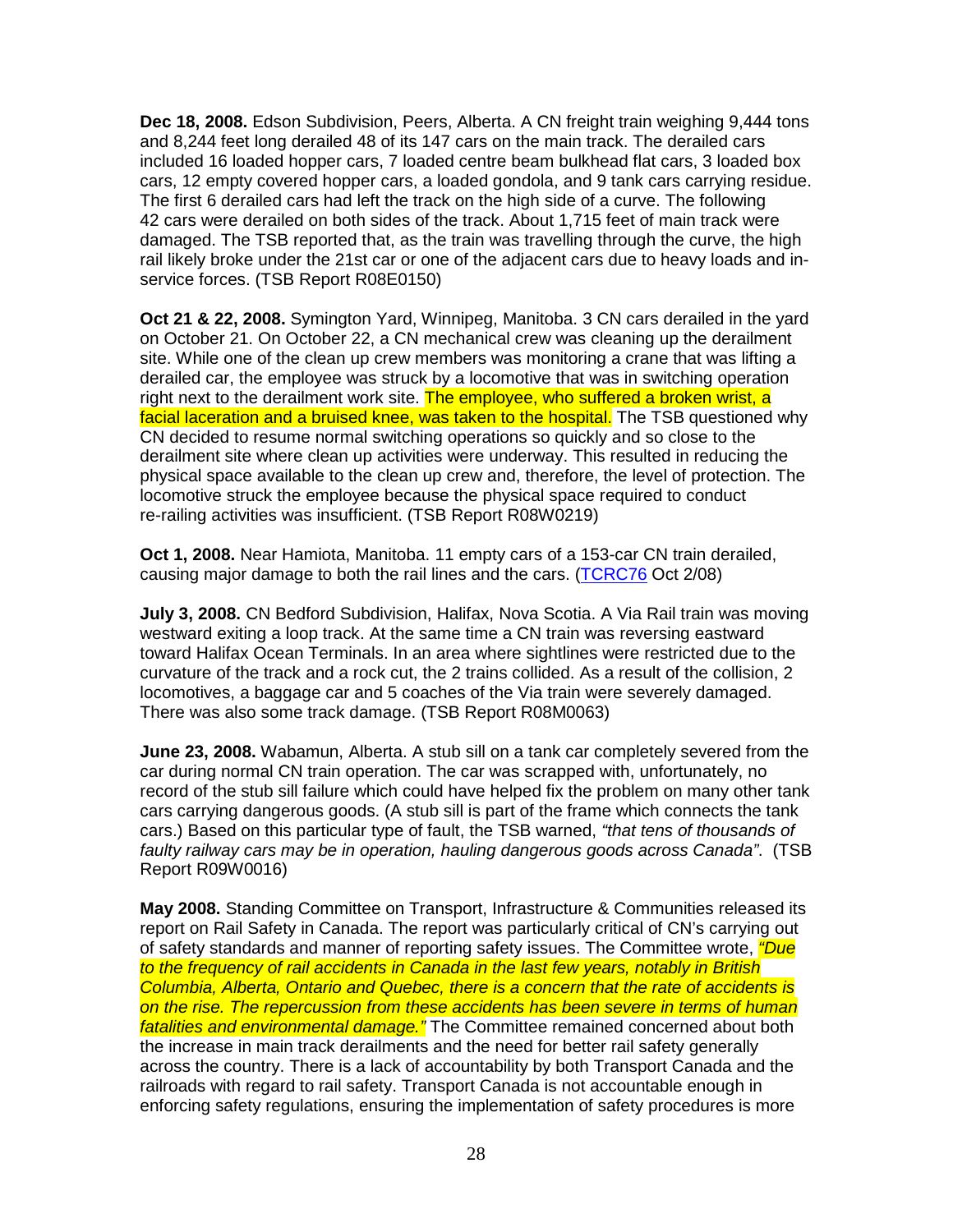consistent across the country, conducting safety audits and making safety audit results public. Transport Canada needs more resources and needs a more hands on approach to rigorous inspection programs and to enforcing safety regulations. The railways, particularly CN, were criticized for the lack of meaningful management-employee consultations, poor crew training, poor employee fatigue management, and poor prioritizing and carrying out of safety procedures. The Committee also criticized Transport Canada and the railways for the serious delays in implementing the Safety Management Systems, developed 7 years earlier. On a scale of 1 to 5, with 5 being the optimal level, CN was at level 1 or 2, CP at 3 and Via Rail at 4 in terms of progress to properly implement the Safety Management Systems. CN employees were reluctant to report safety violations, for fear of reprisals from the company, and stated they were working within a "culture of fear". The fear of discipline for reporting safety violations was viewed by CN employees as a major deterrent to reporting such violations. The Standing Committee developed 14 recommendations to address the above-mentioned shortcomings. (Standing Committee Report May 2008, Maclean's July 7/08)

**Feb 18, 2008.** Oakville Substation, Aldershot, Ontario. 20 CN cars derailed including 5 residue tank cars - 3 containing sulphuric acid residue and 2 containing sodium hydroxide residue. There was significant structural damage to a neighbouring industrial building. The train consisted of 3 locomotives and 139 cars (79 loaded, 43 empty, and 17 residue tank cars). It weighed 11,908 tonnes and was 8,027 feet long. The TSB reported that a rail car wheel broke while the train was moving through a curve in the track. The wheel was defective and had been deteriorating for some time. The TSB said without an appropriate quality assurance process for inspecting wheels, derailments will continue. (TSB Report R08T0029)

**Oct 30, 2007.** Malport, Ontario. A CN freight train derailed while stopping to set off a block of intermodal cars. The train consisted of 4 locomotives at the head of the train and 131 cars (59 loaded and 72 empty), was 7,839 feet long and weighed 7,810 tons. 32 cars derailed and about 2,500 feet of track were destroyed or damaged. The TSB investigation determined that weakened track rolled over, initiating the derailment. The derailment actually consisted of 2 separate derailments, an initial one involving only 2 cars, and then a subsequent one that resulted in other derailed cars continuing to spread rail until the added drag finally brought the train to a stop. (TSB Report R07T0323)

**Oct 27, 2007.** Edson Subdivision, Peers, Alberta. A CN train did not stop prior to a stop signal on the main track and collided with a second CN train that was entering the siding. As a result of the collision, the locomotives and 22 cars of the train that could not stop derailed; 10 other cars were damaged but did not derail. 5 cars on the train that was hit derailed and 4 other cars were damaged but did not derail. The TSB reported that the locomotive engineer in the train that failed to heed the stop signal was fatigued. The report said despite previously-acquired knowledge on employee fatigue, the countermeasures that CN had in place were ineffective. In view of the severity of the accident and the availability of other crews at that location, consideration should have been given to relieving the crew from the train that missed the stop signal. (TSB Report R07E0129)

**Sept 17, 2007.** Halton Subdivision, MacMillan Yard, Toronto, Ontario. A CN train remotely controlled by Beltpack and consisting of 67 loaded cars and 30 empties sidecollided with the tail end of a second CN train. 2 locomotives and 2 cars from the remotely controlled train derailed. 6 cars on the other train derailed and/or sustained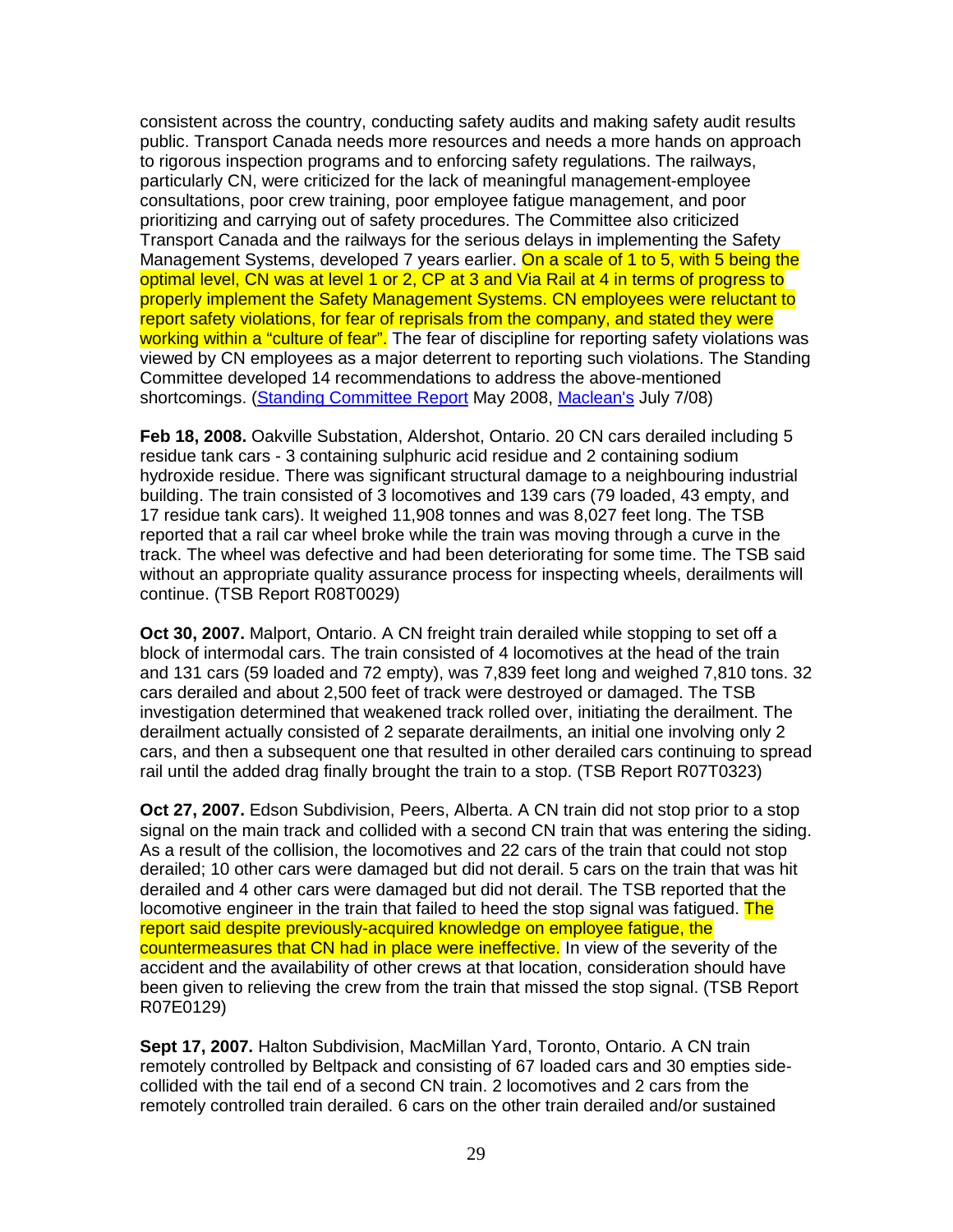damage, including 2 special dangerous goods tank cars containing chlorine gas. Both of these cars were severely damaged. About 3,785 litres of diesel fuel spilled from the derailed locomotives and seeped into the ground. About 3,000 litres of diesel fuel were reported to have been recovered and 4 tons of contaminated soil was removed. The extent of environmental damage was not disclosed. The remotely controlled train weighed 9,054 tons and was 5,914 feet long. The TSB reported that the new conductor operating the train by Beltpack remote control had inadequate training and experience for switching long, heavy trains by remote control. The TSB also indicated that the train was actually too long and too heavy to be operated by remote control at all. (TSB Report R07T0270)

**Sept 17, 2007.** 48km east of Terrace, British Columbia. 29 of 99 grain cars derailed on CN's northern B.C. main line. (Business Edge May 10/07)

**Aug 4, 2007.** Chetwynd Subdivision, CN Yard, Prince George, British Columbia. During a switching operation in the yard located on the banks of the Fraser River, a CN train remote controlled by a Beltpack and pulling 53 loaded cars struck a second CN train which was entering the yard. The remote controlled train struck a car loaded with gasoline, derailing it as well as the adjacent car also loaded with gasoline. 2 locomotives, a yard slug unit (a car that provides traction and braking effort to a locomotive) and a centre beam flatcar loaded with lumber in the remote controlled train derailed. A massive fire broke out, burning and destroying the 2 tank cars loaded with gasoline, the centre beam flatcar, as well as the 2 locomotives and slug unit of the remote controlled train. About 172,600 litres of fuel (1,600 litres of diesel and 171,000 litres of gasoline) were spilled, some of which was consumed by the fire. Water bombers were called in to help fight the fire. Health officials issued a voluntary evacuation order for nearby residents. An undisclosed amount of gasoline also spilled into the nearby **Fraser River as slicks were seen swirling downstream.** The extent of environmental damage was not disclosed. The TSB investigation reported that the CN staff operating the train by remote control Beltpack were inadequately trained and had no experience switching long, heavy trains by remote control. (CBC News Aug 4/07, TSB Report R07V0213)

**April 28, 2007.** Kingston Subdivision, Cobourg, Ontario. A CN freight train derailed a Herzog track maintenance machine and 21 empty multi-level cars on the main track. During the derailment, the fuel tank on the Herzog maintenance unit was punctured, spilling about 9,084 litres of diesel fuel. The fuel ignited, setting fire to the Herzog unit and about 1,000 feet of track structure, including the Burnham Street level crossing. The local fire department responded and extinguished the fire. The train consisted of 3 locomotives at the head of the train and a mix of 84 empty and loaded cars. It was 9,602 feet long and weighed 9,000 tons. The TSB investigation determined that the marshalling of the train, with placement of a car equipped with non-standard couplers at the head-end of a train with significant trailing tonnage, was a contributing factor to the accident. A quote from the TSB report read, "CN's train design planning system does not take weight distribution within the train into consideration when the train service plan is produced. In comparison, other Canadian railway companies require that freight trains be made up…with the loads marshalled closest to the locomotives to reduce the probability of undesirable track/train dynamics occurrences." The TSB also wrote, "Despite a recent derailment under similar circumstances where Canadian National investigators were made aware of the unique coupler design of the Herzog machine, the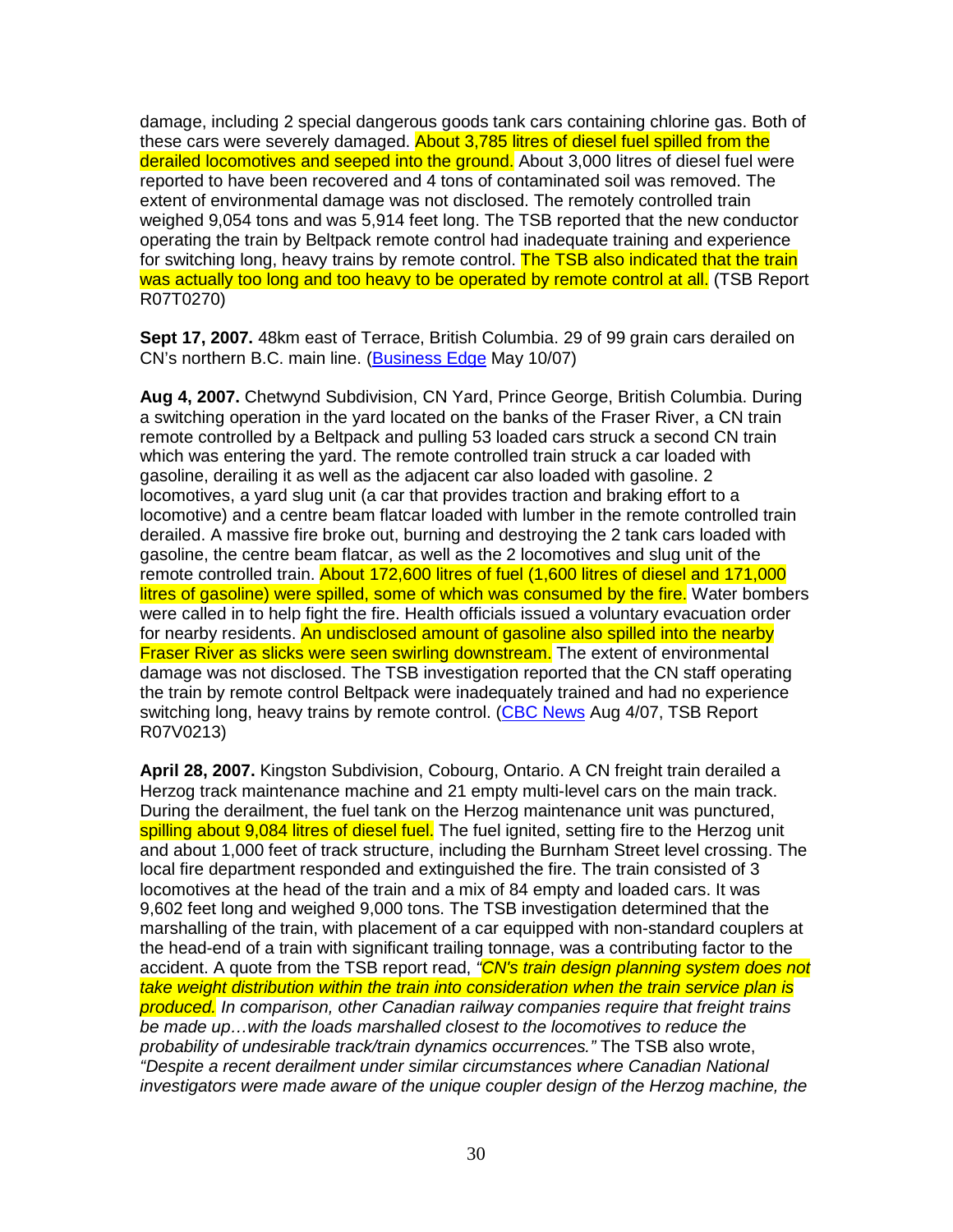machine was allowed to be marshalled in trains without additional restrictions." (TSB Report R07T0110)

**March 29, 2007.** North of Huntington, Quebec. A CN freight train derailed 8 cars on the main track. 4 of the derailed cars were tank cars loaded with sulphuric acid (a dangerous good), 2 cars were loaded with wood products and 2 cars were loaded with paper. 6 of the cars, including 3 of the tank cars loaded with sulphuric acid, flipped over on their sides down an embankment. The train consisted of 2 locomotives and 80 cars (78 loaded and 2 empty). It was 4,771 feet long and weighed 10,382 tons. About 1,200 feet of track were damaged. In some places the track had buckled and was forced laterally up to 2 feet. The TSB reported the rail anchoring condition was poor and may have contributed to the derailment. (TSB Report R07D0030)

**March 12, 2007.** Queen's switch, Kingston, Ontario. CN freight train derailed 32 cars. (Colin Churcher's Railway Pages)

**March 7, 2007.** Chicago, Illinois. The crew of a CN train left 2 locomotives, which had only air brakes applied, on a grade at CN's Lumber Street interchange. The 2 uncontrolled and unmanned locomotives rolled about 1,789 feet along CN's track and onto Amtrack's track where they collided with the lead locomotive of a standing Northern Illinois Regional Commuter Railroad (Metra) train. About 55 passengers were aboard the eighth Metra passenger car at the time of the collision. The other 7 passenger cars were empty. **7** passengers and the Metra engineer and assistant conductor were transported to area hospitals with minor injuries. The total property damage was estimated to be \$75,766. The NTSB determined the probable cause of the collision was the failure of the CN engineer and conductor to properly secure the CN locomotives before leaving them unattended. (NTSB Report RAB-07-04)

**March 3, 2007.** Napadogan Subdivision, Juniper, New Brunswick. A CN freight train derailed 18 cars, including 3 dangerous goods tank cars (liquefied petroleum gas residue) on the main track. The derailed equipment consisted of 12 empty covered hopper cars, 2 tank cars that contained non-dangerous goods residue, and 3 tank cars which contained liquefied petroleum gas residue. They had detached from the train and piled up on either side of the main track. 10 of the cars were destroyed. The 3 liquefied petroleum gas tank cars experienced some jacket damage. Rail car wheel sets were strewn about the derailment site. There were more than 50 broken rails in the 14 miles between Juniper and the accident site. Damaged infrastructure included 2 switches, a hot box detector and its associated bungalow, a private crossing for a logging road, as well as 14 miles of track. The train consisted of 3 locomotives and 100 cars (42 loaded, 49 empty, and 9 with residues), weighed 7,600 tons, and was 6,850 feet long. The TSB reported the train derailed following the fracture of a wheel caused by the improper functioning of the car's air brakes due to a stuck slide valve on the service portion. (TSB Report R07M0017)

**Feb 13, 2007.** Sprague Subdivision, Symington Yard, Winnipeg, Manitoba. A CN train remote controlled by a Beltpack was accidentally made to travel westward during a switching operation when the operator meant to send the train eastward. The remote controlled train sideswiped a second CN train that was outbound. 4 empty covered hopper cars from the remote controlled train derailed. A total of 9 cars were damaged. The first 2 derailed cars were on their side, the third car came to rest at a 45° angle and the fourth derailed car remained upright. On the outbound train, 3 covered hopper cars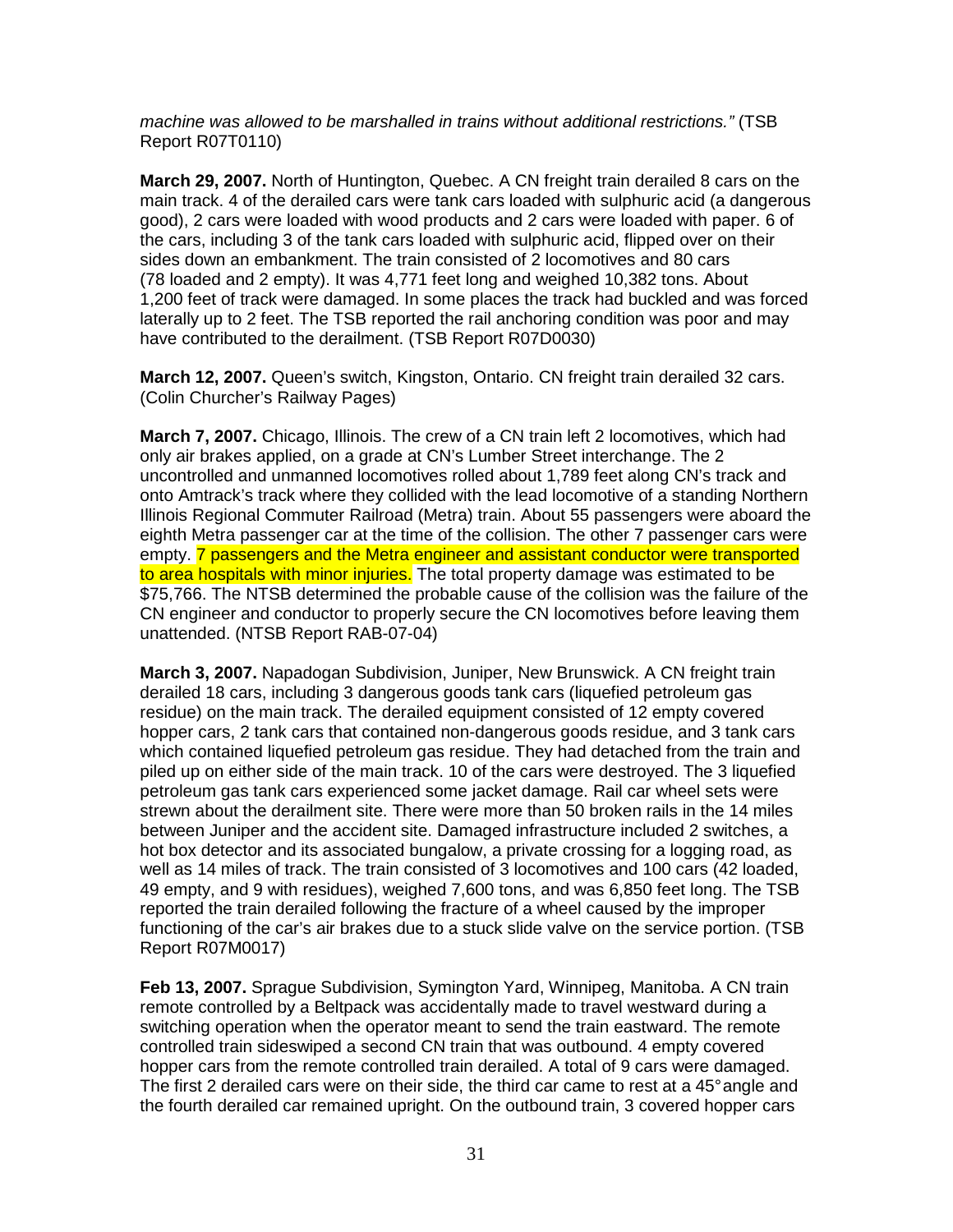loaded with grain and 1 empty covered hopper car were damaged. As well, a stationary empty auto rack car, which was stored on an adiacent track, was damaged. The TSB warned that greater care was required by CN operators who control trains in rail yards with remote controls. In this particular case, the operator was sitting in a motor vehicle that was travelling away from the train which made it very difficult to visually monitor the train he was operating by remote control. (TSB Report R07W0042).

**Feb 12, 2007.** Drummondville Subdivision, near Drummondville, Quebec. 8 of 105 cars in a CN freight train derailed when a knuckle on the  $75<sup>th</sup>$  car broke. 1 of the derailed cars was a tank car with aviation fuel residue. About 850 feet of track were damaged. The train was pulled by 5 locomotives all located at the front end of the train, was 7,006 feet long and weighed 10,815 tons. The TSB investigation determined that the improperly assembled train (empty cars ahead of loaded cars) contributed to the derailment. CN and others have been realizing significant cost savings by increasing the length and weight of their trains, and by improperly assembling them, but at the same time this practice is compromising safety. (TSB Report R07D0009)

**Jan 7, 2007.** Montmagny Subdivision, Montmagny, Quebec. A CN freight train derailed 24 cars (19 loaded and 5 empty) on the main track. 4 of the derailed tank cars contained sulphuric acid, a dangerous good. 1 of these cars was damaged which created a risk because it was located on a bridge over a river. The rest of the derailed cars included: 3 tank cars loaded with non-dangerous liquids, 4 centre beam flat cars, 2 automobile carriers, and 11 covered hopper cars. These cars were derailed in an accordion pattern across the main track, the station platform, and into the street behind the station. A workshop trailer owned by CN was destroyed, and the Via Rail station building and 2 inhabited houses were damaged. About 600 feet of track, a main-track turnout, numerous switch parts, the deck and the west span of the bridge over the Rivière du Sud were also damaged. The train consisted of 3 locomotives and 122 cars (72 loaded and 50 empty), weighed 10,587 tons and was 8,384 feet long. The TSB reported that the train derailed when a switch point rail broke under the train. The TSB also suggested that, considering all the derailments in Canada, perhaps there is a need for tracks to be maintained at a level higher than that required by the Railway Track Safety Rules. (TSB Report R07Q0001)

**Nov 11, 2006.** Kingston Subdivision, Moira, Ontario. A spike puller operator on contract to CN was fatally injured while attempting to perform repairs to his Nordco Grabber Model A Spike Puller. The accident occurred when the right side joystick controller of the spike puller was inadvertently activated, causing the right-hand roller frame assembly to drop rapidly onto the machine operator underneath the machine. (TSB Report R06T0281)

**Aug 27, 2006.** Lac-Saint-Jean Subdivision, Chambord, Quebec. A CN freight train derailed 12 cars, 5 loaded and 7 empty, on the main track. The derailed equipment consisted of 4 gondola cars loaded with wood chips, 1 tank car loaded with a flammable liquid, 4 empty box cars, and 3 empty gondola cars. About 1,400 feet of track were damaged. The train consisted of 2 locomotives and 93 cars (20 loaded, 73 empty), weighed 4,980 tons and was 6,140 feet long. The TSB reported that the derailment was caused by wheel lift on a loaded wood chip car negotiating a curve in the track. As the car ran derailed, it damaged the track, leading to the derailment of 11 other cars. The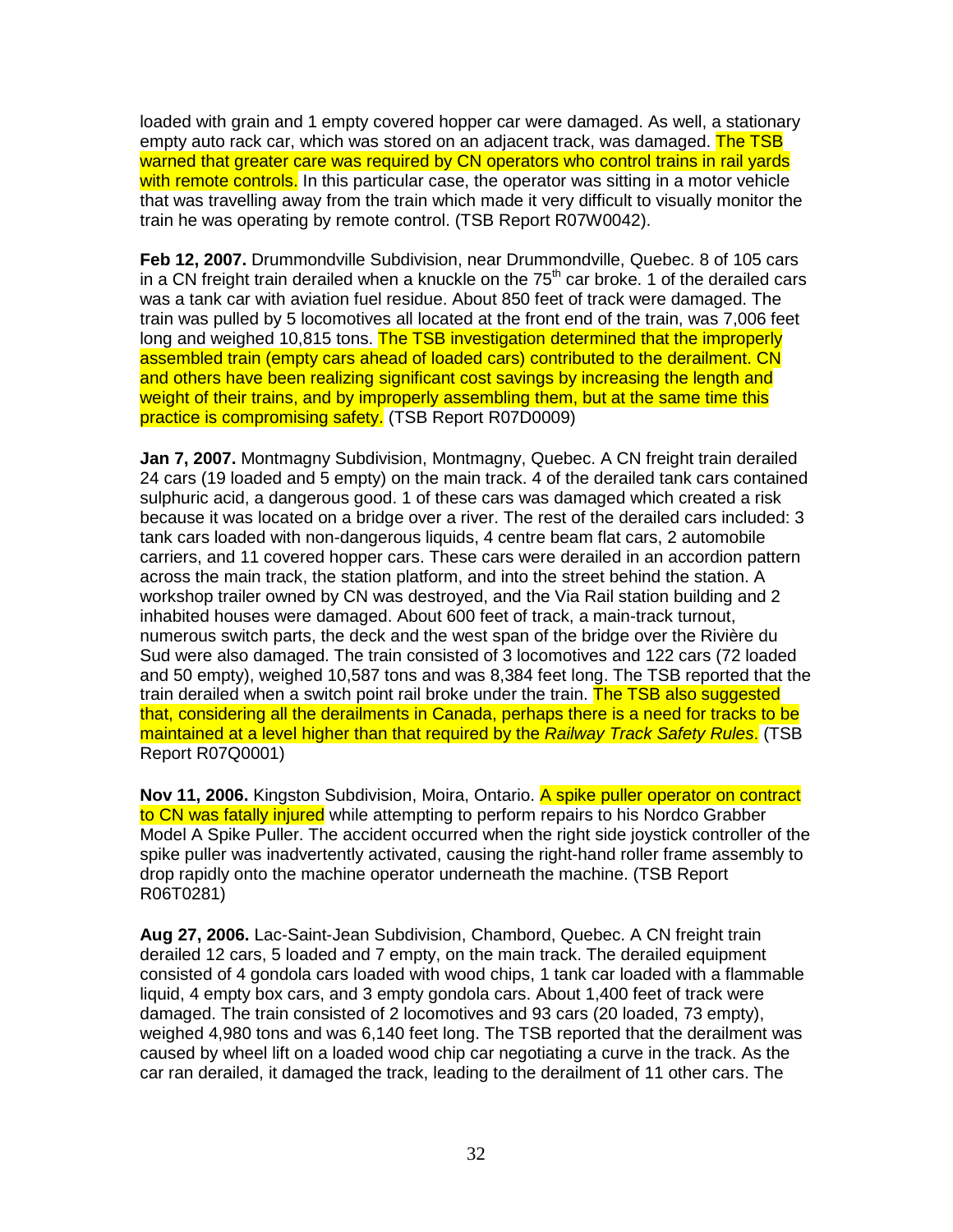TSB also reported on asymmetrical loading of car contents as a contributing factor. (TSB Report R06Q0096)

**July 14, 2006.** Oakville Subdivision, Mimico, Ontario. A CN freight train derailed 7 cars on the main track as it was passing over a switch. Derailed equipment fouled the 3 main tracks. The train derailed at a track buckle in an area of track that had undergone recent upgrades in the form of a new turnout installation and track resurfacing. In addition to the buckled track and damaged turnout, about 650 feet of the 3 main-line tracks were damaged during the derailment. The TSB attributed the derailment to track buckling caused by inadequate rail anchoring. (TSB Report R06T0153)

**June 29, 2006.** Lillooet Subdivision, near Lillooet, British Columbia. A CN freight train consisting of 1 locomotive and 1 car loaded with lumber derailed after losing control while descending a steep grade near Lillooet. When the crew realized the train was in a runaway situation, the conductor decoupled the loaded lumber car from the locomotive, climbed onto the car and began to make his way over the lumber to apply the hand brake located on the other end of the car. With the connection between the locomotive and the car severed, the 2 began to separate. Having separated from the locomotive by about 200 feet, the car derailed to the outside of a curve. The conductor was thrown from the derailing car and was killed. The lumber car came to rest about 1,000 feet below the rail right-of-way. The locomotive continued to accelerate. At a curve in the track, the locomotive derailed and slid about 800 feet down the mountain. The trainman was thrown from the locomotive and sustained fatal injuries. The locomotive engineer was thrown off and sustained serious injuries. The locomotive came to rest about 800 feet below the rail right-of-way. The TSB report contained many criticisms of CN and many recommendations to improve the safety of train travel in steep mountainous terrain. Brake shoe friction fade on the lumber car may well have contributed to the derailment. The TSB expressed concern that Transport Canada and CN had not followed the lead by the Association of American Railroads in improving brake shoe design for heavier cars, and that heavier cars in Canada will continue to be operated using brake shoes designed to an older specification. CN employees had also previously raised concerns about the use of non-Dynamic Brake-equipped locomotives in steep mountainous territory such as Lillooet, but these concerns were not relayed to CN management. The TSB criticized CN for the failure of its safety management system to identify and mitigate risks in steep mountainous terrain and recommended that Transport Canada require CN to do so. Many local residents and ex-B.C. Rail employees criticized CN for not becoming better prepared for the added risks of rail travel in mountainous terrain when they bought B.C. Rail in 2004. (TSB Report R06V0136, several other sources)

**June 4, 2006.** Joliette Subdivision, Charette, Quebec. A CN freight train derailed 14 cars (10 loaded and 4 empty) on the main track, including 7 cars loaded with dangerous goods, while exiting a bridge. The dangerous goods cars included 2 cars loaded with gasoline, 3 cars loaded with fuel oil and 2 cars loaded with sulphuric acid. About 233,000 litres of hydrocarbons spilled from 3 tank cars and about 160,000 litres flowed down the river valley and into the Rivière du Loup right next to the derailment. Local fire and police departments; Environment Canada; the Canadian Forest Service; and Quebec Sustainable Development, Environment and Parks responded to the accident. Containment barriers were constructed in an attempt to slow the flow of the remaining hydrocarbons into the river. Skimmers and booms were installed on the Rivière du Loup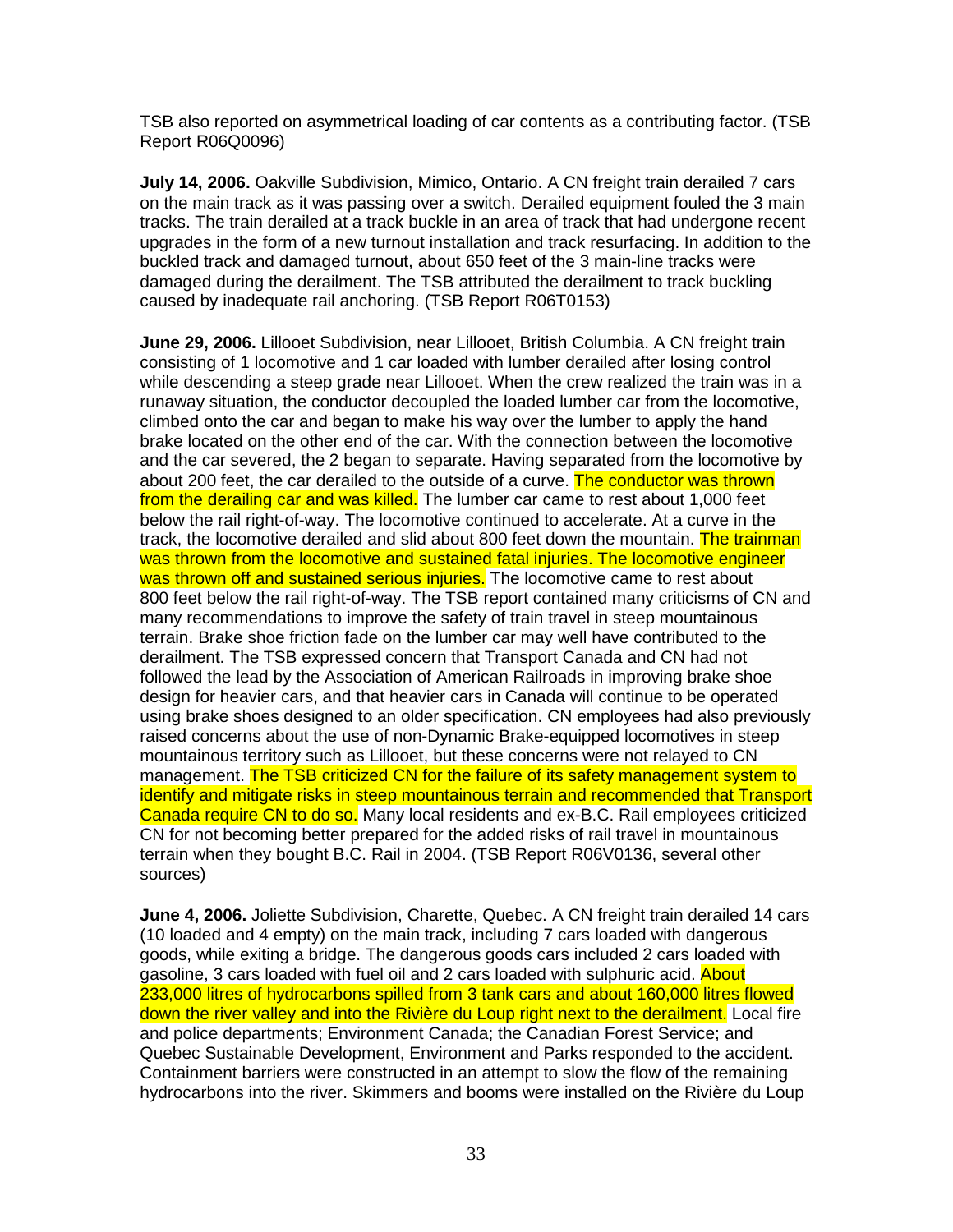in an attempt to collect hydrocarbons near the derailment site and downstream near the St. Lawrence River. Because the first responders arrived after most of the hydrocarbons had entered into the Rivière du Loup, only about 73,000 of the 233,000 litres of hydrocarbons were recovered. Spilled liquids continued being collected through the following winter months. The spill negatively impacted the bird and fish life along the Rivière du Loup. The train consisted of 3 locomotives and 142 cars; it was 6,760 feet long and weighed 12,290 tons. The TSB reported that rotting and otherwise deteriorating track ties and a lack of rail anchors were major contributors to the derailment and spill. (TSB Report R06Q0054)

**May 21, 2006.** Kamloops Yard, Kamloops, British Columbia. A CN train involved in a switching operation in the yard collided with an unoccupied Rocky Mountaineer Vacations (RMV) passenger train moving into the yard. 4 passenger cars derailed and the CN locomotive was heavily damaged. The CN train was 2,600 feet long, weighed 3,952 tons and consisted of 2 locomotives pulling 28 loaded and 13 empty cars. The TSB reported that the speed of the CN train and distance to the RMV train, along with the weight and lack of braking power on the trailing cars, resulted in the CN train being unable to stop before colliding with the RMV train. Although the CN train did not exceed 15 mph, the movement was unable to stop within one-half the range of vision of equipment as required by Canadian Rail Operating Rule 105. Communications between the rail traffic coordinator and train crews and between the 2 crews involved were inadequate to assist the crews in identifying each other's whereabouts. (TSB Report R06V0111)

**May 15, 2006.** Lac-Saint-Jean Subdivision, near Lac Bouchette, Quebec. A CN freight train derailed 18 cars (16 loaded, 2 empty) at a curve on the main track. The train consisted of 3 locomotives and 75 cars (72 loaded, 3 empty), weighed 8,780 tons and was 4,750 feet long. The TSB reported that the design and loading of the first 3 derailed cars contributed to the derailment and speculated that there must have been a warp in the track. (TSB Report R06Q0046)

**Aug 5, 2005.** Squamish Subdivision, north of Squamish, British Columbia. 9 CN Rail cars (1 loaded and 8 empty) flipped off the tracks, spilling 40,000 litres of toxic caustic soda (sodium hydroxide) into the Cheakamus River. The chemical compound stripped the river of oxygen and had a devastating impact on the river's fish population. All freeswimming fish occupying the river at the time of the spill were killed. More than 500,000 adult and young salmon, steelhead, trout and other fish species were killed. Fish died of suffocation from skin burns and gill haemorrhaging. British Columbia Environment staff said the spill decimated the river's fish population. Angling closures were issued on the Cheakamus and MamQuam rivers and a portion of the Squamish River in an attempt to help fish populations repopulate the sections impacted by the spill. Birds and mammals that relied on Cheakamus River salmon for food were also negatively impacted by the toxic spill. CN was assessed about \$200,000 for river clean up costs and was charged twice under the federal Fisheries Act and 3 times under the B.C. Environmental Management Act, which resulted in fines. The train consisted of 5 locomotives at the head of the train, 144 cars (3 loaded and 141 empty), and 2 locomotives behind the 101<sup>st</sup> car. It was 9,340 feet long and weighed 5,002 tons. The TSB blamed the derailment on human error, poor supervision, use of a too-long train and an improperly assembled train. (TSB Report R05V0141, Canada.com Aug 4/07, several other sources)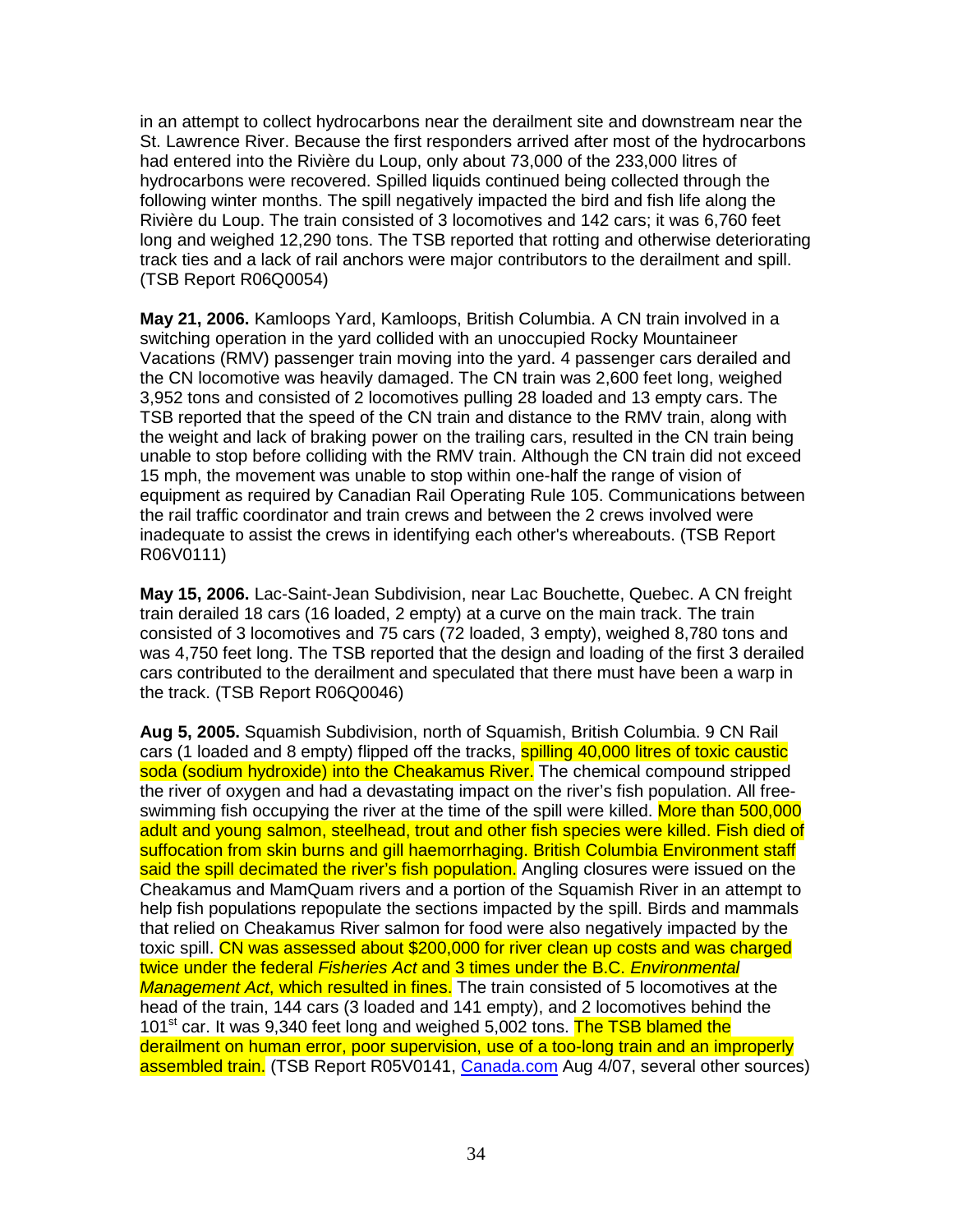**Aug 3, 2005.** Edson Subdivision, Wabamun Lake, west of Edmonton, Alberta. 43 CN cars derailed along the shoreline of Wabamun Lake, spilling 1.3 million litres of heavy bunker C fuel oil that quickly spread across the lake. 100 Wabamun Lake residents blockaded the CN tracks for 5 hours to protest insufficient action by CN to contain or clean up the spill. Oil-slicked birds and other wildlife plus the oil-soaked lake shoreline became instant national news. 4 days later, CN revealed that 700,000 litres of Imperial Pole Treating Oil had also spilled into the lake. This hazardous chemical contained naphthalene and other polycyclic aromatic hydrocarbons that are highly toxic and linked to cancer. People who lived nearby were forced to evacuate their homes and cottages. Hundreds of oil-soaked birds died. Wabamun Lake is a popular angling lake, and fish were negatively impacted. CN spent an estimated \$28 million attempting to clean up the mess, with remaining costs covered by insurance. CN was forced into a compensation program for those whose properties were damaged. In May 2009, CN pleaded guilty to 3 charges, one under Alberta's Environmental Protection and Enhancement Act for failing to take all reasonable measures to contain and remedy the spill, one under the federal Fisheries Act, and a third under the federal Migratory Birds Convention Act. Fines issued by the court totaled \$1.4 million, which many Albertans did not think was sufficient, considering the magnitude of environmental damages, and considering it appeared that CN was more concerned about opening their track again than in containing and cleaning up the spilled dangerous goods. The train consisted of 3 locomotives, 117 loaded cars, 13 residue cars, and 10 empty cars. It was 8,547 feet long and weighed 15,562 tons. The TSB reported that a defective rail caused the train to fall off the tracks. (Wikipedia, TSB Report R05E0059, several other sources)

**July 31, 2005.** Val-d'Or Subdivision, Val-d'Or, Quebec. A CN freight train derailed 9 cars on the main track. 7 of the derailed cars were bulkhead flat cars loaded with logs, and 2 were gondola cars loaded with copper concentrate. 7 of the derailed cars flipped over on their sides and all 9 derailed cars were damaged. 1 wye track was destroyed, and 450 feet of main and wye track were damaged. The train was powered by 2 locomotives, and was hauling 26 loaded cars, 10 empty cars and 19 residue cars. It was 2,940 feet in length and weighed 3,800 tons. The TSB reported the accident occurred when a 25 year-old roller bearing on one of the bulkhead flat cars that derailed overheated and seized. (TSB Report R05Q0033)

**July 13, 2005.** Three Hills Subdivision, Sarcee Yard, Calgary, Alberta. A CN freight train derailed 2 cars in the yard, which fouled a switch and resulted in the following loaded tank car being hit by 2 locomotives of another train that was operated by Beltpack remote control. The collision punctured the tank car, spilling about 106,800 litres of aviation fuel onto the ground. Diesel fuel also spilled from one of the remote controlled locomotives' punctured fuel tanks. The extent of environmental damage was not disclosed. The 2 remote controlled locomotives also derailed. There was extensive damage to the 2 derailed locomotives, the 2 derailed cars, and another empty gondola car. Crossover switches, connecting track and about 300 feet of the yard lead track were destroyed. Calgary police and fire services controlled the site and protected against a potential fire hazard. 4 nearby businesses were evacuated as a precaution. The TSB reported that an improperly assembled train with empty cars ahead of loaded cars contributed to the derailment. Because CN did not investigate nor report to the TSB a prior, similar derailment at the same location, an opportunity was lost to review and identify safety deficiencies. (TSB Report R05C0116)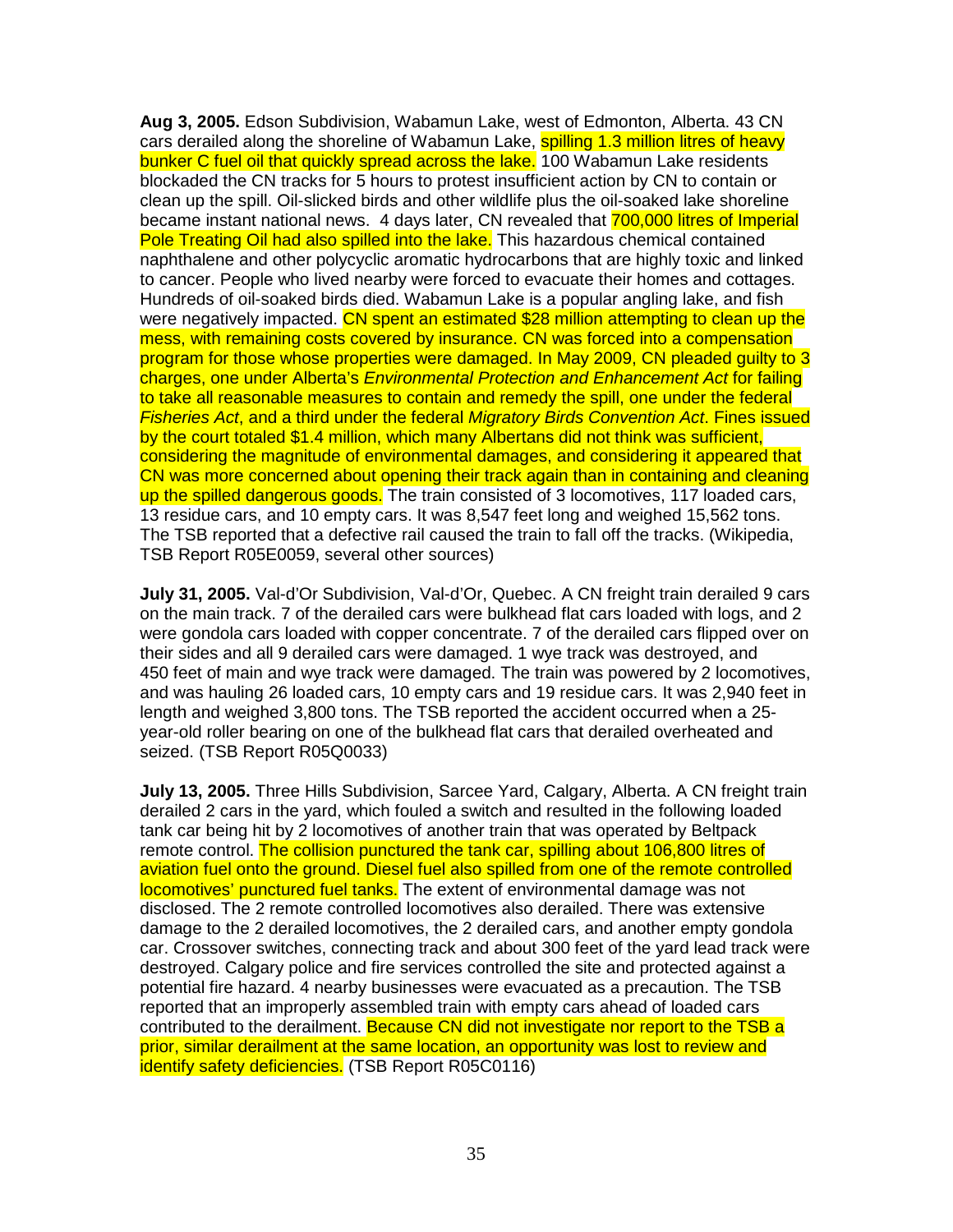**July 10, 2005.** CN Yazoo Subdivision, Anding, Mississippi. 2 CN freight trains collided head on. The collision resulted in the derailment of 6 locomotives and 17 cars. About 15,000 gallons of diesel fuel were spilled from the locomotives and resulted in a fire that burned for about 15 hours. 2 crew members were on each train; all 4 were killed. As a precaution, about 100 Anding residents were evacuated. 7 residue tank cars containing hazardous materials were among the cars that derailed. 5 of those cars contained propylene residue, 1 contained isopropylamine residue, and 1 contained carbamate pesticide residue. 1 or more of the propylene tank cars vented due to pressure buildup from the extreme heat of the diesel fuel fire. CN provided the following cost estimates: \$9.6 million for equipment (locomotives and cars); \$65,000 for track and signals; \$316,800 for lading and environmental cleanup; and \$300,000 for wreck clearing. Property damage associated with the accident totaled \$9,665,000. Clearing and environmental cleanup costs totaled \$616,800. The extent of environmental damage was not disclosed. The NTSB determined that the probable cause of the collision was the failure of the northbound train to stop at a red signal, possibly due to crew fatigue. Contributing to the accident was the absence of a positive train control system that would have stopped the northbound train before it exceeded its authorized limits. Also contributing to the accident was the lack of an alerter on the lead locomotive that may have prompted the crew to be more attentive to their operation of the train. (NTSB Report RAR-07-01)

**July 4, 2005.** Kingston Subdivision, Prescott, Ontario. A CN freight train derailed all 51 of its cars on the main track. All of the cars toppled over on their sides. All of the cars contained hydrocarbon residue. 2 cars spilled gasoline and released nitrogen vapours. All of the cars were damaged and about 2,000 feet of main track were destroyed. The train consisted of 2 locomotives and 51 cars; the first 17 cars contained fuel oil residue and the trailing 34 cars contained gasoline residue. The train was 3,180 feet long and weighed 2,240 tons. The TSB reported the derailment was caused when a track moved out of alignment. Another contributing factor was a buckled track resulting from laying the track in cold weather. (TSB Report R05H0013)

**April 6 2005.** Scotford Rail Yard, Fort Saskatchewan, Alberta. An undisclosed amount of hydrogen peroxide spilled out of an overturned car when 8 CN tank cars of a 98-car train derailed. Other CN derailments in the same rail yard include one August 18, 2010 and another one November 21, 2010. (Fort Saskatchewan Record April 8/05)

**Feb 23, 2005.** Drummondville Subdivision, near Saint-Cyrille, Quebec. A CN freight train derailed 29 cars on the main track. 28 cars were destroyed and 1 car was damaged. 1 tank car carrying propane caught fire and exploded, causing major damage to a mill adjacent to the railway right-of-way. Other tank cars carrying dangerous goods including chlorine also derailed. Because of the fire and dangerous goods in the other tank cars, the area within a 1-kilometre radius of the accident site was sealed off and about 20 people were evacuated. About 600 feet of track were destroyed and about 4,000 feet of track were damaged. The train was 5,935 feet long, weighed 6,898 tons and consisted of 2 locomotives, 44 loaded cars and 45 empty cars, including tank cars containing chlorine, propane and other flammable liquids. The TSB reported the derailment was caused by a defective rail car wheel that failed, and pointed out that CN does not have a wheel impact load detector (WILD) between Halifax and Quebec, increasing the risk of wheel failure in eastern Canada. (TSB Report R05Q0010)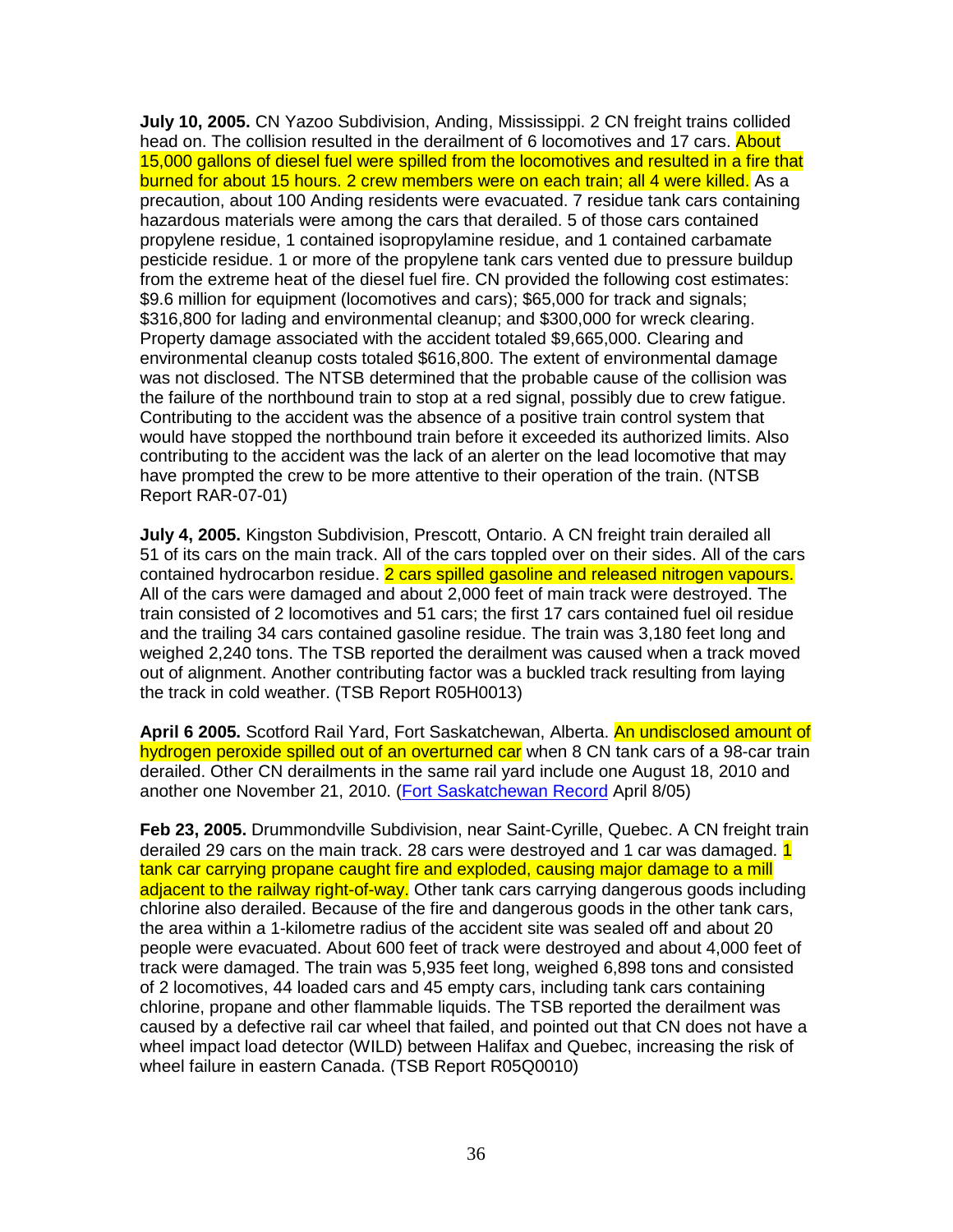**Jan 12, 2005.** Letellier Subdivision, Winnipeg, Manitoba. A CN freight train derailed 10 cars including a tank car containing liquefied petroleum gas and a tank car loaded with liquid calcium chloride that overturned and spilled an undisclosed amount of its contents. The extent of environmental damage was not disclosed. 2 derailed loaded hopper cars blocked a public crossing. About 400 feet of track were damaged. The train comprised 1 locomotive, 30 loaded cars, 11 empty cars and 1 residue tank car. It weighed 4,297 tons and was 2,598 feet long. Several homes and businesses were evacuated due to the risks associated with derailed tank cars carrying dangerous goods. The TSB reported several factors that contributed to the derailment including track spacing anomalies, track out of alignment, track warp defects and roller bearing adapters that likely failed in 1 of the derailed cars. (TSB Report R05W0014)

**Nov 12, 2004.** Montmagny Subdivision, Levis, Quebec. 10 multi-platform CN container cars derailed on the main track. The cars were damaged, and 2 switches and 500m of track were damaged. The train was made up of 3 locomotives and 39 multi-platform container cars (113 platforms in all). It was 7,500 feet long and weighed 6,200 tons. The TSB reported that wheel failure caused the derailment. (TSB Report R04Q0047)

**July 25, 2004.** Bala Subdivision, Burton, Ontario. A CN freight train derailed 13 multiplatform intermodal cars carrying 88 containers. Containers carrying dangerous goods including paint and paint thinners were heavily damaged with liquid product spilling from at least one of the containers. About 2,300 feet of track were destroyed. The train consisted of 2 locomotives and 28 loaded intermodal cars. It was 5,919 feet long and weighed 5,750 tons. The TSB reported the following as contributing to the rail rollover that caused the derailment: car design, lacking rail lubrication, track fastening system, and track geometry. A local landowner whose property was damaged by the derailment was not contacted by CN. It took some time for CN to finally clean up the mess on the private land left by the derailment. (TSB Report R04T0161)

**March 17, 2004.** Lac-Saint-Jean Subdivision, Linton, Quebec. A CN train derailed 22 cars at a curve on the main track. 18 cars were destroyed, 4 cars were damaged, and about 140m of track were destroyed. The derailed cars slid down the Batiscan River bank. The train consisted of 4 locomotives and 66 cars, 56 loaded and 10 empty. It was 4,060 feet long and weighed 6,960 tons. A broken rail caused the initial derailment. (TSB Report R04Q0016)

**Feb 17, 2004.** Sprague Subdivision, Symington Yard, Winnipeg, Manitoba. A CN train operated by Beltpack remote control derailed 17 intermodal container car body platforms at a switch in the yard. The Beltpack remote control operator was controlling the train movement from inside a motor vehicle, which is routinely done at the Symington Yard. About 1,600 feet of track were damaged. The TSB reported the location of the Beltpack remote control operator inside a vehicle, well in advance of and facing away from the remote controlled train, left the train movement unmonitored and increased the severity of the derailment, which was initially caused by a switch malfunction. (TSB Report R04W0035)

**Feb 7, 2004.** Montmagny Subdivision, Montmagny, Quebec. A CN freight train derailed 27 cars on a bridge over the Du Sud River, including a pressurized tank car loaded with liquefied chlorine gas. All of the derailed cars were damaged beyond repair. About 1,500 feet of track and 2 public crossings were damaged. The entire timber deck of the bridge and the pedestrian walkway located on the north side were destroyed. 3 bridge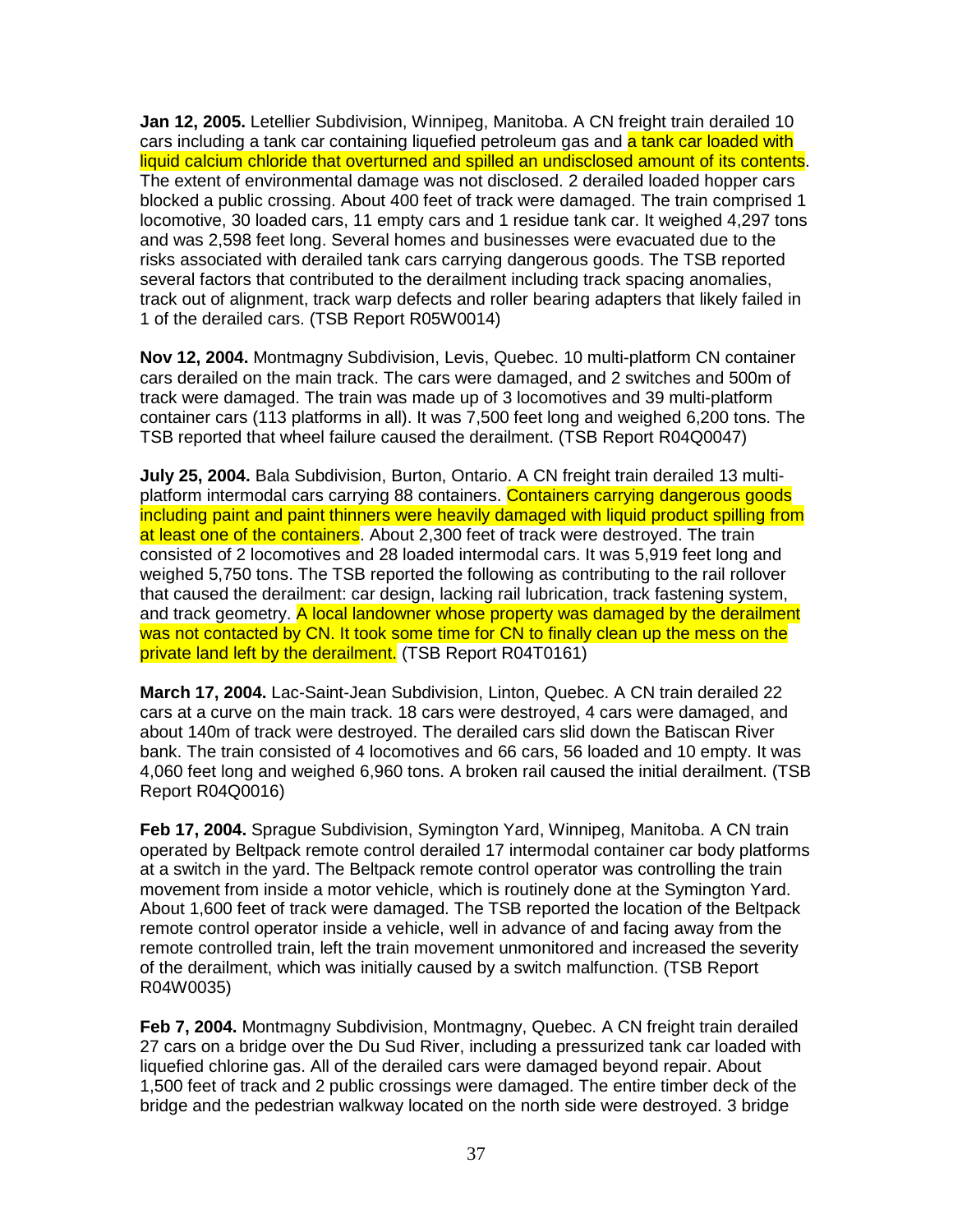spans were damaged beyond repair and required total replacement. The other 6 spans sustained major damage. The train was 5,489 feet long and weighed 9,102 tons. It consisted of 2 locomotives, 70 loaded and 24 empty. During the derailment cleanup and bridge repair work, traffic had to be rerouted on a temporary bypass track constructed over the river. The extent of environmental damage incurred by the derailment and subsequent repairs was not disclosed. The TSB reported that truck hunting (lateral oscillation of car between the tracks at high speeds) on one or more empty cars contributed to the derailment. The investigation was also confused by an inaccurate list of car positions within the train. (TSB Report R04Q0006)

**July 30, 2003.** Drummondville Subdivision, Villeroy, Quebec. A CN train derailed 32 intermodal platforms on the main track. 31 platforms were damaged, and 1 platform was destroyed. About 2,200 feet of track were destroyed, and another 1,900 feet were damaged by the derailment. The track underneath the last 30 derailed platforms was completely destroyed. In the zone of destruction, the majority of the ties were in poor condition, showing signs of water saturation and rot through half of their thickness. 2 farm crossings were destroyed and the third was seriously damaged. The train, an intermodal express freight train, was 9,973 feet long and weighed 9,310 tons. It consisted of 4 locomotives and 145 loaded intermodal platforms. Some of the cargo was dangerous goods. The TSB reported that the train derailed as a result of a track buckle while travelling above the speed limit over track on which maintenance work was being performed. The TSB also criticized the operators for not following proper safety procedures or CN for not conducting proper safety training. (TSB Report R03Q0036)

**May 21, 2003.** Bala Subdivision, Gamebridge, Ontario. A CN train derailed 49 cars on the main track at a highway crossing. The derailed equipment included 21 tank cars loaded with sulphuric acid, 2 empty box cars, and 26 box cars loaded with paper. About 250 tons of sulphuric acid spilled from 3 tank cars. A small fire started. An underground fibre-optic cable was severed, disrupting service for 16 hours. Some 1,700 feet of track were destroyed. Highway 12 was closed in the vicinity of the derailment area for 5 days. Some 50 people were evacuated due to the toxic nature of the spilled sulphuric acid and to ease clean-up operations. 2 firefighters suffered minor fume inhalation, and a local citizen suffered acid burns to his feet. The extent of environmental damage was not disclosed. The train weighed 11,800 tons and was 5,889 feet long. It was hauling 103 loaded cars, 8 empty cars, and 1 residue car. The TSB reported track defects at the Highway 12 crossing and decreasing time set aside by management for proper inspection and routine maintenance. As well, the train had been improperly assembled with empty cars ahead of loaded cars. (TSB Report R03T0157)

**May 16, 2003.** Thompson, Manitoba. Several thousand hectares of land burned from a CN-caused wildfire. Suppression costs amounted to \$565,000. (Canadian Interagency Forest Fire Centre July 24/07)

**May 14, 2003.** Fraser Subdivision, McBride, British Columbia. A CN freight train derailed 2 locomotives and 5 cars loaded with lumber on a bridge on the main track. Once derailed, the locomotives toppled off the bridge, dropping about 25 feet into the gully below along the main river valley. A fire started and the bridge, the 2 locomotives, and the 5 cars and their contents were destroyed by fire. The 2 crew members, the locomotive engineer and the conductor, were fatally injured. Several acres of the surrounding terrain were damaged by the fire and by the ensuing clean-up operation.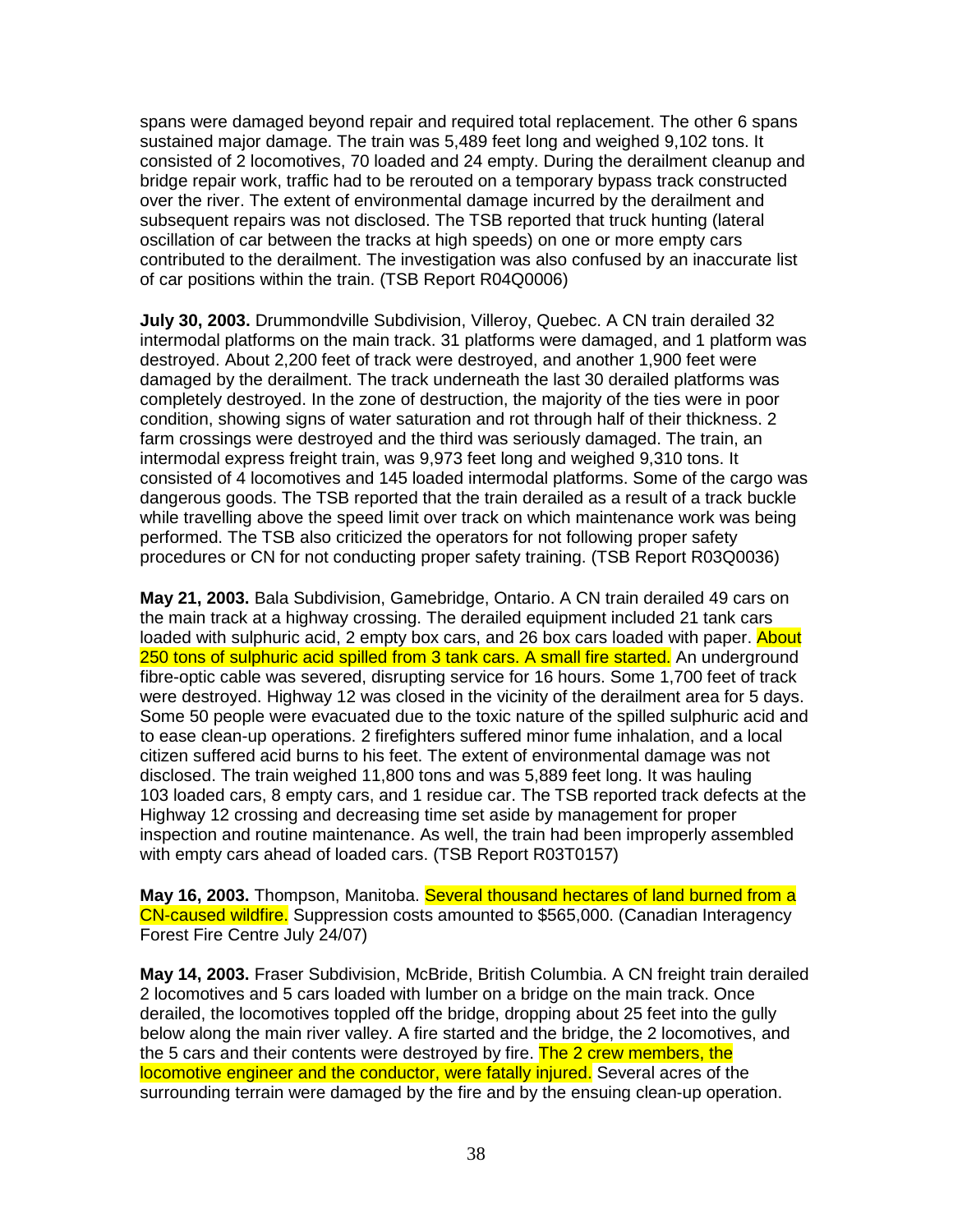The extent of environmental damage was not disclosed. The train was 5,730 feet long, weighed 8,800 tons, and was powered by 2 locomotives. The train consisted of 85 freight cars: 68 loaded, 4 empty, and 13 residue tank cars. The complete destruction of the bridge and all its related components, the loss of the locomotive event recorder data, and lack of complete and comprehensive bridge maintenance and inspection records impeded the TSB investigation efforts. However, the TSB reported that the failure to identify the urgency and the severity of the deteriorating condition of the bridge was not recognized because of shortcomings in the inspection, assessment, planning, and maintenance process. (TSB Report R03V0083)

**May 12, 2003.** Drummondville Subdivision, Manseau, Quebec. A CN freight train derailed 17 platforms loaded with 34 containers at a curve on the main track. Most of the containers flipped over on their sides. 3 of the containers were carrying dangerous goods. There was damage to 1,000 feet of main track and 300 feet of siding track. The train was powered by 3 locomotives and consisted of 122 loaded cars. It weighed 5,190 tons and was 8,430 feet long. The TSB reported the derailment occurred when the car body on the platform of a loaded container car collapsed onto the main track, severely damaging the track structure, resulting in the complete loss of track gauge. The platform on the car collapsed due to fatigue at a high stress location where a weld was missing. There also was a discrepancy between the cars recorded as being in the train and the actual cars in the train. (TSB Report R03Q0022)

**Feb 9, 2003.** Tamaroa, Illinois. A CN freight train derailed 22 of its 108 cars. 4 of the derailed cars spilled methanol, and the methanol from 2 of these cars fueled a fire. Other derailed cars contained phosphoric acid, hydrochloric acid, formaldehyde, and vinyl chloride. 2 cars containing hydrochloric acid, 1 car containing formaldehyde, and 1 car containing vinyl chloride also spilled product. About 850 residents were evacuated from the area within a 3-mile radius of the derailment, which included the entire village of Tamaroa. 1 contract employee was injured during cleanup activities. Damages to track, signals, and equipment, and clearing costs associated with the accident totaled \$1.9 million. CN was also forced to pay nearly \$1 million to about 800 residents and businesses for lost time, food spoilage and other expenses. The NTSB determined the probable cause of the derailment was an improper weld on a rail which progressed to rail failure. (NTSB Report RAR-05-01)

**Dec 20, 2002.** Cornwall, Ontario. 10 CN cars derailed. (Colin Churcher's Railway Pages)

**Oct 24, 2002.** Saint-Maurice Subdivision, Hibbard, Quebec. A CN train derailed 6 cars at a curve on the main track. All 6 derailed cars were damaged and 275m of track were destroyed. The derailed cars were loaded with copper ore, toppled over on their sides and slid down the bank almost falling into a lake. The extent of environmental damage was not disclosed, but based on a photo in the TSB investigation report, there was damage to the lake shoreline. The train comprised 3 locomotives and 109 cars, 34 loaded and 75 empty. It was 6,730 feet long and weighed 7,230 tons. The TSB reported a defective rail caused the derailment. (TSB Report R02D0113)

**Aug 13, 2002.** Bedford Subdivision, Milford, Nova Scotia. A CN train derailed 7 container platforms from the last 2 five-pack cars on the main track. About 2.85 miles of track were damaged. The train was 7,540 feet long and weighed 6,230 tons. The TSB reported that significant track buckle, in part resulting from higher-than-normal air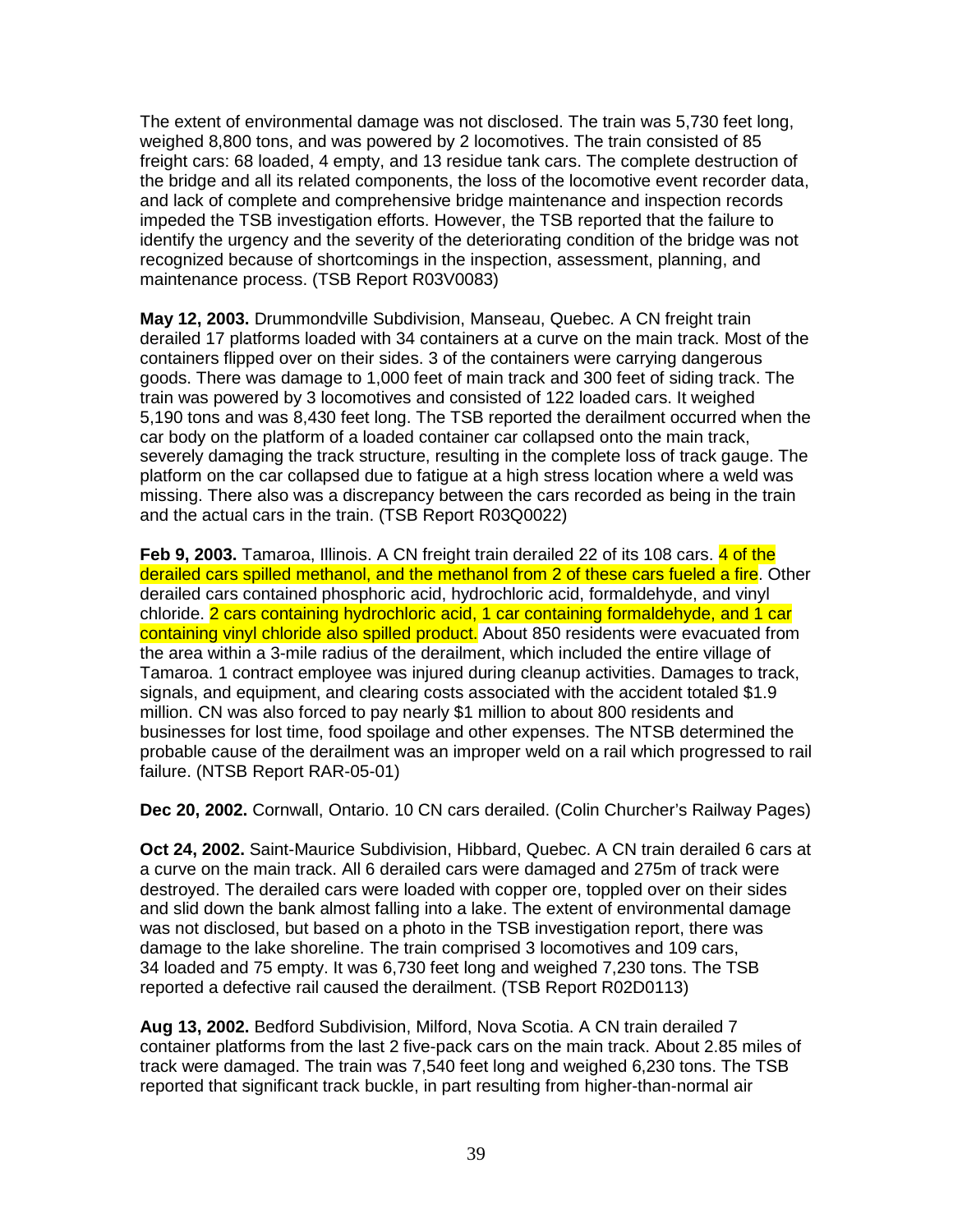temperatures, caused the tracks to move out of alignment and caused the derailment. (TSB Report R02M0050)

**July 22, 2002.** Montmagny Subdivision, Joffre Yard, Levis, Quebec. A CN train operated by remote control (Beltpack) in the yard derailed 52 cars. 51 tank cars, which contained fuel oil and gasoline residue, derailed and rolled over. An empty bulkhead flat car also derailed. 2 switches and about 3,600 feet of track were damaged. The TSB reported that heavy winds set some empty cars (without their brakes on) in motion which caused the initial derailment. (TSB Report R02Q0041)

**July 8, 2002.** Camrose Subdivision, near Camrose, Alberta. A CN freight train derailed 2 locomotives and 14 cars at a curve in the track. The train consisted of 5 locomotives, 146 loaded cars (some carrying dangerous goods), 6 empty cars, 2 residue tank cars, was 9,708 feet long and weighed 17,201 tons. The train was the longest and heaviest train the crew had ever operated on this subdivision. Derailed cars included 2 empty hopper cars right behind the locomotive, 1 empty flat car, 5 loaded intermodal flat cars, and 6 multi-platform intermodal cars. The last derailed car carried 2 containers carrying dangerous goods. The 2 derailed locomotives were damaged. All derailed cars and about 860 feet of track were destroyed. The TSB reported the primary cause of the derailment was an improperly assembled train. The presence of the first locomotive without alignment control couplers behind the operating locomotives played a secondary role in this derailment. (TSB Report R02C0050)

**July 3, 2002.** Joliette Subdivision, L'Assomption, Quebec. A CN freight train derailed 14 cars at a curve on the main track. 9 of the derailed cars flipped over, fouling both sides of the main track and siding. Softwood lumber products were strewn over the right-ofway and the adjacent private property. About 1,830 feet of main track, 660 feet of siding track and a private crossing were destroyed. A 4-inch irrigation water main was severed, and about 150 trees and seedlings were destroyed or damaged in an adjacent nursery. The train consisted of 2 locomotives, 82 loaded, 9 empty and 2 residue cars. It was 5,570 feet long and weighed 10,390 tons. The TSB reported that the higher-than-normal air temperatures buckled the track which caused the derailment. The Board pointed out that even though hot weather inspections were carried out, they were not sufficient to identify the potential for a track buckle. (TSB Report R02D0069)

**May 2, 2002.** Rivers Subdivision, near Firdale, Manitoba. A CN train derailed 2 locomotives and 21 freight cars after colliding with a loaded tractor-trailer at a public crossing. The derailed equipment included 5 tank cars carrying dangerous goods, 1 tank car carrying ethylene glycol and 12 hopper cars carrying plastic pellets. The dangerous goods products included benzene and hexene. During the derailment, 4 of the tank cars sustained multiple punctures and spilled their products which ignited and a large fire engulfed the derailed cars, burning for 2<sup>1/2</sup> days. Water bombers were brought in to help fight the fire. A fibre-optic cable was severed and the Trans-Canada Highway had to be closed. 17 of the derailed cars were destroyed. About 700 feet of the south rail, 450 feet of the north rail, and many of the ties near the public crossing were destroyed. A total of 156 people were evacuated from within a 4-mile radius of the derailment for 2 days. About 13,000 tonnes of impacted soil were excavated and removed for treatment. Water sampling conducted about 1, 2 and 3 months following the spill determined that the groundwater had been contaminated with hydrocarbons. The extent of environmental and groundwater damage was not disclosed. (TSB Report R02W0063)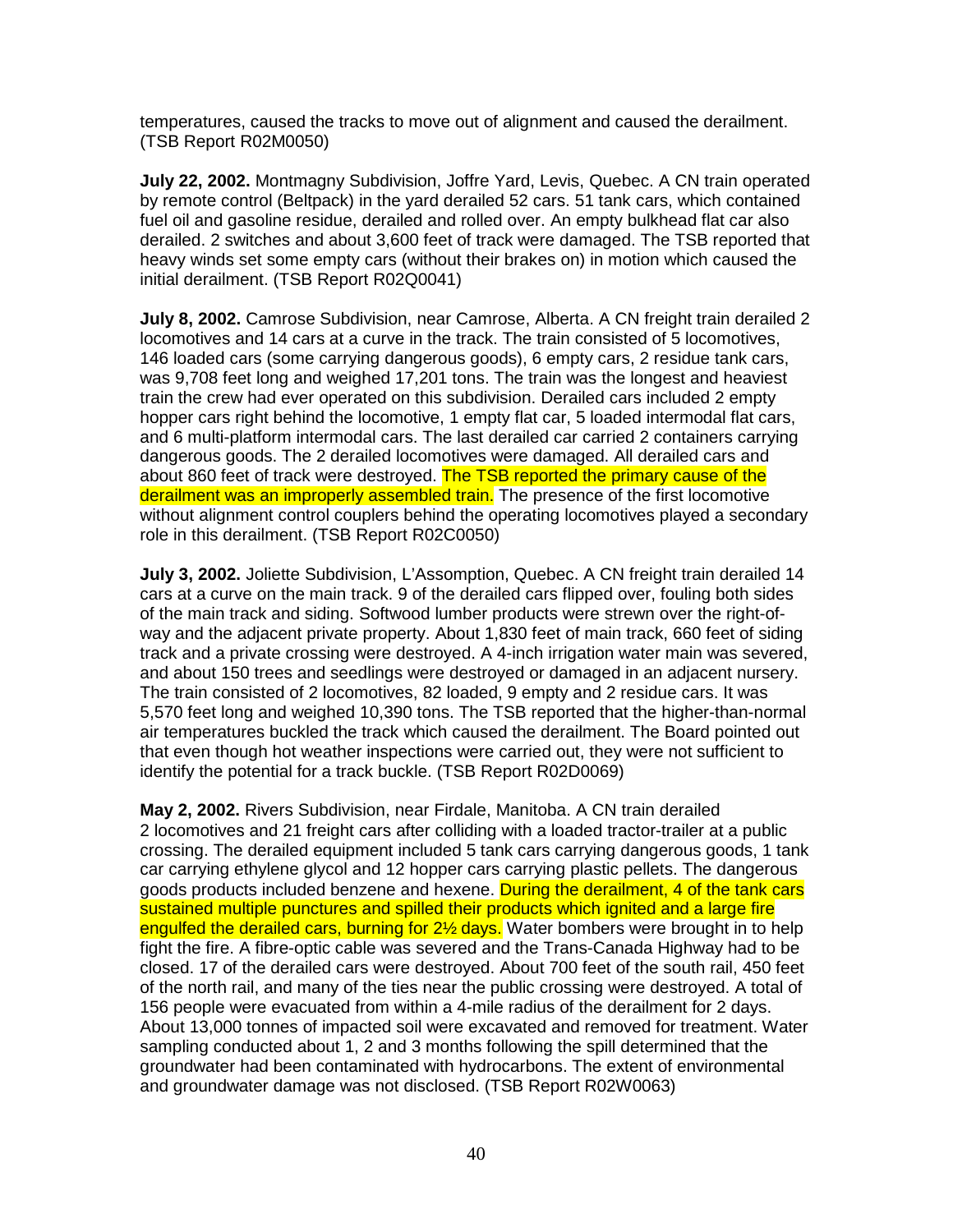**April 26, 2002.** Redditt Subdivision, Winnipeg, Manitoba. 8 cars, including 3 box cars loaded with dangerous goods, derailed on the main track as a CN freight train departed Winnipeg. The train consisted of 3 locomotives and 85 cars (76 loaded and 9 empty), was 5,412 feet long, and weighed 9,363 tons. In addition to damaged cars, about 300 feet of track, a roadway underpass, and a fibre-optic system buried in the grade were damaged. 6 homes adjacent to the main track were evacuated. An improperly assembled train contributed to wheel lift on an empty flat car and subsequent derailment. (TSB Report R02W0060)

**Feb 15, 2002.** Dartmouth Subdivision, Dartmouth, Nova Scotia. A CN train derailed 5 cars in the yard, blocking a private crossing to an electrical shop. 3 of the derailed cars were tank cars loaded with liquefied petroleum gas, and the other 2 cars were flat cars loaded with vehicles. 2 derailed tank cars contained propane and 1 derailed tank car contained butane. 1 of the tank cars loaded with propane flipped over on its side as did 1 of the flat cars. The train consisted of 2 locomotives and 15 loaded cars. It was 925 feet long and weighed 1,200 tons. About 300 feet of track were damaged, and the private crossing required repairs. About 800 Dartmouth residents were evacuated from their homes, and the Angus L. MacDonald suspension bridge, one of the 2 major bridges connecting Dartmouth and Halifax, was closed for 12 hours. The TSB reported that deteriorating rail ties contributed to the derailment. (TSB Report R02M0007)

**Nov 15, 2001.** Holly Subdivision, Clarkson, Michigan. 2 CN/Illinois Central Railway trains collided at a switch at the Andersonville Siding. One of the trains missed a red stop signal as it entered the main track and hit the other train on the main track. Both crew members of the train that was hit were killed; the 2 crew members of the other train were seriously injured. The total cost of the accident was about \$1.4 million. The NTSB determined the probable cause of the collision was fatigue by the crew whose train hit the other, and the same train was also traveling above the speed limit. (NTSB Report RAR-02-04)

**Oct 6, 2001.** Napadogan Subdivision, Drummond, New Brunswick. A CN freight train derailed 15 cars after striking an automobile at a farm crossing. 7 of the derailed cars were tank cars carrying liquefied petroleum gas. One of the tank cars suffered damages and **spilled butane**, resulting in undisclosed environmental damage. The train consisted of 3 locomotives at the head of the train, 130 cars (78 loaded and 52 empty), was 8,700 feet long and weighed 10,000 tons. 9 cars and about 1,000 feet of track were destroyed. The TSB investigation determined that an undesired emergency brake application occurred when the train struck the automobile, resulting in rail rollover and the derailment. (TSB Report R01M0061)

**Sept 24, 2001.** Bala Subdivision, Richmond Hill, Ontario. A CN freight train derailed 21 cars on the main track. The running gear on all the derailed cars was damaged. The general merchandise train, powered by 2 locomotives, was hauling 40 loaded cars and 20 empty cars. It was 3,000 feet long and weighed 5,100 tons. The TSB reported that a heavy bulkhead door on one of the cars had opened, swung out, contacted the side of a train passing on an adjacent track and fell onto the track, causing the derailment. The Board indicated the closing device on the bulkhead door was inadequate and should have been replaced. (TSB Report R01T0255)

**Aug 29, 2001.** Saint-Hyacinthe Subdivision, Montreal, Quebec. A CN train approaching the Turcot Yard in Montreal derailed 8 container cars at a curve in the track. 5 cars rolled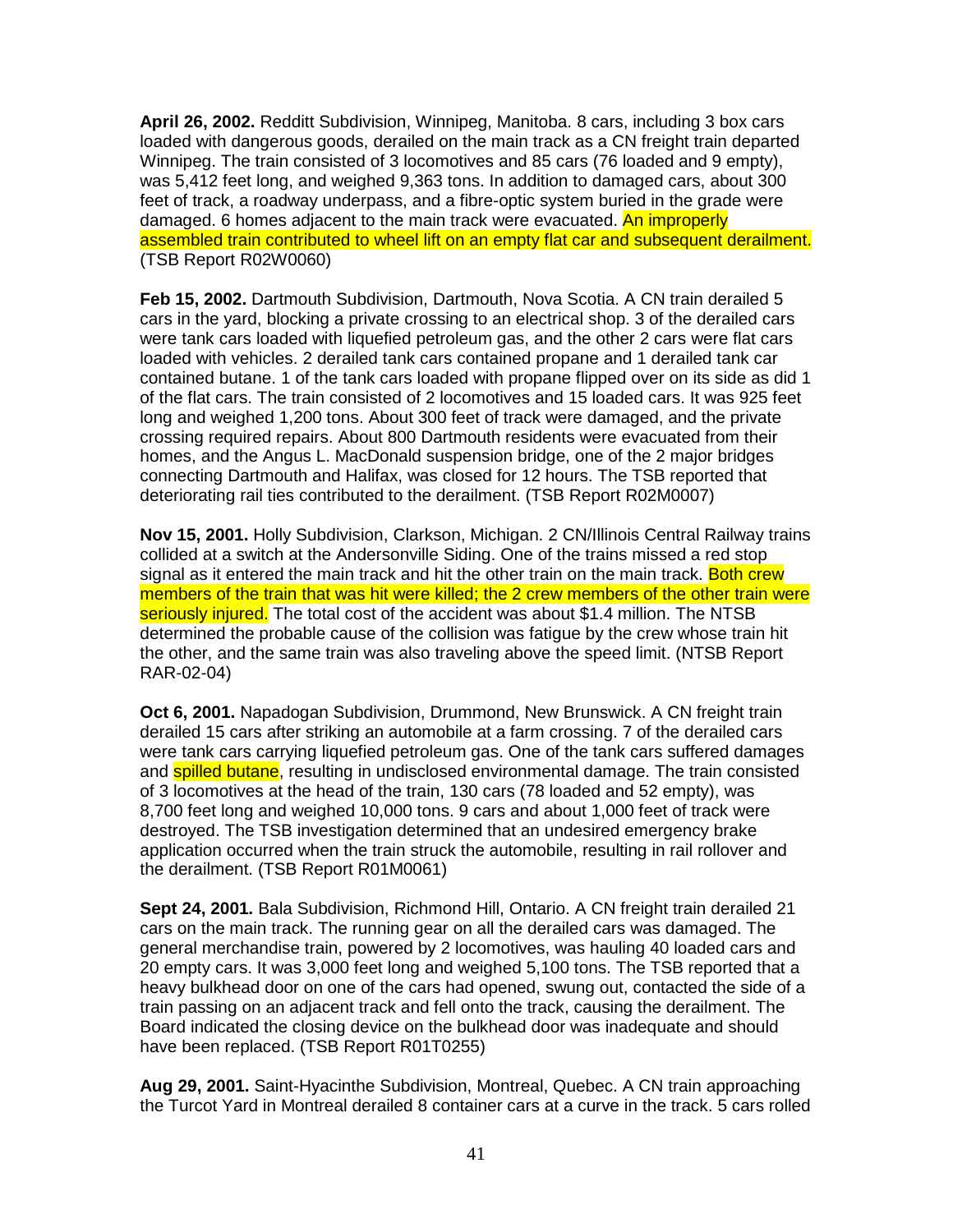down the railway embankment, and came to rest obstructing Butler Street. The train consisted of 2 locomotives and 86 cars (85 loaded and 1 empty). It was 5,900 feet long and weighed 5,200 tonnes. The TSB reported that a wheel of one of the cars climbed over a defective rail and caused the derailment. (TSB Report R01D0097)

**May 23, 2001.** Chisholm, Alberta. CN started one of the largest human-caused fires in Alberta's history that destroyed 116,000 hectares of forest plus 10 homes, a trapper's cabin, 48 outbuildings and some vehicles primarily in the Hamlet of Chisholm. The environmental impacts were devastating – an undisclosed number of mammals, birds and other animals burned, and there was significant loss of wildlife habitat. The forest industry lost about 4.5 million  $m<sup>3</sup>$  of growing timber stock and over 6,300 ha of regenerated cutblocks. The Alberta government spent \$10 million fighting the fire with 514 firefighters and an abundance of equipment. CN eventually accepted responsibility for starting the fire by running locomotives in an inappropriate manner during a high fire hazard period. (Canada.com May 31/07, several other sources)

**April 12, 2001.** Bedford Subdivision, Stewiacke, Nova Scotia. A Via Rail passenger train consisting of 2 locomotives and 14 cars, travelling on CN main track from Halifax to Montreal, derailed at a manually operated main track switch in Stewiacke. A standard CN switch lock used to secure the switch in correct position had been tampered with. As a result of this tampering, the 2 locomotives and the first 2 cars continued on the main track, but the following cars took a diverging route onto an industrial track adjacent to the main track. 9 of the cars derailed and a farm supply building, as well as the industrial track were destroyed. 750 feet of the main track and a main track turnout were extensively damaged. One of the derailed cars was destroyed and the rest were damaged. 4 occupants of the building escaped without injury prior to impact. There were 132 persons on board the train. 22 persons were transported to hospital by ground or air ambulance; 9 were seriously injured. (TSB Report R01M0024)

**Feb 15, 2001.** Drummondville Subdivision, Trudel, Quebec. A CN train derailed 25 cars on the main track. 24 cars were destroyed, and 1 car was damaged. A main-track switch, the signal system, 800 metres of track, and goods stored on the property of a construction material distributor were damaged. A signal bungalow as well as a communications tower belonging to CN were also destroyed. An underground fibre-optic cable was severed. The train was comprised of 3 locomotives and 93 covered hopper cars loaded with wheat. It was 6,043 feet long and weighed 12,158 tons. The TSB reported the train derailed as a result of a fatigue fracture in an axle on one of the cars that derailed. (TSB Report R01Q0010)

**Jan 16, 2001.** Kingston Subdivision, near Mallorytown, Ontario. A CN freight train derailed 26 cars on the main track including 2 tank cars loaded with propane. A public school was closed for a day as a precautionary measure. The train consisted of 2 locomotives at the head of the train, 149 cars (76 loaded and 73 empty), was 9,450 feet long and weighed 11,700 tons. The TSB investigation determined that improperly assembling the long train contributed to a wheel lift and the derailment. Confused communication between the locomotive engineer and the rail traffic controller also appeared to contribute to the derailment. (TSB Report R01T0006)

**Dec 11, 2000.** Kashabowie Subdivision, Shabaqua, Ontario. A CN freight train derailed 17 cars. The derailed cars included 2 loaded tank cars containing methanol, 1 that had flipped upside down and was damaged, spilling all of its contents, and the other which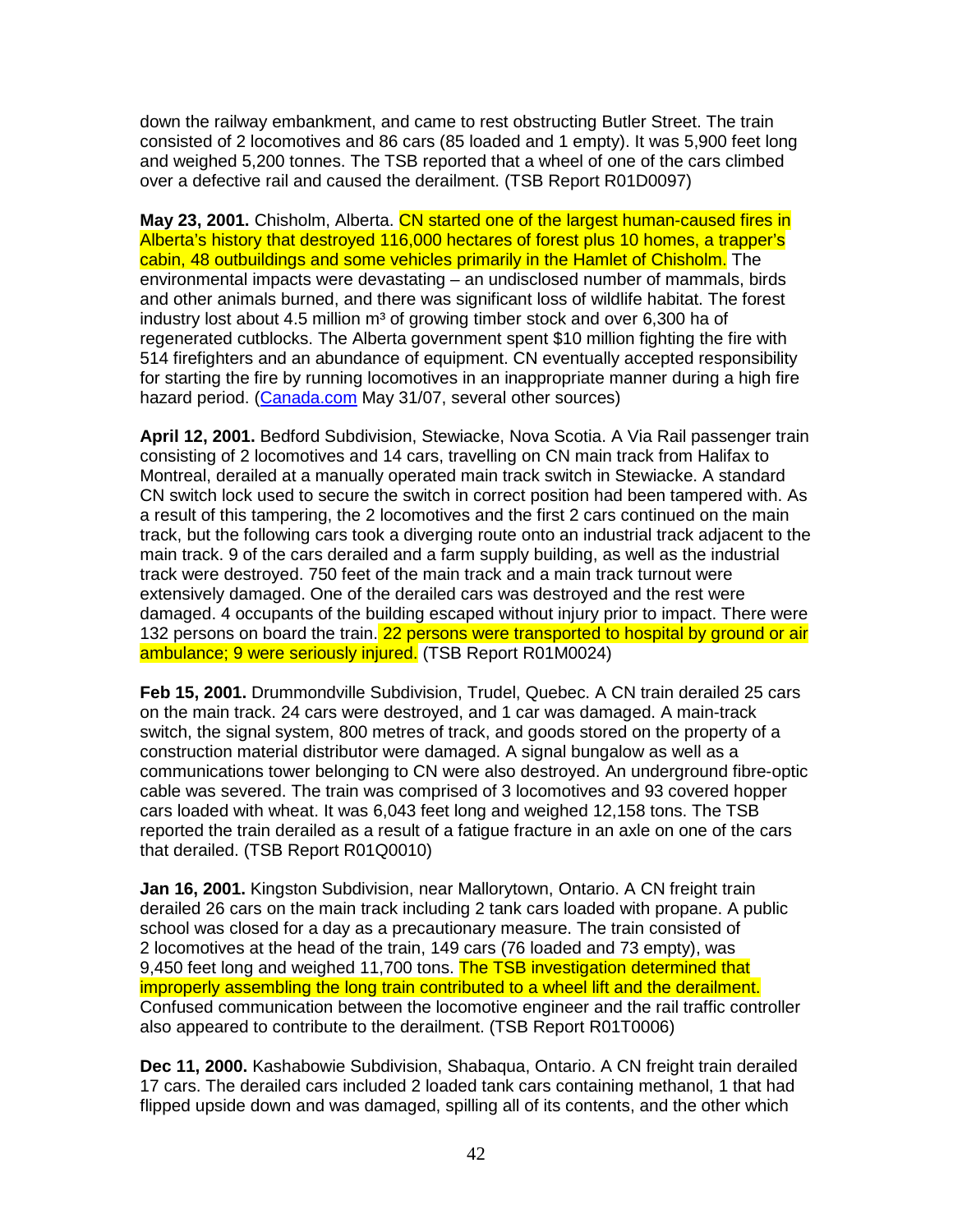was leaking methanol from an unloading valve that had opened during the derailment. A total of about 100,000 litres of methanol spilled, most of which entered the Shebandowan River. Methanol is a colourless, flammable and poisonous liquid. Persons living close to the river, downstream, were cautioned not to consume water drawn from wells near the river. Water was not declared free of methanol by local health authorities for almost a month following the spill. The extent of environmental damage to the Shebandowan River's ecosystem was not disclosed. The other derailed cars included 5 loaded cars of grain, 7 empty flat cars and 3 empty box cars. The train comprised 3 locomotives, 59 loaded cars and 27 empty cars. It was 5,400 feet long and weighed 8,500 tons. The TSB reported that emergency brake pressure on a cracked defective rail caused the rail to fail, and resulted in the derailment. (TSB Report R00W0253)

**Dec 10, 2000.** Kingston Subdivision, Marysville, Ontario. A CN train derailed 2 cars in a curve on the main track. 1 of the derailed cars, a bulkhead flat car loaded with lumber, lost its load, blocking the adjacent north main track. The other derailed car was a residue tank car. The train comprised 2 locomotives, 51 loaded and 44 empty cars. It was 6,600 feet long and weighed 8,300 tons. The TSB reported that, in each track curve of the train's journey, the load of lumber shifted slightly laterally, causing the banding around the load of lumber to dig into the corners of the lumber, gradually lessening the degree of securement and allowing even greater movement as the trip progressed. Travelling in an unstable state, the lumber shifted at the curve near Marysville and the unbalanced load caused one or more wheels on the car to lift and derail, destabilizing the trailing tank car which also derailed. (TSB Report R00T0324)

**Dec 9, 2000.** Napadogan Subdivision, Blue Bell, New Brunswick. A CN freight train derailed 7 multi-platform double-stack container cars at a curve on the main track. 36 containers were spread over an area covering both sides of the main track for about ½ km. 11 of the containers were carrying bags of white asbestos (a hazardous material): 2 containers released product onto the right-of-way. A total of 660m of track structure was damaged. The train was powered by 4 locomotives, was 5,700 feet long and weighed 5,200 tons. The TSB reported the derailment occurred due to a rail failure at a curve in the track. (TSB Report R00M0044)

**May 22, 2000.** Saint-Maurice Subdivision, Cressman, Quebec. A CN train derailed 23 cars at a curve on the main track on a bridge over the Saint-Maurice River. Derailed cars included: 13 gondola cars loaded with wood chips, 2 cars loaded with paper, 1 empty hopper car, and 7 tank cars with gasoline residue. 3 of the tank cars with gasoline residue fell into the river. 2 tank cars were punctured, **spilling an undisclosed amount of** gasoline into the river. The extent of environmental damage was not disclosed. 400 feet of track were destroyed and 2 spans of the railway bridge across the river were heavily damaged. 22 of the derailed cars were damaged and 1 was destroyed. The train consisted of 3 locomotives and 159 cars, including 128 loaded cars, 19 empty cars and 12 tank cars with gasoline or heating oil residue. The train was 9,586 feet long and weighed 15,230 tons. The TSB reported that the derailment was caused by a defective rail in the track curve. (TSB Report R00Q0023)

**May 16, 2000.** Redditt Subdivision, White, Ontario. A CN freight train derailed 19 of its 136 cars along a curve in the main track. 4 of the derailed cars contained dangerous goods. The train consisted of 2 locomotives at the head of the train, 136 cars (51 loaded and 85 empty), was 8,800 feet long and weighed 9,440 tons. The TSB investigation determined that, during throttle reduction while in a curve, the train experienced a wheel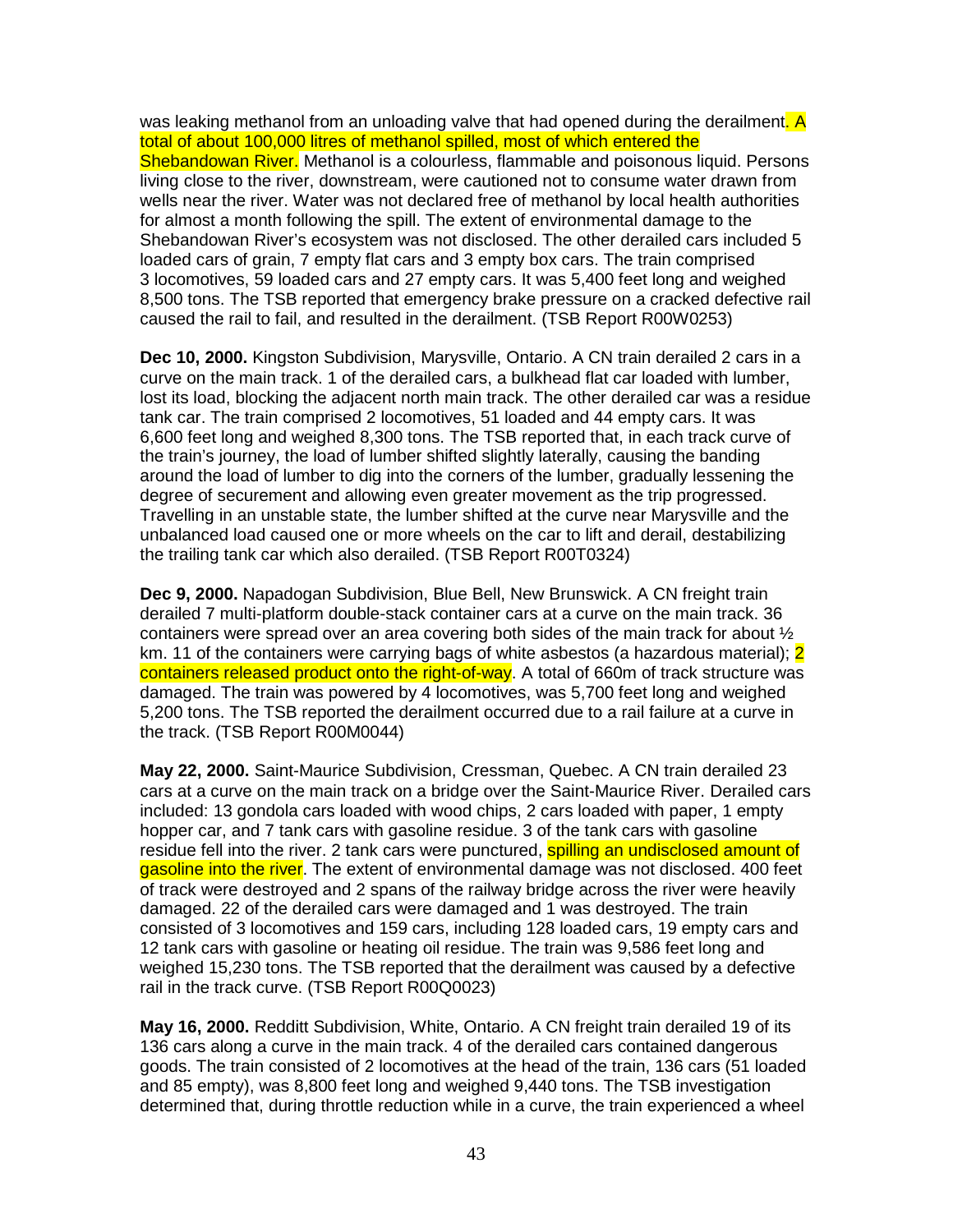climb derailment that was a result of a number of factors including *improperly* assembling the train. (TSB Report R00W0106)

**March 10, 2000.** Rouses Point Subdivision, Brossard, Quebec. A CN train derailed 5 cars on the Massena Spur after traveling through a public crossing. 4 cars toppled over on their sides in a ditch; 3 of these contained dangerous goods. 2 of the tank cars were carrying molten naphthalene (a flammable solid), and the third was carrying creosote. The other 2 derailed cars were hopper cars. All 5 derailed cars were damaged. The track was heavily damaged over a length of about 170 feet. The train consisted of 2 locomotives and 11 cars (8 loaded and 3 empty), was about 730 feet long and weighed 1,330 tons. As a precautionary measure, the Brossard Fire Department ordered the evacuation of about 20 people in the area. The TSB reported the train spread the track gauge, and the wheels of the first derailed car dropped inside the rail near the public crossing. The fact that CN had planned to replace the rail ties indicate that CN was aware of track structure problems at this location. (TSB Report R00D0026)

**Dec 30, 1999.** Near Mont-Saint-Hilaire, Quebec. A CN Ultratrain, a petroleum products unit train linking the Saint-Romuald oil refinery with a petroleum depot in Montreal, derailed and collided with another CN Ultratrain traveling in the opposite direction on a neighbouring track. There was a violent explosion and some rail cars burned for more than 4 days, creating a smoke plume about 500m high. The 2 crew members on the train hit by the derailed train were killed. About 350 families had to be evacuated. 2 locomotives and 61 cars were damaged in the accident. About 2.7 million litres of hydrocarbons spilled and caught fire, damaging private property, public property and the environment. The Ultratrain derailed at a broken rail caused by a defective weld, causing the TSB to call into question CN's quality assurance program for rail welds. The quality assurance system in place did not detect the welds that did not meet the company's standards (mismatch between rail ends, absence of a weld tag, weld not entered in the inventory of continuous welded rail [CWR] repairs and adjustments). (TSB Report R99H0010, TSB News Release Sept 26/02)

**Nov 23, 1999.** Kingston Subdivision, Bowmanville, Ontario. A westward CN freight train struck an abandoned tractor-trailer at a farm level crossing. Metal parts from the trucktrailer became entangled under the wheels of the lead locomotive, resulting in the derailment of both locomotives and the following 10 rail cars, 4 of which rolled over onto their side. An eastward Via Rail passenger train struck the debris on an adjacent track and derailed, just before the freight train had come to a halt. The derailing Via train dragged the trailer portion of the truck-trailer for about 700 feet, causing the Via locomotive and the following 5 passenger coaches to derail. The jackknifing passenger train hit the derailed freight train cars. Fuel spilling from the tractor-trailer ignited and a fire started. About 6,800 litres of diesel fuel spilled from the Via locomotive and was also ignited. About 4,550 litres of diesel fuel also spilled from the lead locomotive of the CN freight train. 3 of the derailed freight cars contained liquefied petroleum gas residue and 5 of the derailed freight cars were loaded with butadiene. Minor injuries were sustained by 6 Via Rail employees and 5 passengers. (TSB Report R99T0298)

**Oct 9, 1999.** Bedford Subdivision, Bedford, Nova Scotia. A CN freight train derailed a locomotive and the first 8 cars. Some of the derailed cars flipped over on their sides and the entire derailment was spread over a distance of about 655 feet. Corn from 2 damaged hopper cars was spread over the derailment site. Over 800 feet of track were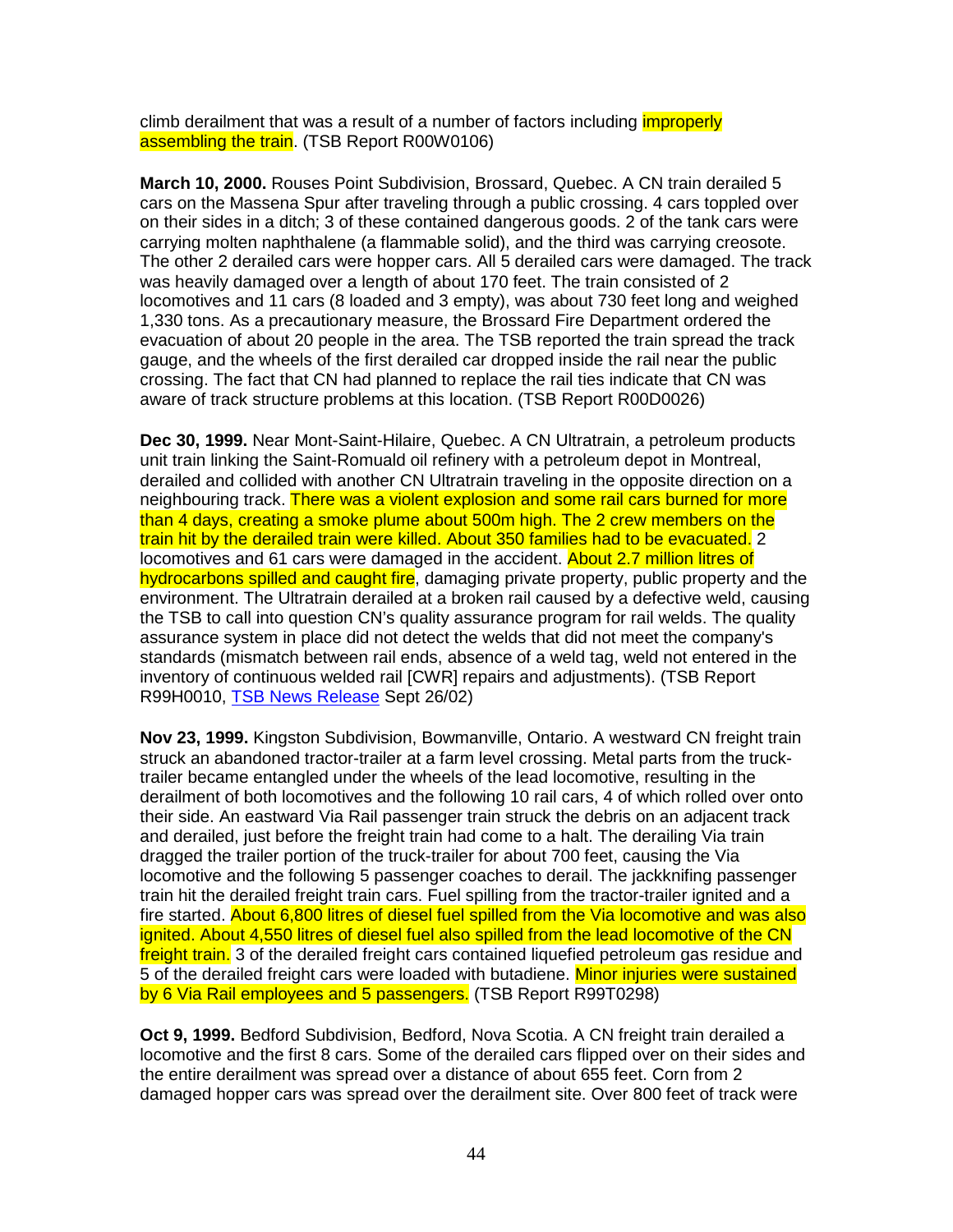damaged. The train comprised 3 locomotives, 64 loaded and 3 empty, and was 4,580 feet long and weighed 4,470 tons. The TSB reported a damaged rail initiated the derailment. (TSB Report R99M0046)

**Sept 23, 1999.** Bala Subdivision, near Britt, Ontario. A CN freight train derailed 26 cars at a curve in the tracks at Mowat, near Britt. The train consisted of 94 cars, 54 of which were tank cars (41 of the 54 were carrying dangerous goods or dangerous good residues). The 26 derailed cars included: 19 tank cars, 2 box cars and 5 hopper cars. Of the 19 tank cars, 1 was a load of liquefied petroleum gas (LPG), 14 had LPG residues, 3 were loaded with anhydrous ammonia, and 1 was empty. The loaded LPG car and 1 of the loaded anhydrous ammonia cars were ruptured, each spilling their product and igniting, causing several fires. The loaded car of LPG exploded, projecting pieces of its tank and jacket in all directions. About 127,000 pounds of LPG and 158,000 pounds of anhydrous ammonia were spilled. A crater in the right-of-way measuring about 2m deep, 3m wide and 15m long was created by the LPG fire and subsequent violent rupture of the tank, which destroyed the roadbed and altered the physical state of the soils and other materials in the area. A box car immediately west of the LPG tank was crushed and bent 90°. About 600 feet of main track and sidi ng were destroyed, the turnout for the siding at Mowat required extensive repairs, and the nearby public crossing required minor repairs. 18 of the derailed cars were damaged, and 8 cars were destroyed. The adjacent trees, other vegetation and earth were scorched black and killed for a radius of about 200 feet by the fire ball and chemical releases. CN employees at the Mowat siding, 3 local woodcutters and 2 hunters located downwind of the accident site were evacuated due to the toxic fumes. An Ontario Provincial Police officer, a local woodcutter, and two firemen suffered minor injuries as a result of contact with ammonia vapours. The TSB reported on many deficiencies as contributing to the derailment including: deficiencies in track gauge and alignment, and improper track condition for freight train speeds they were traveling. The TSB also reported that older-design, belowstandard and defective construction of tank cars contributed to the magnitude of the ensuing fires. The total extent of environmental damage, including to the adjacent Little Key River and shoreline, was not detailed in the TSB investigation report. (TSB Report R99T0256)

**Aug 27, 1999.** Kingston Subdivision, Wesco Spur, Yard CB, Cornwall, Ontario. A CN crew was performing switching operations in the yard when 6 tank cars ran away on one of the tracks. The cars rolled for 475 feet and struck the stop block at the end of the track. 1 car derailed and its tank was punctured. About 5,000 gallons of product, a class 3 combustible liquid, spilled onto the ground. About 2,000 gallons seeped into the ground or flowed into the sewer system. The soil contaminated by the liquid was collected and hauled away for treatment. The extent of environmental damage was not disclosed. Cornwall police and firefighters immediately set up a 1,000-foot safety perimeter and evacuated customers and staff from nearby businesses. The TSB reported the evacuation caused inconvenience and economic losses for nearby businesses. (TSB Report R99D0159)

**Aug 15, 1999.** Clearwater Subdivision, Messiter, British Columbia. A CN freight train derailed 40 cars of a 100-car grain train. 2 of the derailed cars rolled into the North Thompson River. About 5,000 tons of mixed grains were spilled over the right-of-way and in the river. Most of the 40 cars sustained extensive damage. About 1,500 feet of track were destroyed and an additional 3,000 feet were damaged. The train was powered by 2 locomotives, was 5,900 feet long and weighed 11,800 tons. The extent of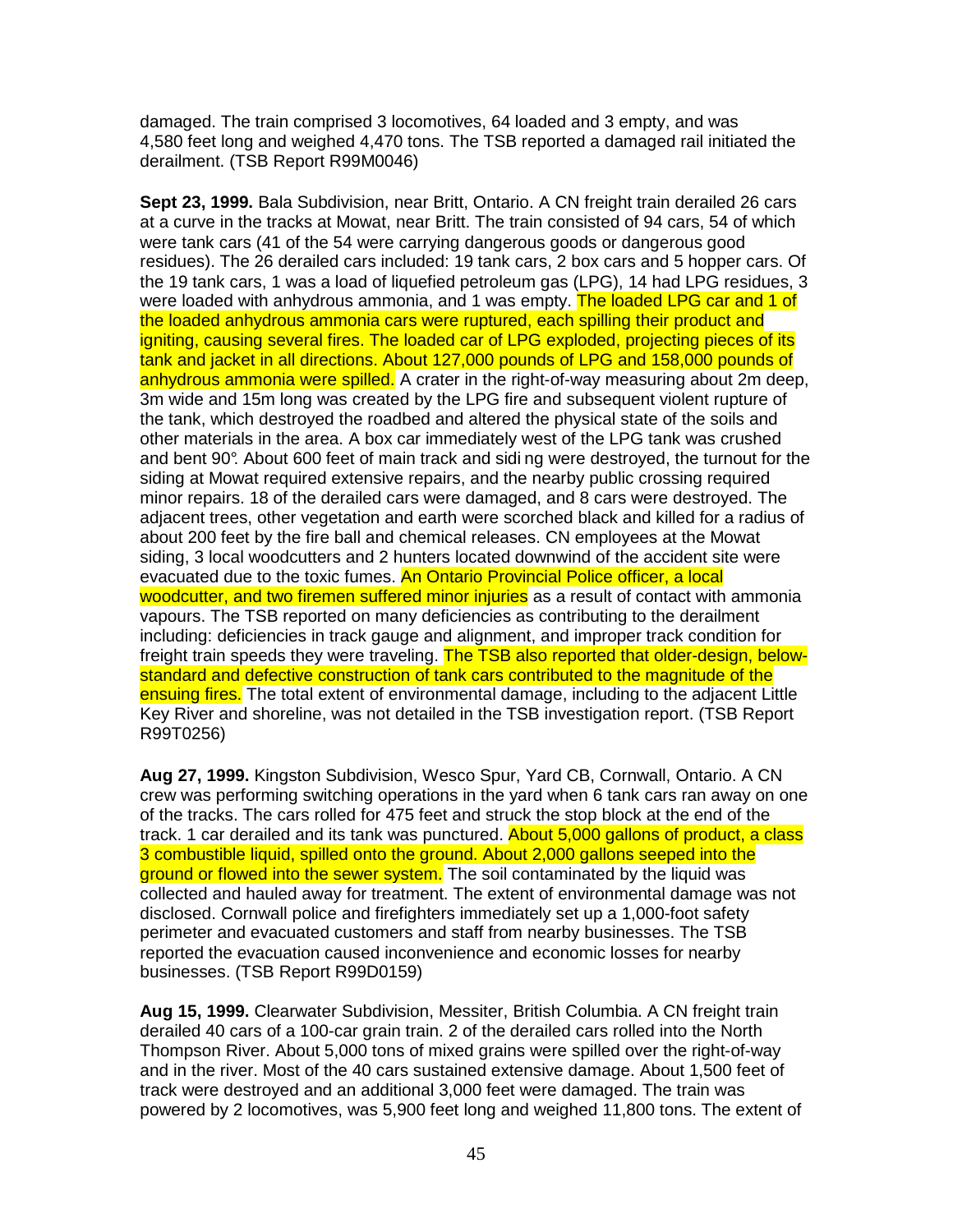environmental damage to the Thompson River and bank was not disclosed. The TSB reported a defective wheel caused the derailment. (TSB Report R99V0141)

**July 14, 1999.** Kingston Subdivision, Morrisburg Station, Ontario. 16 CN cars derailed in front of the station. (Colin Churcher's Railway Pages)

**April 23, 1999.** Chatham Subdivision, Thamesville, Ontario. A Via Rail passenger train travelling east on the north main track hit an open switch, causing it to tip over and collide with stationary CN cars full of ammonium nitrate on an adjacent yard track. All 4 passenger cars and the locomotive of the passenger train derailed as well as 4 of the stationary cars. The 2 crew members in the locomotive cab were killed. 77 of the 186 passengers and crew on board were treated at the hospital. 4 people were admitted with serious injuries. About 50m of main track and 100m of the adjacent yard track were destroyed. The locomotive was damaged beyond repair and the leading 2 passenger cars sustained substantial damage. A December 18, 2012 version of the TSB investigation report identified safety deficiencies relating to the level of defenses associated with the Occupancy Control System method of train control, particularly in "dark territory," where trains are not always provided with sufficient advance warning of reversed main track switches, and to the storage of dangerous goods in rail cars for prolonged periods of time at locations adjacent to main tracks. The TSB also pointed out the need to eliminate some passenger safety hazards in a timely fashion. (TSB Report R99H0007)

**April 13, 1999.** Montmagny Subdivision, Bégin, Quebec. A CN petroleum product unit train derailed 10 tank cars loaded with gasoline on the main track. Some cars flipped over on their sides and 1 car completely toppled over landing on its top. About 230 litres of gasoline were spilled into Les Quarante Lacs (Forty Lakes), causing undisclosed environmental damage. The 10 derailed cars were damaged, as was another car which did not derail. 450 feet of track were destroyed, and another 300 feet of track were damaged. The TSB reported soft subgrade and a cluster of rotten ties as causing the derailment. Confusion of responsibilities among 3 acting inspectors may also have contributed to the derailment. (TSB Report R99Q0019)

**Feb 6, 1999.** Ruel Subdivision, Neswabin, Ontario. A CN freight train derailed 21 cars. The derailed cars included a tank car loaded with liquefied petroleum gas and 2 tank cars loaded with flammable benzene and dicyclopentadiene. **1 of the tank cars with the** benzene mixture was punctured resulting in a fire and a total loss of product. The liquid benzene and some lumber that was strewn about the derailment site fuelled a fire that burned for several days. 16 of the 21 derailed cars were destroyed, including 3 tank cars that were involved in the post-derailment fire. 4 cars were damaged. A power switch and dwarf signal, and 500 feet of track were destroyed. In the main derailment area, 4 telephone poles were destroyed. Another power switch and a hot box detector were damaged. Total property damage exceeded \$1.5 million. The TSB reported a roller bearing on one of the cars overheated and seized, resulting in an axle fracture and the derailment. Unclear lines of authority and communication failures regarding the Wayside Inspection System (WIS) were cited by the TSB as contributing to the derailment. The TSB also reported Transport Canada has no national program to audit and monitor WISs, to ensure the safety of operating trains. (TSB Report R99T0031)

**Jan 31, 1999.** Albreda Subdivision, Jasper, Alberta. A CN runaway train on the main track entered the rail yard in Jasper and collided head on with a stationary CN train. 5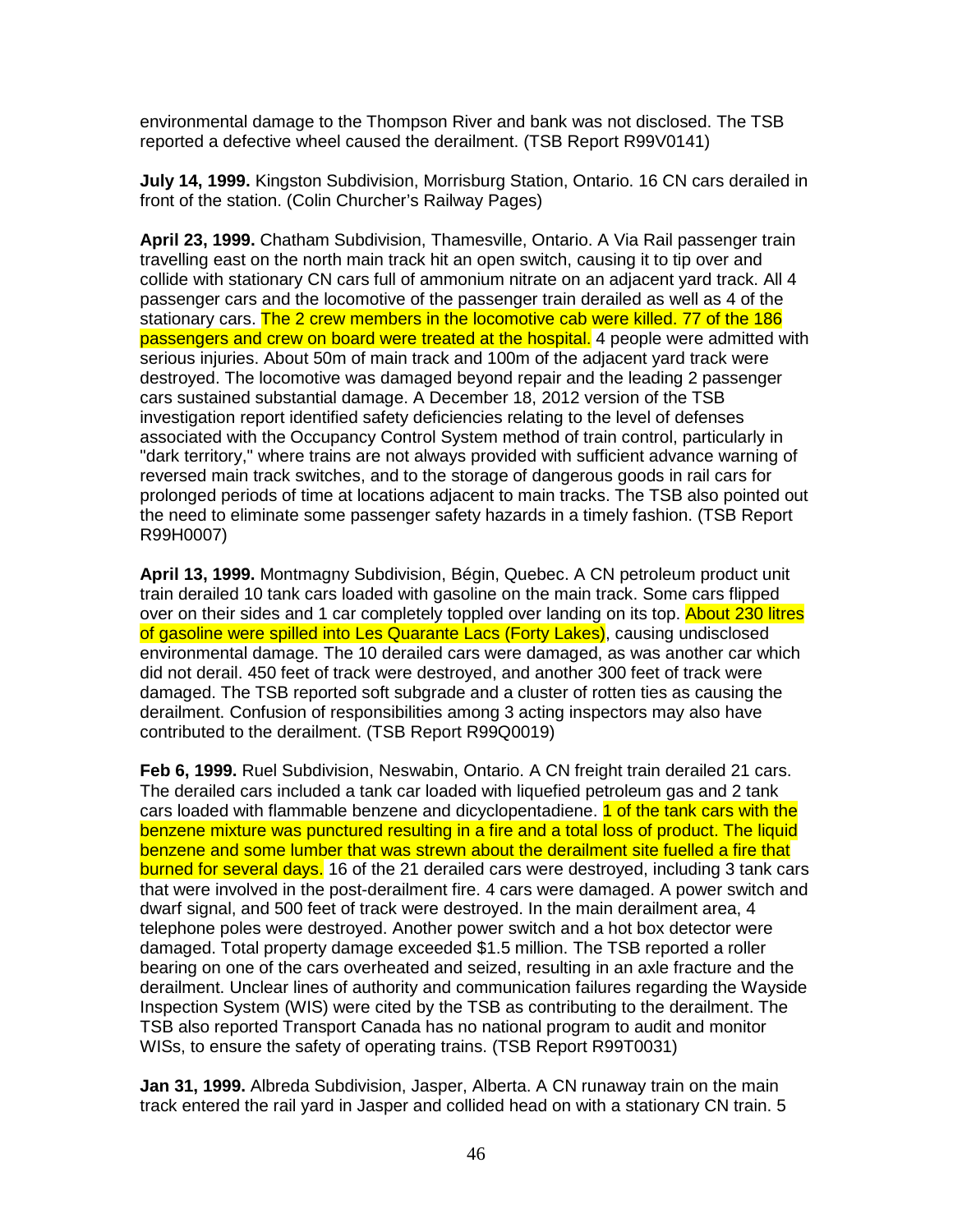locomotives and 11 cars derailed. The 3 locomotives and 2 cars on the runaway train were extensively damaged, as were the 2 locomotives and 1 car on the stationary train in the yard. The collision damaged about 520 feet of track and 4 switches. The conductor of the runaway train received minor injuries. The TSB reported the extreme blowing snow conditions during the accident rendered the air brake system ineffective, and the crew was unaware of the condition of the dynamic braking system. The crew of the runaway train was apparently fatigued which may have affected their performance. (TSB Report R99E0023)

**Nov 26, 1998.** Halton Subdivision, MacMillan Yard, Concord, Ontario. A CN train derailed 3 tank cars loaded with anhydrous ammonia. 1 of the tank cars rolled down a 20-foot embankment and another tank car flipped over on its side. 1 of the tank cars was damaged and spilled anhydrous ammonia. The yard was evacuated and the public roadways in the area, including Highway 7, were closed for about 5 hours. The TSB reported the train derailed as a result of 2 rail breaks caused by surface and sub-surface cracking, the wear exceeding CN's allowable limits. The Board identified a safety deficiency relating to the maintenance standards and practices. (TSB Report R98T0292)

**Sept 24, 1998.** Mont-Joli Subdivision, Mont-Joli, Quebec. 25 cars from a CN train rolled downhill uncontrolled on the main track of the Matapédia Railway Company (MRC), and collided with 4 MRC yard locomotives standing on the main track in front of the station at Mont-Joli. The CN crew thought they had secured their locomotives on a grade, then left their train and went to the station to complete some paperwork. Then, both CN and MRC employees heard a loud noise. When they looked out, they realized the CN train had rolled down the hill and crashed into the MRC locomotives. 5 rail cars were damaged, 2 rail cars were destroyed, and 4 yard locomotives and several hundred feet of main and yard tracks were damaged. A tank car, which was crushed and opened by the impact, spilled some residual product into the parking lot and onto the street. A commercial truck carrying cylinders of compressed gas was crushed. The employees in the vicinity of the station immediately left. The derailed cars came to rest close to commercial and residential properties in the centre of the town. 4 automobiles parked in the station parking lot were destroyed by the derailed rail cars. There was extensive damage to the station platform, and several hundred feet of main and yard tracks, including 78 feet of rail and 34 railway ties that required replacing. The police later determined that, once the CN crew left their train unattended, 2 boys had walked over to the train and released the brakes on most of the 25 parked rail cars, causing the train to roll downhill. (TSB Report R98M0029)

**March 1, 1998.** Kingston Subdivision, Lyn, Ontario. 8 CN cars derailed, 2 of which carried dangerous goods – ethylene refrigerated liquid and alkylamines. The train derailed at a track crossover. The train was pulled by 2 locomotives and was 7,482 feet long and weighed 5,866 tons. The TSB investigation determined the derailment occurred when a rail car wheel climbed over a defective switch that was severely chipped. Proper track maintenance and inspection practices had not been followed. (TSB Report R98T0042)

**March 1, 1998.** Edson Subdivision, near Obed, Alberta. A moving CN train collided with the tail end of a stationary CN train. The lead locomotive from the moving train and the last car from the stationary train derailed and were extensively damaged. The 2 crew members in the lead locomotive of the moving train were seriously injured, and were taken from the scene by ambulance. The moving train was powered by 2 locomotives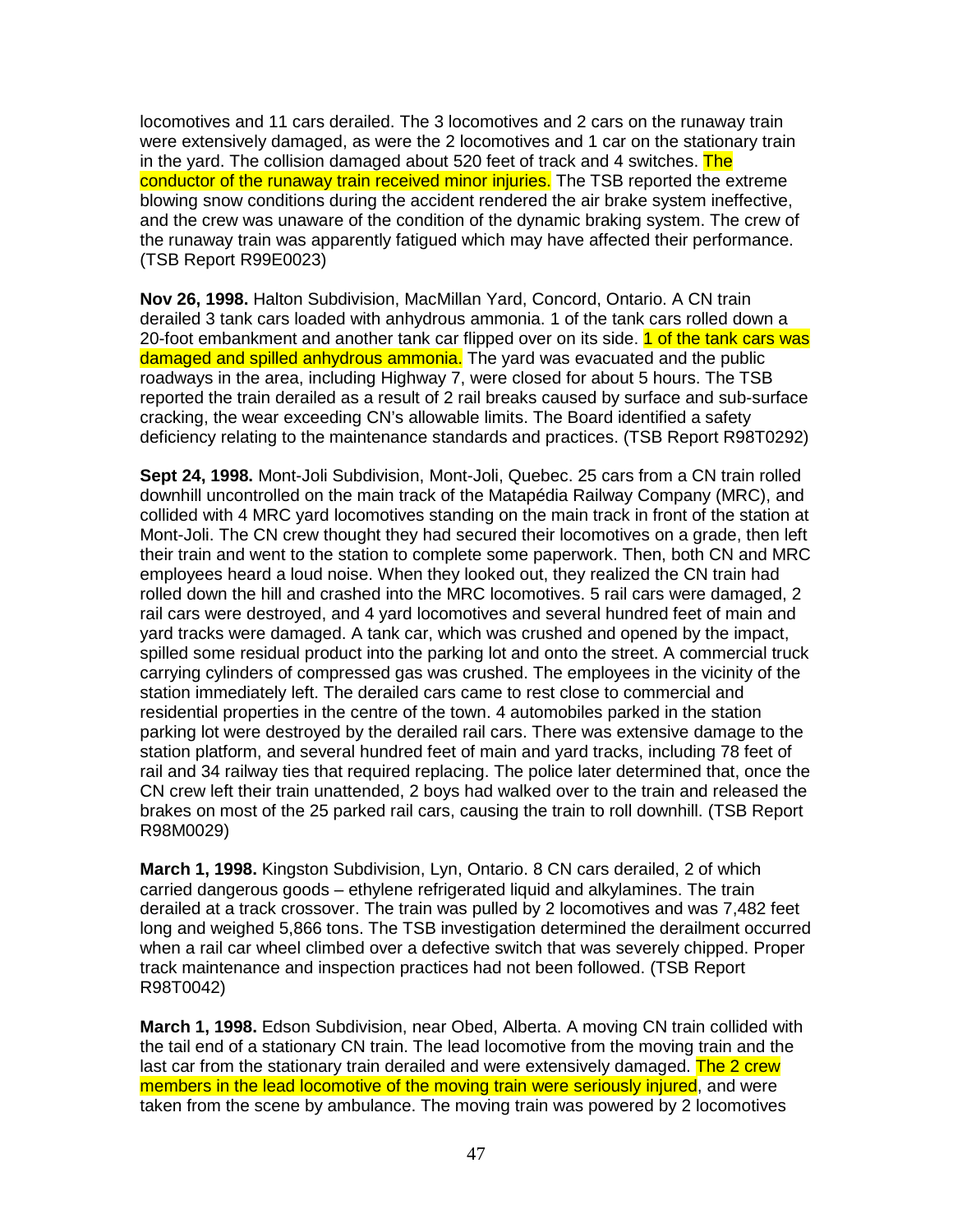and was hauling 20 loaded and 33 empty cars. It was 3,140 feet long and weighed 3,490 tons. The stationary train consisted of 4 locomotives and 100 loaded cars. It was 6,140 feet long and weighed 13,850 tons. The TSB reported the collision occurred because the crew of the moving train did not maintain adequate vigilance and miscalculated how far away the stationary train was located. (TSB Report R98C0022)

**Nov 24, 1997.** Diamond Subdivision, Carrier, Quebec. While a CN train was proceeding from a stop signal at a siding, a tank car loaded with sulphuric acid split open, spilling its entire contents. The extent of environmental damage was not disclosed. The TSB determined that the tank car had been fabricated with a gap and missing butt weld, in variance with approved design drawings, and that it fractured under normal service loading at a pre-existing crack. The TSB has pointed out many times to CN and Transport Canada the risks associated with the frequent inferior construction of tank cars that carry dangerous goods, including oil and other hazardous products. (TSB Report R97D0253)

**May 6, 1997.** Kingston Subdivision, Coteau-du-Lac, Quebec. A CN train dropped into a depression in the subgrade on the main track and derailed 2 locomotives and 12 freight cars. The lead locomotive toppled over on its side. The fuel tanks on both locomotives were punctured and about 12,000 litres of diesel fuel spilled into the Rouge River which was only 10m from the railway tracks. Although emergency personnel placed booms and absorption materials in the river, very little diesel fuel (1,000 litres) was recovered. The extent of environmental damage, especially to the river and the river shoreline, was not disclosed. 2 crew members were injured. The train consisted of 2 locomotives and 19 loaded cars. It was 1,060 feet long and weighed 1,000 tons. The 2 locomotives and 12 freight cars were damaged, and about 270 feet of track were destroyed. The TSB reported the derailment occurred because the subgrade collapsed under the moving train as a result of weak, water-saturated clays in and around the embankment. The Board was concerned that CN maintenance and inspection employees were not apparently sensitive to the hazards posed by unusual events in bodies of water adjacent to railway embankments. The TSB also reported that locomotive fuel tanks are particularly prone to puncture and spilling of diesel fuel at derailment. (TSB Report R97D0113)

**March 27, 1997.** Ashcroft Subdivision, Conrad, British Columbia. A CN train travelling from Boston Bar to Kamloops encountered a large railbed depression and derailed on the main track near Conrad. Both crew members were killed. 2 locomotives, 14 freight cars and about 1,200 feet of main track and siding were destroyed. Loaded open hopper sulphur cars stored on an adjacent siding were hit and also derailed, and some of these cars overturned and spilled their contents. Fuel spilled from the derailed locomotives and ignited. The resulting fire engulfed the derailed equipment and scattered container contents. The fire was finally extinguished March 28. Fire again erupted around the locomotives March 29 and took several hours to extinguish. The TSB ascertained that improper drainage of run-off from the adjacent Trans-Canada Highway contributed to destabilizing the railway subgrade which then collapsed, causing the derailment. (TSB Report R97V0063)

**Aug 12, 1996.** Edson Subdivision, east of Edson, Alberta. All 3 occupants in the lead locomotive of a CN freight train were fatally injured when their train, which was travelling about 54 mph on the main track, collided head-on with 20 runaway cars moving toward them at about 30 mph. The runaway cars had been left on a track in the Edson Yard with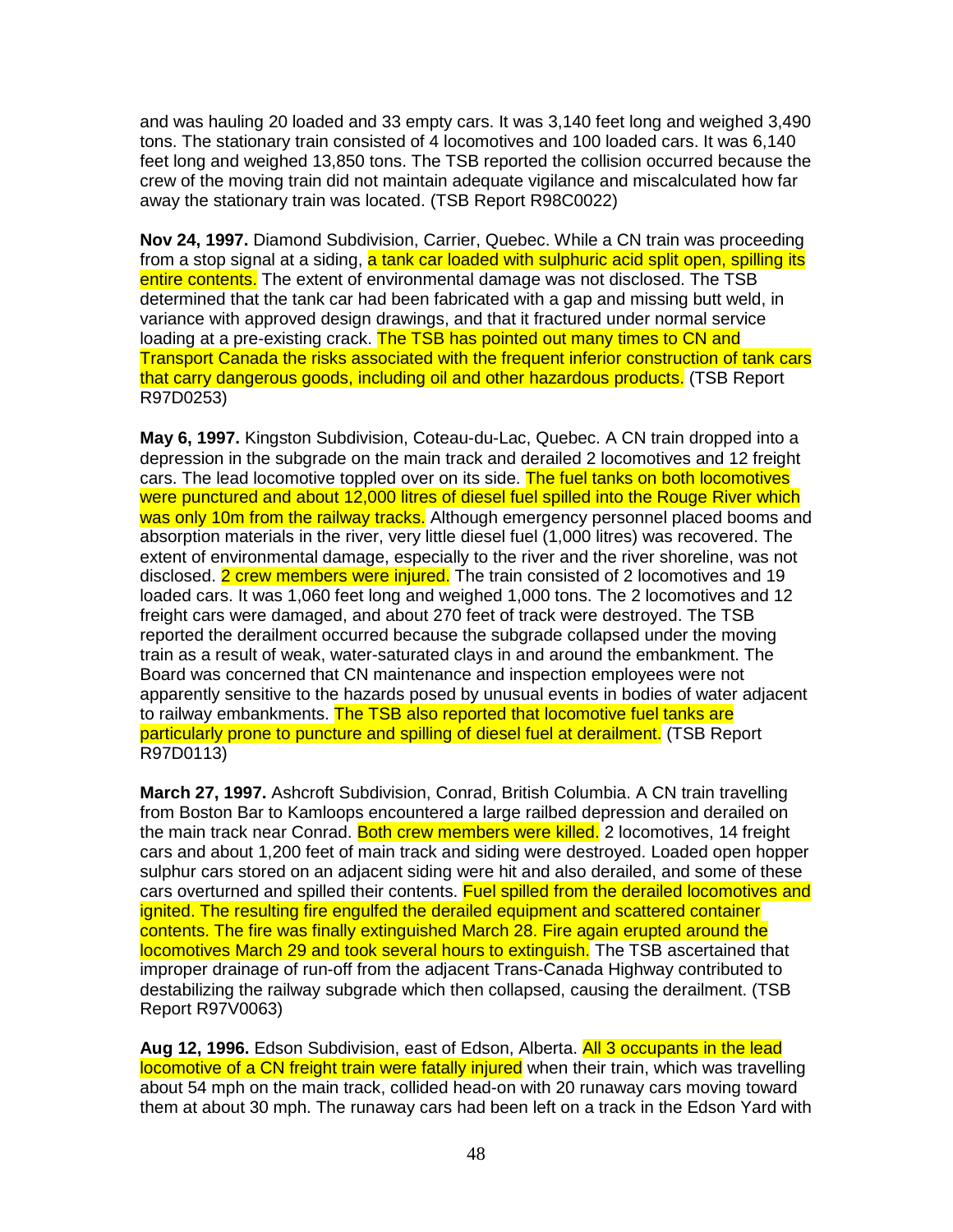their hand brakes on, which eventually failed to hold them, causing them to move onto the main track uncontrolled. The TSB reported that, for the years 1991 to 1996, 190 runaways were reported to the TSB and in spite of repeated warnings and recommendations issued by the TSB, the problem persisted. This particular runaway situation, which ended in 3 deaths, triggered a TSB investigation with wider scope and depth. Consequently, the TSB raised serious questions about the effectiveness of standard railway operating rules, rail traffic control systems, rail safety regulatory overview, and CN's safety management programs. (TSB Report R96C0172)

**July 2, 1996.** Aberdeen Subdivision, North Battleford, Saskatchewan. A CN train was unintentionally diverted onto a spur track, and collided head-on with a stationary and uncrewed CN freight train. The locomotives of both trains were extensively damaged, and 10 freight cars derailed. The **locomotive engineer was injured** when he jumped from the train. The moving train consisted of 3 locomotives and 88 loaded cars. It weighed 10,000 tons and was 6,500 feet long. The TSB determined that the switch for the spur track was inadvertently left in the reverse position. The train was also travelling at an excessive speed, according to the TSB. (TSB Report R96W0171)

**April 24, 1996.** Hagersville Subdivision, Nanticoke, Ontario. A CN train crew was switching at the Esso oil refinery near Nanticoke, when 5 tank cars went out of control. The cars rolled southward about 2 miles, crossed over 2 public road crossings and through the Ontario Hydro thermal generating plant building. The cars continued another 600 feet to the end of the track where the 2 leading cars derailed. 1 derailed car contained sulphuric acid and the other derailed car that flipped over on its side contained sulphuric acid residue. Both derailed cars were damaged. There was substantial damage to private property, including a car mover which had been standing on the track in the Ontario Hydro building. It was pushed ahead of the runaway cars to the end of the track and was destroyed. The entrance gate to Ontario Hydro's property was also destroyed. There was damage to CN's track. The TSB determined the tank cars rolled away and derailed because they were not securely coupled during a switching operation. (TSB Report R96T0137)

**March 11, 1996.** Sussex Subdivision, River Glade, New Brunswick. A CN train derailed 22 freight cars on the main track. 16 of the derailed cars were tank cars loaded with various dangerous goods including gasoline, butane and fuel oil. About 455 litres of gasoline spilled from 1 tank car and butane was released into the atmosphere from 2 leaking pressure tank cars. As a precautionary measure, 8 residents in the area were evacuated. The extent of environmental damage was not disclosed. About 400 feet of track were destroyed and about 1,000 feet of track were extensively damaged. 18 derailed cars were destroyed, and the remaining 4 were damaged. The train was powered by 3 locomotives and was hauling 27 loaded cars, 17 empty cars and 9 residue cars. It was 3,200 feet long and weighed 3,500 tons. The TSB determined that a defective rail led to the derailment. (TSB Report R96M0011)

**March 10, 1996.** Saint-Maurice Subdivision, Dix, Quebec. A CN freight train derailed 27 cars. 4 of the derailed cars were residue cars, 2 contained gasoline residue and the other 2 contained diesel fuel residue. 4 of the derailed loaded gondola cars were dug into the subgrade and several other cars were piled on top of the gondola cars. The ore concentrate from the gondola cars spilled over the subgrade and covered the tracks. At least 1 of the derailed cars came to rest on a bridge deck. The bridge deck was destroyed and the girders were extensively damaged. The train consisted of 3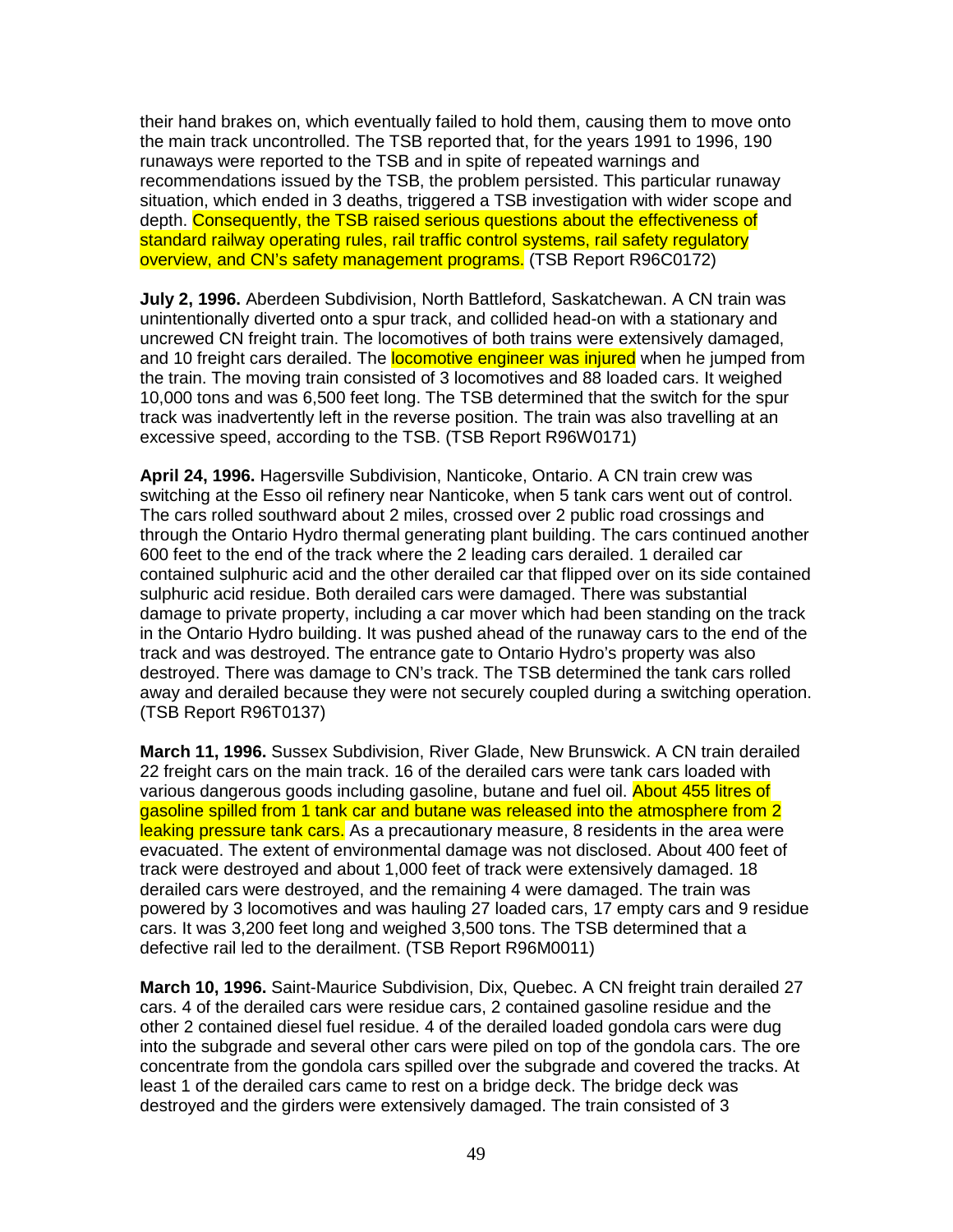locomotives and 76 cars. It was 4,526 feet long and weighed 7,394 tons. The TSB was not able to determine the cause of the derailment because key rail car components and pieces of rail were missing. (TSB Report R96D0035)

**March 6, 1996.** Halton Subdivision, MacMillan Yard, Toronto, Ontario. A remote controlled CN train collided with a standing CN train in the yard, derailing 7 cars. 4 of the derailed cars rolled down a small embankment onto a paved yard roadway. A tank car loaded with ethylene oxide flipped upside down and came to rest on its top, and was extensively damaged. 2 tank cars containing petroleum product residue also derailed, 1 of them knocked over on its side. Because of the upside down tank car with flammable and toxic contents, emergency procedures were implemented. 2 yard locomotives and 7 cars were damaged, some of them extensively. About 250 feet of track and 1 crossover switch were damaged. The TSB determined that the derailment occurred because the crew running the train by remote control lost sight of the head of the train in an unsafe part of the yard. (TSB Report R96T0080)

**Feb 27, 1996.** Bécancour Subdivision, near St. Grégoire, Quebec. 59 cars from a CN train that had been left on the main track, standing unattended with no hand brakes applied, rolled away unnoticed for about 4,000 feet and struck another CN train on the Lama Warehouse Spur. The impact derailed 1 locomotive and 13 cars, 11 of which were tank cars containing dangerous goods residue. The locomotive and 2 tank cars containing caustic soda (corrosive substance) residue were knocked on their sides; and 7 other tank cars containing caustic soda residue, 2 containing chlorine (poisonous gas) residue and 2 box cars also derailed. A fuel tank on the overturned locomotive was punctured and spilled about 9,000 litres of diesel fuel. The extent of environmental damage was not disclosed. 1 box car was destroyed, 1 locomotive and 7 cars were extensively damaged, and 6 cars were damaged. About 200 feet of track were destroyed. 1 crew member was seriously injured. The runaway train weighed 3,600 tons and was 3,000 feet long. The TSB determined that the air brakes on the 59 runaway cars were accidentally released when the cars were uncoupled. Unfortunately, hand brakes had not been applied to any of the cars. (TSB Report R96D0029)

**Jan 31, 1996.** Joliette Subdivision, Charette, Quebec. 2 CN trains carrying dangerous goods residue cars collided. 2 box cars were destroyed, and 1 locomotive, 2 box cars and 1 flat car were extensively damaged. One of the trains comprised 2 locomotives, 60 loaded cars and 6 residue cars. The train was 3,980 feet long and weighed 6,770 tons. The other train consisted of 2 locomotives, 8 loaded cars, 28 empty cars and 3 residue cars. It was 2,200 feet long and weighed 1,830 tons. The TSB reported that the crew in the train that caused the collision and derailment should have used the automatic brake as well as the independent brake to stop their train. (TSB Report R96D0018)

**Jan 11, 1996.** Allanwater Subdivision, near Armstrong, Ontario. Opposing CN hi-rail vehicles collided in a curve. The driver of 1 of the vehicles sustained serious injuries in the collision. The driver of the other vehicle sustained minor injuries after jumping from the vehicle prior to impact. The TSB determined that the opposing hi-rails, travelling in an area of restricted sight-lines and frosty rail conditions, were operated at excessive speeds that did not permit them to stop before colliding. (TSB Report R96T0008)

**Dec 14, 1995.** Pelletier Subdivision, Edmundston, New Brunswick. A group of unattended freight cars recently uncoupled from locomotives in the Edmundston Yard rolled away uncontrolled for about 4,800 feet through a main track switch. They came to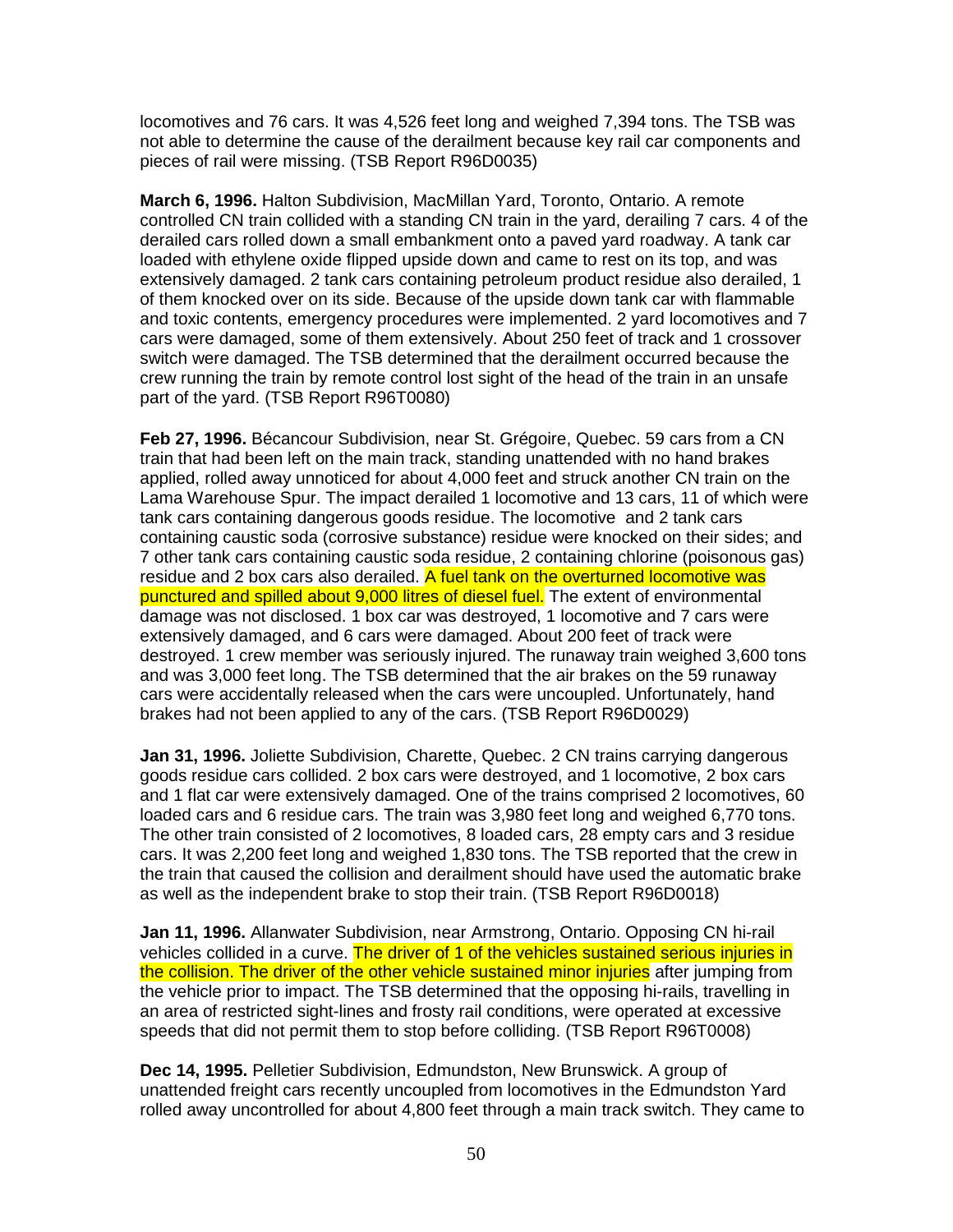a stop with about 15 cars standing on the main track. A switch that the cars had rolled through onto the main track was damaged. The TSB reported the cars were not properly secured (hand brakes not applied) when the locomotives were uncoupled, which resulted in the cars running away downhill uncontrolled. (TSB Report R95M0072)

**Nov 5, 1995.** Sprague Subdivision, Symington Yard, Winnipeg, Manitoba. A remotely controlled CN train in the yard separated, which led to the derailment of 1 locomotive and 12 cars. The derailed cars fouled the adjacent track and were struck by another remote-controlled CN train, derailing 2 locomotives, 2 booster units and 6 cars from that train. 12 cars were destroyed, and 1 locomotive and 1 car were damaged from one of the remote controlled trains. 1 car was destroyed and 2 locomotives, 2 booster units, and 5 cars were damaged from the other remote controlled train. Some of the derailed cars toppled over on their sides and were piled on top of one another. About 600 feet of track were damaged. The TSB determined that, in both accidents, the remote control operating system did not provide the operators with safeguards and technology sufficient to ensure the safe operation of their respective trains. (TSB Report R95W0291)

**Aug 20, 1995.** Dundas Subdivision, Brantford Yard, Brantford, Ontario. A CN train derailed 3 tank cars loaded with dangerous goods (butane) in the yard. The residents of 9 nearby homes were evacuated as a safety precaution. The TSB reported the derailment was a result of the conductor not being positioned properly to control the train being shoved into the yard tracks. He also miscalculated the number of cars that would fit on a particular yard track. (TSB Report R95T0262)

**June 23, 1995.** Saint-Laurent Subdivision, Taschereau Yard, Saint-Laurent, Quebec. A CN train collided with another CN train in the yard. **1 employee was injured.** The TSB determined the collision was caused by the crews from the 2 trains receiving simultaneous permission to use the same track in opposing directions (toward one another). They were both operating at speeds that did not allow them to stop as they approached one another. The TSB has repeatedly suggested that the Canadian Rail Operating Rules build in a speed safety margin to account for trains that are approaching one another. (TSB Report R95D0097)

**June 21, 1995.** Cran Subdivision, La Doré, Quebec. A CN freight train derailed 4 locomotives and 8 cars at a washout. About 31,800 litres of diesel fuel were spilled from the derailed locomotives. The extent of environmental damage was not disclosed. 3 cars were destroyed, and 4 locomotives and 5 cars were extensively damaged. About 700 feet of main track were destroyed. The train consisted of 4 locomotives, 3 loaded cars and 57 empty cars. It was 3,800 feet long and weighed 2,300 tons. The TSB determined the derailment was caused by a washout of subgrade and ballast resulting from a sudden surge of water from a breached beaver dam at Sarry Lake. The train was also traveling above the maximum permissible speed just before the derailment. (TSB Report R95D0093)

**June 6, 1995.** Saint-Laurent Subdivision, Langelier Spur, Saint-Léonard, Quebec. A locomotive was pushing a tank car toward a public crossing when the train hit a tractortrailer. The conductor and trainman were riding on the platform at the leading end of the tank car. Although some hand gestures were made by the trainman as the tractor-trailer approached the crossing, no one got off the train to flag and stop the truck, as required. The conductor got caught between the train and the tractor-trailer and was fatally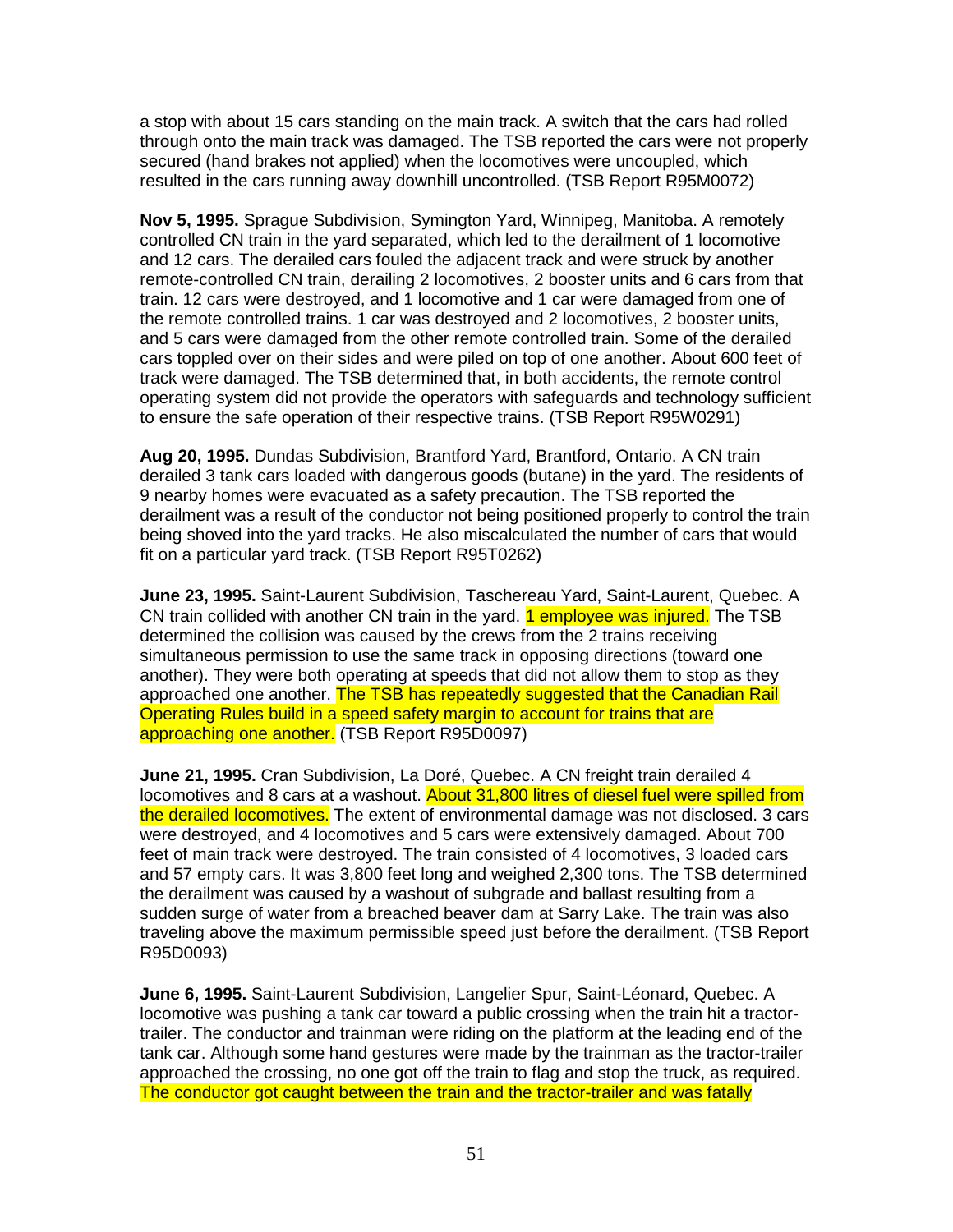injured. The TSB reported the collision resulted when the train crew elected not to stop and flag traffic from the ground. The absence of a flagman at the crossing permitted the tractor-trailer to approach the crossing without stopping. Ambiguous hand gestures from the trainman interpreted by the tractor-trailer driver as an indication to proceed rather than stop also contributed to the accident. (TSB Report R95D0081)

**April 6, 1995.** Napadogan Subdivision, Napadogan, New Brunswick. A CN train derailed 8 freight cars. 2 of the derailed cars were tank cars loaded with dangerous goods caustic soda. 3 of the derailed cars were damaged. About 400 feet of track and a switch were destroyed. Rail ties were severely damaged for about 150 feet. The train consisted of 3 locomotives, 51 loaded cars and 15 empty cars. It was 4,200 feet long and weighed 6,100 tons. The TSB reported the train came off the main track at an excessive speed. Track irregularities induced oscillations, and a wheel climb derailment of a covered hopper car destroyed the track and derailed 7 other cars. (TSB Report R95M0027)

**Feb 23, 1995.** Montmagny Subdivision, Saint-François, Quebec. The trailing sleeper car derailed from a Via Rail passenger train at a switch and side-swiped an empty box car. The derailed Via car sustained extensive damage and the box car sustained minor damage. About 5,460 feet of track were damaged, and 2 switches were extensively damaged. The 7 passengers occupying the derailed Via car continued their trip in forward coaches. The train consisted of 1 locomotive, 4 coaches, 5 sleeper cars, 1 diner car and 1 baggage car. There were 195 passengers and 13 service personnel on the train. The TSB reported that a switch broke, which resulted in the last Via car being diverted onto another track and derailing. Switch parts were worn. CN was responsible for maintaining the track and switches. (TSB Report R95Q0014)

**Feb 16, 1995.** Strathroy Subdivision, London, Ontario. A CN freight train collided with the rear of a stationary CN freight train. The force of the collision propelled the stationary train forward where it collided with another stationary CN freight train. The locomotive engineer and conductor in the train that caused the collisions sustained serious injuries. A total of 2 locomotives and at least 10 cars derailed. 2 cars were destroyed, 2 locomotives and 3 cars were extensively damaged, and 3 cars sustained minor damage. 400 feet of track were extensively damaged. 1 fuel tank was punctured, spilling about 500 litres of diesel fuel. The extent of environmental damage was not disclosed. The TSB determined the locomotive engineer of the moving train probably fell asleep and not only missed a signal, but did not appear to do anything to try and stop his train from colliding with the first stationary train. The conductor was not attentive to train operation and did not provide the necessary backup to the locomotive engineer. (TSB Report R95S0021)

**Jan 29, 1995.** Stamford Subdivision, near Netherby, Ontario. A CN freight train collided with the rear end of another CN freight train. The derailed units included: the 3 locomotives from the train that rear-ended the other train, and 3 covered hopper cars and the caboose from the train that was hit. The caboose and 2 hopper cars were destroyed. 3 locomotives and 1 hopper car were damaged. The train that hit the other one consisted of 3 locomotives, 53 loaded cars and 6 empty cars; and was 3,473 feet long and weighed 6,189 tons. The train that got hit consisted of 2 locomotives, 19 loaded cars and an unoccupied caboose; and was 2,011 feet long and weighed 1,793 tons. The locomotive engineer and a conductor, located in the lead locomotive of the train that was hit, were injured. The TSB reported that the collision occurred because the train that hit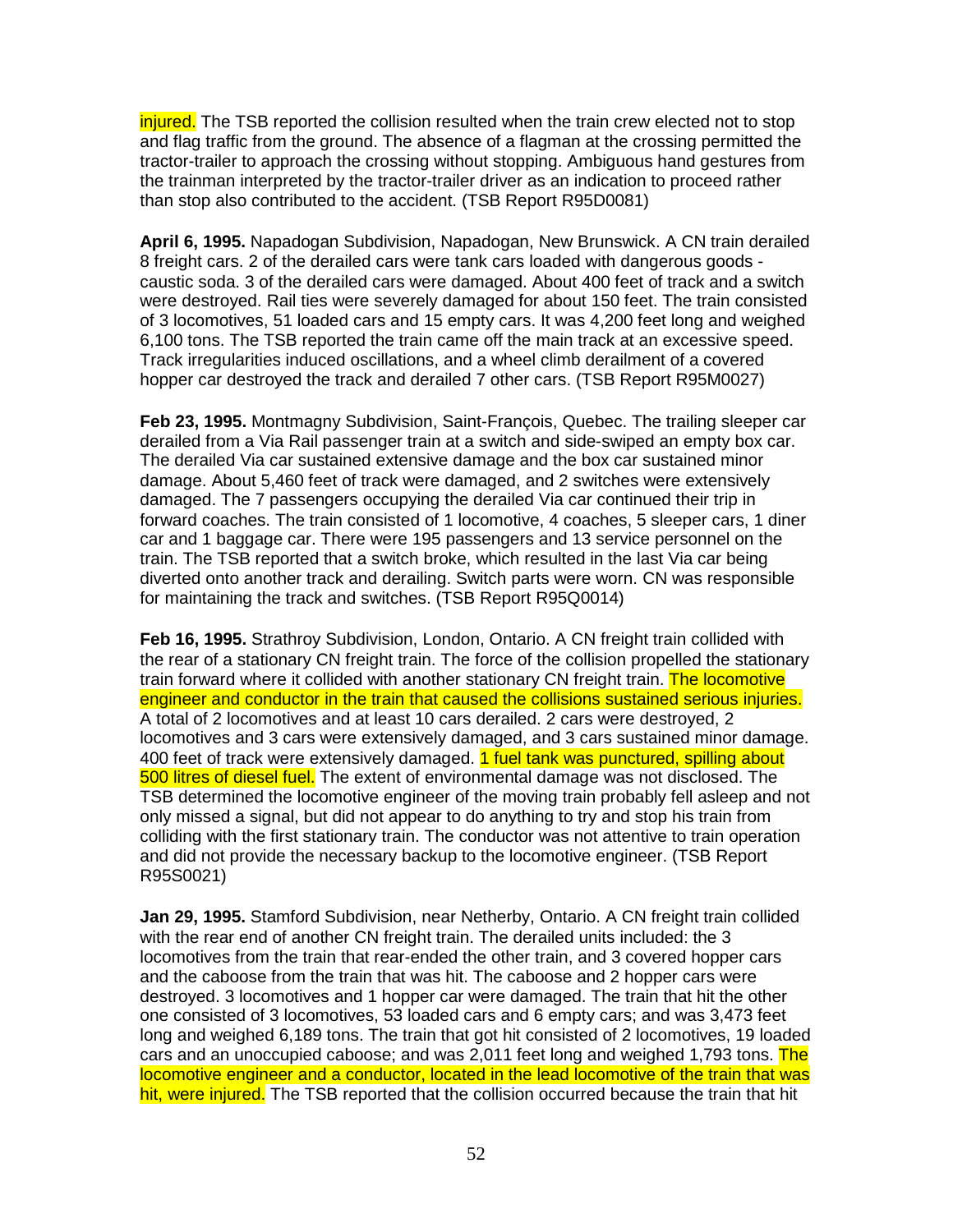the other train was travelling much faster than the maximum speed permitted. (TSB Report R95T0023)

**Jan 21, 1995.** La Tuque Subdivision, Gouin, Quebec. A CN train derailed 28 cars at a curve in the track. The cars were loaded with sulphuric acid, which spilled from 11 derailed tank cars into Petit lac Masketsi and the Tawachiche River. 3 cars fell into Petit lac Masketsi, 14 lay inverted near the lake shore and 11 were lying on their sides near the track. 2 tank cars lost their entire sulphuric acid loads, 6 lost about 50%, and 3 others lost about 20%. About 230,000 litres of toxic sulphuric acid spilled and settled on the bottom of Petit lac Masketsi in about 33m of water. Provincial authorities instructed local residents not to use lake water until the contamination was "neutralized". It took over 3 months to bring the pH level of the water in the lake back to its normal level. About 725 tonnes of limestone were used to neutralize the acid. Although the TSB reported that the spill caused environmental damage, the extent of damage was not disclosed. It can be expected that the environmental damage was significant, considering the volume of toxic sulphuric acid that was spilled. This would have been devastating to fish, other wildlife and other aquatic life. (The lake is a popular fishing lake.) 22 of the derailed cars were extensively damaged and 6 were scrapped. About 2,000 feet of track were destroyed and 500 feet of track were damaged. A railway bridge was extensively damaged. The TSB determined the derailment was caused by lateral track movement, likely attributable to rotting rail ties. The Board also reported that sulphuric acid tank cars are usually loaded to the maximum allowable weight, which causes severe weight stress over a relatively short length of track. (TSB Report R95D0016)

**Oct 28, 1994.** Halton Subdivision, Etobicoke, Ontario. A CN freight train collided with the rear of a stationary CN freight train on the main track. The lead locomotive of the moving train and 2 empty hopper cars in the stationary train derailed. The TSB determined the moving train was traveling much faster than the prescribed maximum limit, and the crew was fatigued. (TSB Report R94T0334)

**Oct 19, 1994.** Lac-Saint-Jean Subdivision, Lac Edouard, Quebec. A CN freight train derailed 12 cars at a curve in the track - 7 box cars and 5 gondola cars. 6 cars were extensively damaged and 6 sustained minor damage. The train consisted of 3 locomotives, 50 loaded cars and 1 empty car. It weighed 4,976 tons and was 3,482 feet long. The TSB determined that a misaligned track rolled over and caused the derailment. (TSB Report R94Q0054)

**March 6, 1994.** York Subdivision, Markham, Ontario. As a CN freight train passed through a curve, it derailed 21 cars. 18 rail cars sustained extensive damage and 3 were slightly damaged. The contents of 1 car loaded with clay were spilled throughout the derailment area. Other derailed cars carried paper products and 2 tank cars were loaded with caprolactam. About 1,700 feet of main track were destroyed and a railway bridge was damaged. The train consisted of 2 locomotives, 42 loaded cars and 50 empty cars. It was 5,320 feet long and weighed 6,600 tons. The TSB determined the derailment was a result of a rail that failed. The Board reported that the rail at the accident site was nearly worn to condemning limits, and was scheduled for replacement. (TSB Report R94T0072)

**Jan 30, 1994.** Ruel Subdivision, near Westree, Ontario. A CN freight train derailed 23 cars as the train passed through a curve. 3 tank cars containing dangerous goods spilled